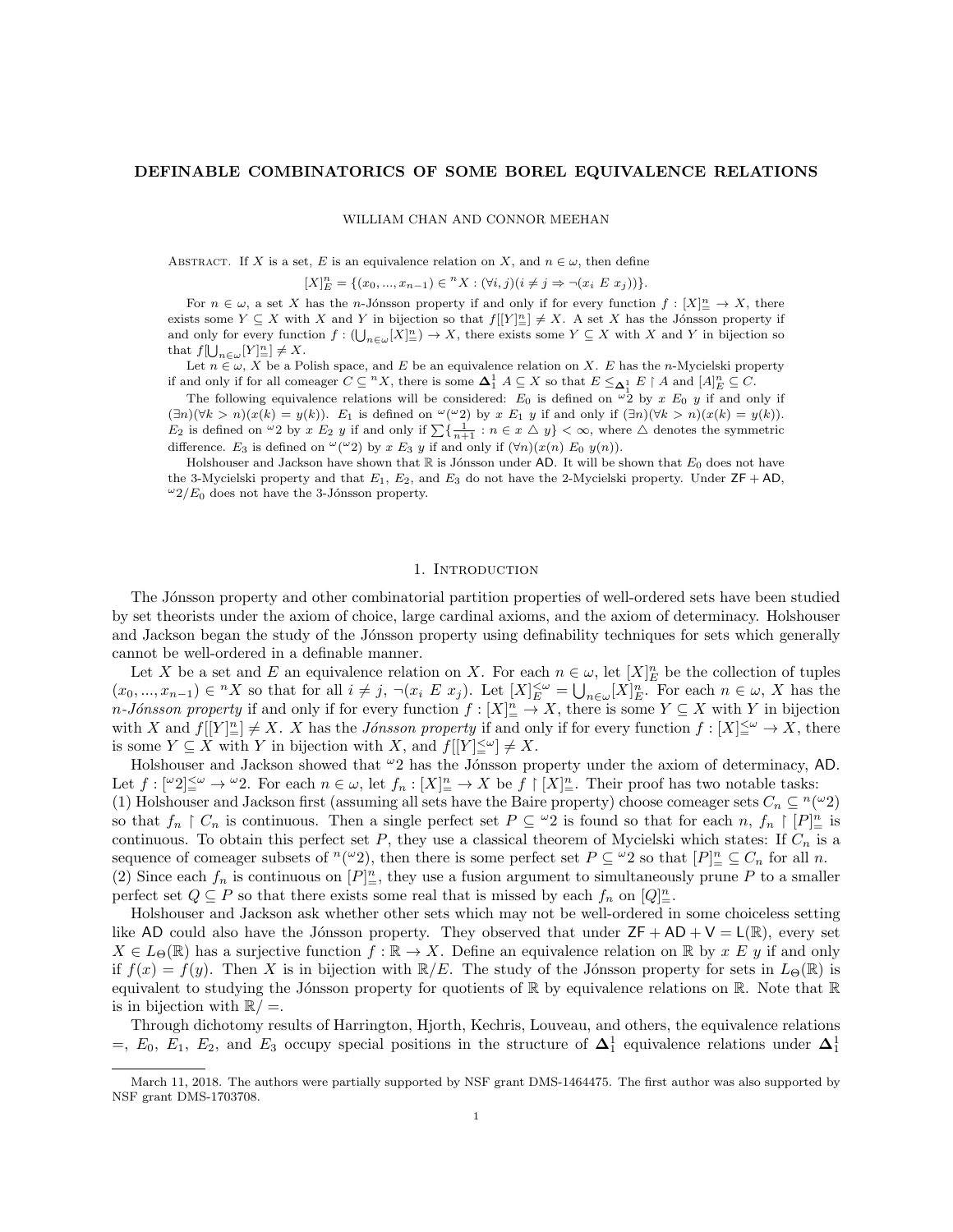reducibilities. = is the identity equivalence relation on  $\omega_2$ .  $E_0$  is defined on  $\omega_2$  by x  $E_0$  y if and only if  $(\exists n)(\forall k > n)(x(k) = y(k)).$  E<sub>1</sub> is defined on  $\omega(\omega_2)$  by x E<sub>1</sub> y if and only if  $(\exists n)(\forall k > n)(x(k) = y(k)).$  $E_2$  is defined on  $\omega_2$  by  $x E_2 y$  if and only if  $\sum {\frac{1}{n+1} : n \in x \triangle y} < \infty$ , where  $\triangle$  denotes the symmetric difference.  $E_3$  is defined on  $\omega(\omega_2)$  by  $x E_3 y$  if and only if  $(\forall n)(x(n) E_0 y(n))$ .

Holshouser and Jackson asked whether the methods applicable for showing  $\mathbb{R}/=$  has the Jónsson property could be used to show the quotients of these other  $\Delta_1^1$  equivalence relations could be Jónsson. An important aspect of their proof for R was the theorem of Mycielski. They defined the Mycielski property for arbitrary equivalence relations as follows: Let E be an equivalence relation on a Polish space X. For each  $n \in \omega$ , E has the *n-Mycielski property* if and only if for every comeager  $C \subseteq N$ , there exists some  $\Delta_1^1 A \subseteq X$  so that  $E \leq_{\pmb{\Delta}_1^1} E \restriction A$  and  $[A]_E^n \subseteq C$ .

They asked whether any of the  $\Delta_1^1$  equivalence relations mentioned above have the n-Mycielski property for various  $n \in \omega$  and whether the Mycielski property could be used to prove the Jónsson property for the quotient of any of these equivalence relations. Holshouser and Jackson began this study by showing that  $E_0$ has the 2-Mycielski property and this can be used to show  $2/E_0$  has the 2-Jónsson property. This paper will show that the Mycielski property fails in most cases:

**Theorem [8.1.](#page-16-0)** The equivalence relation  $E_0$  does not have the 3-Mycielski property.

**Theorem [13.4.](#page-22-0)** The equivalence relation  $E_1$  does not have the 2-Mycielski property.

**Theorem [15.1.](#page-27-0)** The equivalence relation  $E_2$  does not have the 2-Mycielski property.

**Theorem [18.2.](#page-32-0)** The equivalence relation  $E_3$  does not have the 2-Mycielski property.

These results require understanding the structure of  $\Delta_1^1$  subsets of  $\omega_2$  or  $\omega(\omega_2)$  so that  $E_0 \leq_{\Delta_1^1} E_0 \restriction A$ (or  $E_1 \leq_{\mathbf{\Delta}_1^1} E_1 \upharpoonright A$ , etc.) that come from the proofs of the dichotomy results. Kanovei, Sabok, and Zapletal in [\[12\]](#page-34-0), [\[13\]](#page-35-0), [\[20\]](#page-35-1), and [\[21\]](#page-35-2) have studied the forcing of such  $\Delta_1^1$  sets for each of these equivalence relations.

Given that the Mycielski property fails in general, a reflection on Holshouser and Jackson's proof of the Jónsson property for  $\omega_2$  shows that it is only used to find some perfect set P so that  $f_n \restriction [P]^n$  is nicely behaved (i.e., continuous). This paper will give a forcing style proof of Holshouser and Jackson results that  $\omega_2$  is Jónsson and  $\omega_2/E_0$  is 2-Jónsson assuming all functions satisfy a certain definability condition expressed in Lemma [3.3.](#page-7-0) This definability condition follows from the Mycielski property for the equivalence relation and the assumption that all sets have the Baire property. All  $\Delta_1^1$  functions have this definability condition and under the axiom of choice and large cardinal assumptions, projective and even more complex sets also satisfy this condition.

Following part (2) of Holshouser and Jackson's template for  $\omega_2$ , suppose one could find some  $\Delta_1^1$  set  $B \subseteq \{0, 2\}$  with  $E_0 \leq_{\Delta_1^1} E_0 \upharpoonright B$  and  $f \upharpoonright [B]_{E_0}^3$  is continuous for some function f. Could one then somehow prune B to some  $C \subseteq B$  so that  $E_0 \leq_{\Delta_1^1} E_0 \restriction C$  and  $f[[C]_{E_0}^3] \neq {}^{\omega}2$ , or even better, miss an  $E_0$ -class? This paper will have some discussion on how these continuity and surjectivity properties for  $E_0$  and  $E_2$  can fail.

This shows both part (1) and part (2) of the proof of Holshouser and Jackson establishing  $\omega_2$  is Jónsson fail for  $E_0$  and several other  $\Delta_1^1$  equivalence relations. Moreover, for  $E_0$ , it will in fact be shown that  $\omega_2/E_0$ is not Jónsson under determinacy:

**Theorem [10.4.](#page-19-0)** ( $ZF + AD$ )  $\omega_2/E_0$  does not have the 3-Jónsson property and hence is not Jónsson.

Here are some historical remarks about the Jónsson property: Under the axiom of choice, the Jónsson property is usually studied on cardinals. Cardinals possessing the Jónsson property are called Jónsson cardinals. For  $n \in \omega$ , let  $\mathcal{P}^n(X)$  denote the collection of all n-element subsets of X. Since there is a wellordering, the Jónsson property is usually defined using  $\mathscr{P}^n(X)$  rather than  $[X]_{\equiv}^n$ . When this paper discusses the Jónsson property using  $\mathscr{P}^n(X)$ , it will be refered to as the classical Jónsson property.

Under the axiom of choice, Jonsson cardinals also have model-theoretic characterizations. The existence of Jónsson cardinals imply  $V \neq L$ . Moreover, it has large cardinal consistency strength: for instance, it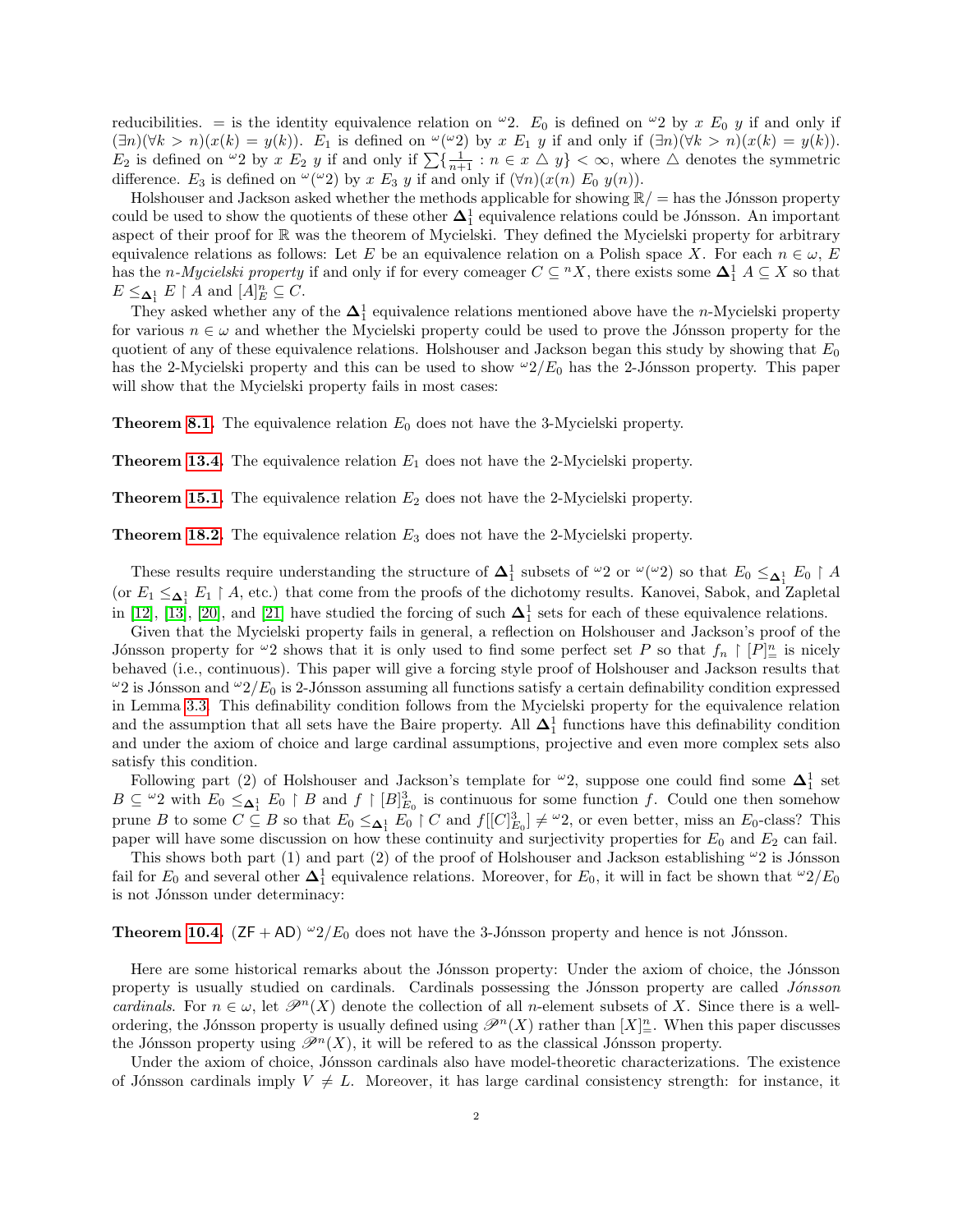implies $0^{\sharp}$  exists. Erdős and Hajnal ([\[4\]](#page-34-1) and [\[3\]](#page-34-2)) showed that if  $2^{\kappa} = \kappa^+$ , then  $\kappa^+$  is not a Jónsson cardinal. Hence under  $CH$ ,  $2^{\aleph_0}$  is not a Jónsson cardinal. Every real valued measurable cardinal is Jónsson (see [\[3\]](#page-34-2) Corollary 11.1). Solovay showed the consistency of a measurable cardinal implies the consistency of  $2^{\aleph_0}$ being real valued measurable. Hence it is consistent relative to a measurable cardinal that  $2^{\aleph_0}$  is a Jónsson cardinal. The sets  $\omega_2$ ,  $\omega_2/E_0$ ,  $\omega(\omega_2)/E_1$ ,  $\omega_2/E_2$ ,  $\omega(\omega_2)/E_3$  are all in bijection with each other using the axiom of choice. Hence if CH holds, these quotients do not have the Jónsson property and if  $2^{\aleph_0}$  is real valued measurable, then all these quotients do have the Jónsson property.

Under AD, the Jónsson property and other combinatorial partition properties of cardinals were already studiedduring the 1960s and 1970s. Assuming AD, for each  $n \in \omega$ ,  $\aleph_n$  is a Jónsson cardinal ([\[17\]](#page-35-3)). More recently Woodin had shown that under  $ZF + AD^+$ , every cardinal  $\kappa < \Theta$  has the Jónsson property. Also [\[11\]](#page-34-3) showed that in  $ZF + AD + V = L(\mathbb{R})$ , every cardinal  $\kappa < \Theta$  is Jónsson. [\[11\]](#page-34-3) asked whether  $\omega_2$ , which cannot be well-ordered, has the Jónsson property. In analogy, they asked if every set in  $L_{\Theta}(\mathbb{R})$  has the Jónsson property. Holshouser and Jackson's answer to this question for  $\omega_2$  begins the work that is carried out in this paper.

Throughout, results attributed to Holshouser and Jackson can be found in [\[10\]](#page-34-4) and [\[9\]](#page-34-5).

This paper is organized as follows:

Section [2](#page-3-0) contains definitions of the main concepts and some basic facts about determinacy.

Section [3](#page-6-0) will give a proof of the result of Holshouser and Jackson which shows  $\omega_2$  has the Jónsson property if all sets have the Baire property. The proof uses forcing arguments and fusion. This section will have some discussions about how absoluteness available under  $AD<sup>+</sup>$  can be used to prove this result without using the Mycielski property. However, throughout the paper, a flexible fusion argument is necessary for handling the combinatorics. It is unclear what the relation is between properness, fusion, and the Jónsson property for the five equivalence relations considered.

Upon considering the Jónsson property for  $\omega_2$ , a natural question is whether there is a function f:  $\mathscr{P}^{\omega}(\omega_2) \to \omega_2$  so that for all  $A \subseteq \omega_2$  with  $A \approx \omega_2$ ,  $f[\mathscr{P}^{\omega}(A)] = \omega_2$ . Such a function is called an  $\omega$ -Jonsson function for  $\omega$ 2. Under the axiom of choice, [\[4\]](#page-34-1) showed that every set has an  $\omega$ -Jónsson function. Section [4](#page-8-0) gives an example under  $\mathsf{ZF} + \mathsf{AC}_{\omega}^{\mathbb{R}}$  (choice for countable sets of nonempty subsets of  $\omega_2$ ) of a  $\Delta_1^1$   $\omega$ -Jónsson function for  $\omega_2$ .

From the effective proof of the  $E_0$ -dichotomy, every  $\Sigma_1^1$  set  $A \subseteq {}^{\omega}2$  so that  $E_0 \leq_{\Delta_1^1} E_0 \restriction A$  contains the body of a perfect tree with certain symmetry restrictions, known as an  $E_0$ -tree. Section [5](#page-9-0) will modify the proof of the  $E_0$ -dichotomy using Gandy-Harrington methods to prove a structure theorem for  $\Sigma_1^1$  sets with the same  $E_0$ -saturation on which the restriction of  $E_0$  is not smooth: For example, if A and B are two  $\Sigma_1^1$ sets with  $E_0 \leq_{\mathbf{\Delta}_1^1} E_0 \restriction A$ ,  $E_0 \leq_{\mathbf{\Delta}_1^1} E_0 \restriction B$ , and  $[A]_{E_0} = [B]_{E_0}$ , then there are  $E_0$  trees p and q with  $[p] \subseteq A$ ,  $[q] \subseteq B$ , and p and q are the same except possibly at the stem. This is needed to show the failure of the weak 3-Mycielski property (see Definition [2.24\)](#page-6-1) for  $E_0$ .

Section [6](#page-12-0) will introduce the forcing  $\hat{\mathbb{P}}_{E_0}^2$ . This forcing will be used to prove the result of Holshouser and Jackson stating that  $\omega_2/E_0$  has the 2-Jónsson property.

Let X and Y be sets. Let  $n \in \omega$ . Define  $X \to (X)^n_Y$  to mean that for any function  $f : \mathcal{P}^n(X) \to Y$ , there is some  $Z \subseteq X$  with  $Z \approx X$  and  $|f[\mathscr{P}^n(Z)]| = 1$ . Define  $X \mapsto (X)^n_Y$  to mean that for any function  $f: [X]_{\equiv}^n \to Y$ , there is some  $Z \subseteq X$  with  $Z \approx X$  and  $|f[[Z]_{\equiv}^n]| = 1$ . Section [7](#page-15-0) will show that  $\omega_2/E_0 \mapsto (\omega_2/E_0)$  $E_0)_n^2$  holds for all  $n \in \omega$ .

Section [8](#page-16-1) will show that  $E_0$  does not have the 3-Mycielski property or weak 3-Mycielski property.

Section [9](#page-17-0) will produce a continuous function  $Q: [\omega_2]^3_{E_0} \to \omega_2$  so that for every  $\Sigma_1^1$   $A \subseteq \omega_2$  with  $E_0 \leq_{\Delta_1^1}$  $E_0 \upharpoonright A, Q[[A]_{E_0}^3] = \mathcal{L}^2$ . A modification of this function yields a  $\Delta_1^1$  function  $K: {}^3({}^{\omega_2}) \to {}^{\omega_2}$  so that on any such set  $A, K \restriction [A]_{E_0}^3$  is not continuous.

Section [10](#page-18-0) will use the function produced in the previous section to show that  $\omega_2/E_0$  does not have the 3-Jónsson property or the classical 3-Jónsson property under  $ZF + AD$ . (In particular,  $\omega/2/E_0$  is not Jónsson under AD.)

Section [11](#page-20-0) will use the classical 3-Jónsson map for  $\frac{\omega_2}{E_0}$  to show the failure of  $\frac{\omega_2}{E_0} \to (\frac{\omega_2}{E_0})^3$ .

The fusion argument related to the proper forcing  $\widehat{\mathbb{P}}_{E_0}^2$  was used to establish many of the combinatorial properties of  $E_0$  in dimension two. Given the failure of these properties in dimension three, a natural question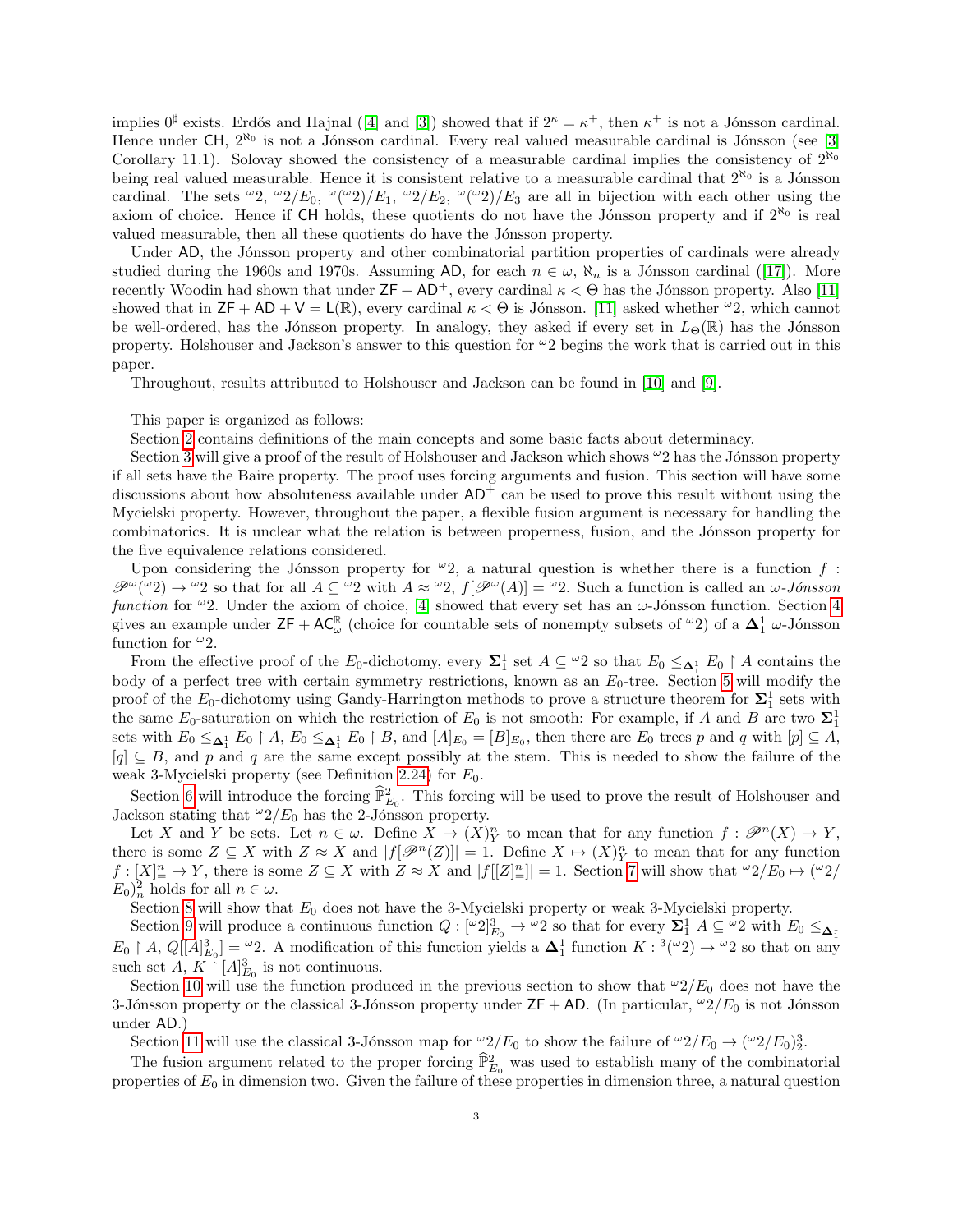would be whether the three dimensional analog  $\widehat{\mathbb{P}}_{E_0}^3$  is proper and possesses a reasonable fusion. Section [12](#page-21-0) will show that  $\widehat{\mathbb{P}}_{E_0}^3$  is proper by having some type of fusion argument. However, there is far less control of this fusion.

Section [13](#page-22-1) will show that  $E_1$  does not have the 2-Mycielski property.

Section [14](#page-23-0) will modify the proof of the  $E_2$ -dichotomy result using Gandy-Harrington methods to give structural result about  $E_2$ -big  $\Sigma_1^1$  sets with the same  $E_2$ -saturation: For example, if A and B are two  $\Sigma_1^1$ sets with  $E_2 \leq_{\Delta_1^1} E_2 \upharpoonright A$ ,  $E_2 \leq_{\Delta_1^1} E_2 \upharpoonright B$ , and  $[A]_{E_2} = [B]_{E_2}$ , then there are two  $E_2$ -trees (perfect trees with certain properties) p and q so that  $[p] \subseteq A$ ,  $[q] \subseteq B$ ,  $[[p]]_{E_2} = [[q]]_{E_2}$ , and p and q resemble each other in specific ways.

Section [15](#page-27-1) will use results of the previous section to show  $E_2$  does not have the 2-Mycielski property and the weak 2-Mycielski property.

Section [16](#page-28-0) will produce a continuous function  $Q: [\omega_2]^3_{E_2} \to \omega_2$  so that on any  $\Sigma_1^1$  set A with  $E_2 \leq_{\Delta_1^1} E_2$ A,  $Q[[A]_{E_2}^3] = \omega_2^2$ . There is also a  $\Delta_1^1$  function  $P' : {}^{3}(\omega_2) \to {}^{\omega_2}$  so that for any such set  $A, P' \upharpoonright A$  is not continuous.

Section [17](#page-31-0) contains no new results but just gives the rather lengthy characterization of  $\Sigma_1^1$  sets  $A \subseteq \mathcal{L}(\mathcal{Q})$ so that  $E_3 \leq_{\bf \Delta_1^1} E_3 \upharpoonright A$  which comes from the  $E_3$ -dichotomy result. This structure result is applied in Section [18](#page-32-1) to show that  $E_3$  does not have the 2-Mycielski property.

Section [19](#page-33-0) will study the completeness of non-principal ultrafilters on quotients of Polish spaces by equivalence relations.

The authors would like to thank Jared Holshouser and Stephen Jackson whose talks and subsequent discussions motivated the work that appears here. The authors would also like to thank Alexander Kechris for comments and discussions about this paper.

### 2. Basic Information

<span id="page-3-0"></span>**Definition 2.1.** Let  $\sigma \in \langle \omega_2 \rangle$ . Suppose  $|\sigma| = k$ . Then  $\tilde{\sigma} \in \omega_2$  is defined by  $\tilde{\sigma}(n) = \sigma(j)$  where  $0 \leq j < k$ and  $j \equiv n \mod k$ .

For example,  $\tilde{0}$ ,  $\tilde{1}$ ,  $\tilde{0}1$ , etc. will appear frequently.

**Definition 2.2.** Let  $\sigma \in \langle \omega_2 \rangle$ . Let  $N_{\sigma} = \{x \in \omega_2 : x \supseteq \sigma\}.$  $\{N_{\sigma} : \sigma \in {}^{\langle \omega}2\}$  is a basis for the topology on  ${}^{\omega}2$ . Let  $\sigma, \tau \in \langle x, y \rangle = \{ (x, y) \in (x^2 \cup y) : x \in N_{\sigma} \land y \in N_{\tau} \}.$  $\{N_{\sigma,\tau} : \sigma, \tau \in \langle \omega_2 \rangle\}$  is a basis for the topology on  $^2(\omega_2)$ .

 $N_{\sigma,\tau,\rho}$  is defined similarly for  $\sqrt[3]{\omega_2}$ .

<span id="page-3-2"></span>**Definition 2.3.** Let  $n \in \omega$  and  $\sigma : n \to \infty$  2. Let  $N_{\sigma} = \{x \in \omega(\omega_2) : (\forall k < n)(\sigma(k) \subseteq x(k))\}.$  $\{N_{\sigma} : \sigma \in {}^{<\omega}({}^{<\omega}2)\}\$ is a basis for the topology on  ${}^{\omega}({}^{\omega}2)$ . Let  $\sigma, \tau : n \to \infty$  2. Let  $N_{\sigma,\tau} = \{(x, y) \in {}^2(\omega(\omega_2)) : x \in N_{\sigma} \wedge y \in N_{\tau}\}.$  $\{N_{\sigma,\tau} : \sigma,\tau \in \langle\omega(\langle\omega_2\rangle \wedge |\sigma| = |\tau|\}\)$  is a basis for the topology on  $^2(\omega(\omega_2)).$ 

**Definition 2.4.** Let A and B be two sets.  $A \approx B$  denotes that there is a bijection between A and B.

Often this paper will consider settings where the full axiom of choice may fail. In such contexts, not all sets have a cardinal, i.e. is in bijection with an ordinal. Similarity of size is more appropriately given by the existence of bijections. Recall the following method of producing bijections between sets which is provable in ZF:

<span id="page-3-1"></span>Fact 2.5. (Cantor-Schröder-Bernstein) (ZF) Let X and Y be two sets. Suppose there are injections  $\Phi$ :  $X \to Y$  and  $\Psi : Y \to X$ . Then there is a bijection  $\Lambda : X \to Y$ .

**Definition 2.6.** Let X and Y be sets.  $^{X}Y$  is the set of functions from X to Y.

 $\mathscr{P}(X)$  is the power set of X.

Let  $n \in \omega$ . Define

$$
\mathscr{P}^n(X) = \{ F \in \mathscr{P}(X) : F \approx n \}
$$

$$
\mathscr{P}^{<\omega}(X) = \bigcup_{n \in \omega} \mathscr{P}^n(X)
$$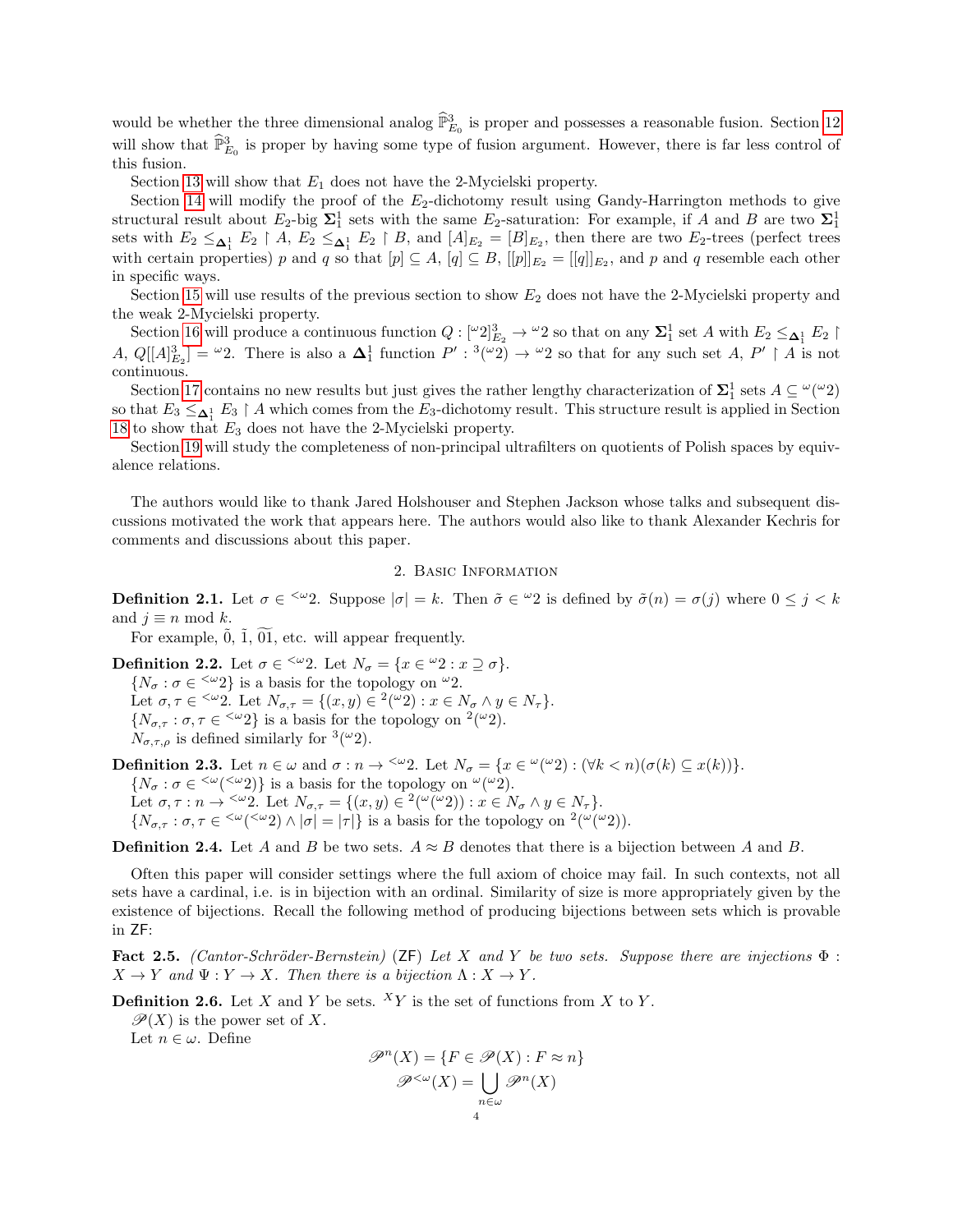Let E be an equivalence relation on a set X. Let  $n \in \omega$ . Define

$$
[X]_E^n = \{(x_0, ..., x_{n-1}) \in {}^n X : (\forall i, j < n)(i \neq j \Rightarrow \neg (x_i \ E \ x_j))\}
$$

$$
[X]_E^{\leq \omega} = \bigcup_{n \in \omega} [X]_E^n
$$

**Definition 2.7.** Let X be a set and  $n \in \omega$ . A set X has the *n*-Jónsson property if and only for all functions  $f:[X]_{\equiv}^n\to X$ , there is some  $Y\subseteq X$  so that  $Y\approx X$  and  $f[[Y]_{\equiv}^n]\neq X$ . X has the Jónsson property if and only if for all  $f: [X] \xrightarrow{\leq \omega} \to X$ , there is some  $Y \subseteq X$  so that  $Y \approx X$  and  $f[[Y] \xrightarrow{\leq \omega} \neq X$ .

A set  $X$  has the classical n-Jónsson property (or classical Jónsson property) if and only the above holds with  $[X]_n^{\equiv}$  (or  $[X]_{\equiv}^{\leq \omega}$ ) replaced with  $\mathscr{P}^n(X)$  (or  $\mathscr{P}^{\leq \omega}(X)$ , respectively).

If X is a wellordered set, one can identify a finite set  $F \subseteq X$  with the increasing enumeration of its elements. Such a presentation is helpful for defining useful functions on  $\mathscr{P}^n(X)$ . In the absence of choice, it is easier to define functions when one considers order tuples from  $[X]_{\pm}^{n}$ . For this reason, the paper will be mostly concerned about the Jónsson property as defined above rather than the classical Jónsson property, although the classical version will be discussed in Section [10.](#page-18-0)

**Definition 2.8.** Let X be a set.  $[X]_{\equiv}^{\omega}$  and  $\mathscr{P}^{\omega}(X)$  are defined as above (with  $\omega$  in place of  $n \in \omega$ ).

Let  $N \in \omega \cup \{\omega\}$ . A N-Jónsson function for X is a function  $\Phi: [X]_{\equiv}^N \to X$  so that for any  $Y \subseteq X$  with  $Y \approx X, \, \Phi[[Y]]_{=}^N = X.$ 

A classical N-Jónsson function for X is defined in the same way as the above with  $\mathscr{P}^N(X)$  instead of  $[X]_{\equiv}^N$ .

With the axiom of choice, [\[4\]](#page-34-1) showed that every set has an  $\omega$ -Jónsson map. The existence of  $\omega$ -Jónsson maps for certain cardinals is where Kunen's original proof of the Kunen inconsistency used the axiom of choice. Note that for  $N \in \omega \cup {\omega}$ , a counterexample to the N-Jónsson property for some set is equivalent to the existence of an  $n$ -Jónsson function for that set.

**Definition 2.9.** Let X and Y be Polish spaces. Let E and F be equivalence relations on X and Y, respectively. A  $\Delta_1^1$  reduction between X and Y is a  $\Delta_1^1$  function  $\Phi: X \to Y$  such that for all  $a, b \in X$ ,  $a \mathbb{E} b$ if and only if  $\Phi(a)$  F  $\Phi(b)$ .

This situtation is denoted by  $E \leq_{\mathbf{\Delta}_1^1} F$ . Define  $E \equiv_{\mathbf{\Delta}_1^1} F$  if and only if  $E \leq_{\mathbf{\Delta}_1^1} F$  and  $F \leq_{\mathbf{\Delta}_1^1} E$ .

**Definition 2.10.** Let E be an equivalence relation on a set X. If  $x \in X$ , then  $[x]_E = \{y \in X : y \in x\}$  is the E-class of x. Let  $A \subseteq X$ .  $[A]_E = \{y \in X : (\exists x \in A)(x \in Y)\}\)$  is the E-saturation of A.

**Definition 2.11.** Let X be a Polish space and E be an equivalence relation on X. Let  $n \in \omega$ . X has the n-Mycielski property if and only if for every  $C \subseteq {}^{n}X$  which is comeager in  ${}^{n}X$ , there is a  $\Delta_1^1$  set  $A \subseteq X$  so that  $E \equiv_{\mathbf{\Delta}_1^1} E \restriction A$  and  $[A]_E^n \subseteq C$ .

E has the Mycielski property if and only if for all sequences  $(C_n : n \in \omega)$  such that for all  $n \in \omega$ ,  $C_n \subseteq {}^n X$ is comeager in  ${}^n X$ , there is a some set  $A \subseteq X$  so that  $E \equiv_{\mathbf{\Delta}_1^1} E \upharpoonright A$  and for all  $n \in \omega$ ,  $[A]_E^n \subseteq C_n$ .

The Mycielski property of equivalence relations comes from the following eponymous result:

**Fact 2.12.** (Mycielski) Let  $(C_n : n \in \omega)$  be a sequence such that for each  $n \in \omega$ ,  $C_n \subseteq {}^n({}^{\omega}2)$  is a comeager subset of  $^n(\omega_2)$ . Then there is a perfect set  $P \subseteq \omega_2$  so that for all  $n \in \omega$ ,  $[P]_+^n \subseteq C_n$ .

**Definition 2.13.** Let E be an equivalence relation on a Polish space X. Let  $n \in \omega$ . E has the *n*-continuity property if and only if for every function  $f: {}^{n}X \to X$ , there is some  $\mathbf{\Delta}^1_1 A \subseteq X$  so that  $E \equiv_{\mathbf{\Delta}^1_1} E \restriction A$  and  $f \restriction [A]^n_E$  is continuous.

Fact 2.14. Let E be an equivalence relation on a Polish X which has the n-Mycielski property. Then for every function  $f: {}^{n}X \to X$  with the property of Baire (i.e.  $f^{-1}[U]$  has the Baire property for every open set U), there is some  $\Delta_1^1 A \subseteq X$  with  $E \equiv_{\Delta_1^1} E \restriction A$  so that  $f \restriction [A]_E^n$  is continuous. Hence if every set has the Baire property, then E has the n-continuity property.

*Proof.* Let  $f: {}^{n}X \to X$ . Since f is Baire measurable, there is some  $C \subseteq {}^{n}X$  so that  $f \upharpoonright C$  is continuous. By the n-Mycielski property, there is some  $A \subseteq X$  with  $E \equiv_{\Delta_1^1} E \upharpoonright A$  so that  $[A]_E^n \subseteq C$ .  $f \upharpoonright [A]_E^n$  is continuous.  $\Box$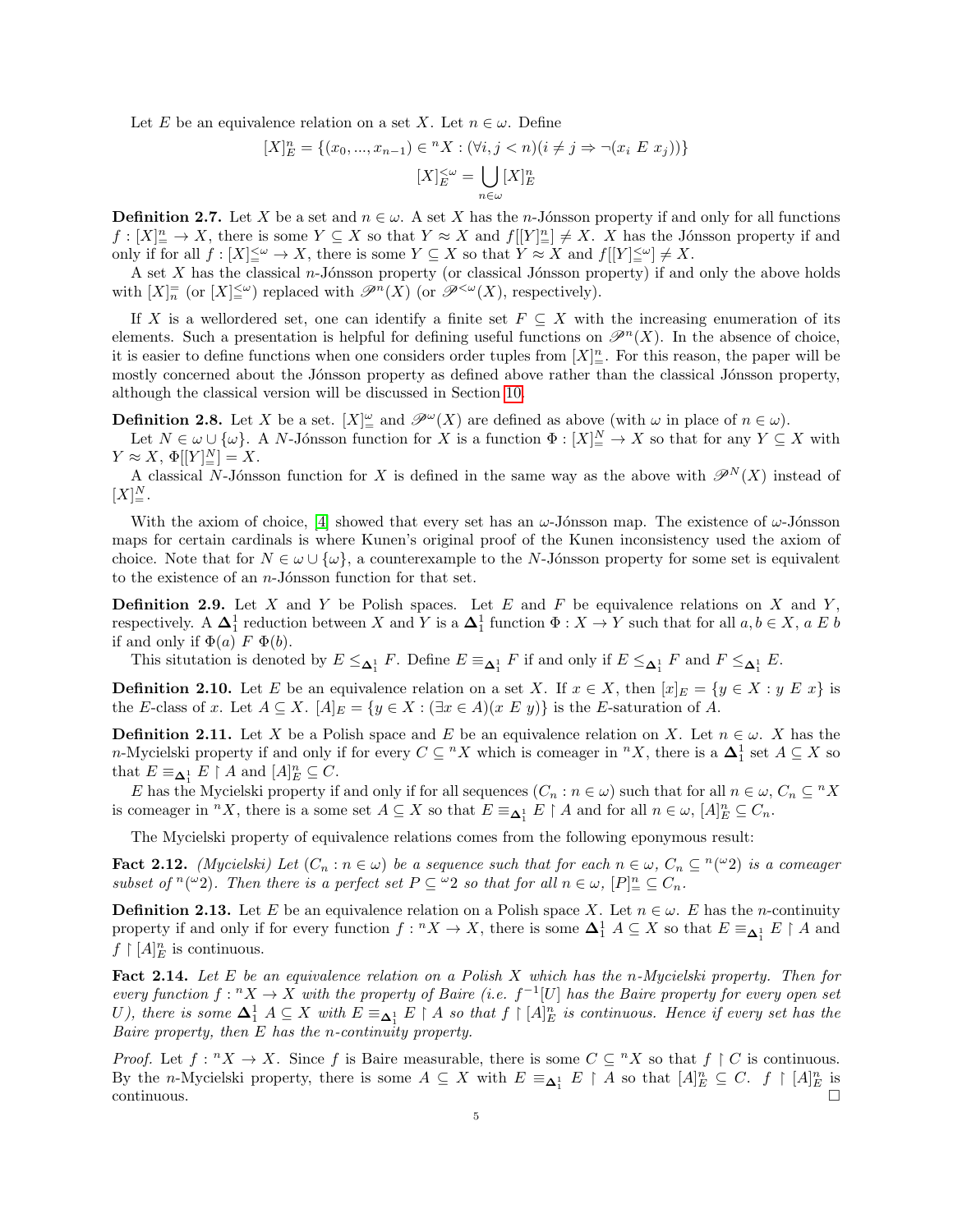In place of the axiom of choice, the paper will often use the axiom of determinacy. The following is a quick description of determinacy:

**Definition 2.15.** Let X be a set. Let  $A \subseteq \mathcal{U}X$ . The game  $G_A$  is defined as follows: Player 1 plays  $a_i \in X$ , and player 2 plays  $b_i \in X$  for each  $i \in \omega$ . At turn 2i, player 1 plays  $a_i$ , and at turn  $2i + 1$ , player 2 plays  $b_i$ . Let  $f \in {}^{\omega}X$  be defined by  $f(2i) = a_i$  and  $f(2i + 1) = b_i$ . Player 1 wins this play of  $G_A$  if and only if  $f \in A$ . Player 2 wins otherwise.

A winning strategy for player 1 is a function  $\tau: \langle X \rangle \to X$  so that for any  $(b_i : i \in \omega)$  if  $(a_i : i \in \omega)$ is defined recursive by  $a_0 = \tau(\emptyset)$  and  $a_{n+1} = \tau(a_0...a_nb_n)$ , then player 1 wins the resulting play of  $G_A$ . A winning strategy for player 2 is defined similarly.

The Axiom of Determinacy for X, denoted  $AD_X$ , is the statement that for all  $A \subseteq W X$ ,  $G_A$  has a winning strategy for some player.

AD refers to  $AD_2$  or equivalently  $AD_\omega$ .  $AD_\mathbb{R}$  will also be used. Note that  $AD_\mathbb{R}$  often will refer to  $AD_\omega$  or  $AD\omega_{\omega}$ .

AD implies classical regularity properties for sets of reals: Every set of reals has the Baire property and is Lebesgue measurable. Every uncountable set of reals has a perfect subset. Every function on the reals is continuous on a comeager set.

Uniformization however is more subtle:

**Definition 2.16.** Let  $R \subseteq \omega_2 \times \omega_2$ . Let  $R^x = \{y : (x, y) \in R\}$ . Suppose for all  $x \in \omega_2$ ,  $R^x \neq \emptyset$ . R can be uniformized if and only if there is a some function  $f: \omega_2 \to \omega_2$  so that for all  $x \in \omega_2$ ,  $(x, f(x)) \in R$ . Such a function  $f$  is called a uniformization of  $R$ .

Fact 2.17.  $(ZF + AD_R)$  Every relation can be uniformized.

*Proof.* Suppose  $R \subseteq \omega_2 \times \omega_2$  with the property that for all  $x, R^x \neq \emptyset$ . Consider the two step game where player 1 plays  $a \in \mathcal{Q}$  and player 2 responds with  $b \in \mathcal{Q}$ . Player 2 wins if and only if  $(a, b) \in R$ . Clearly player 1 can not have a winning strategy. Any winning strategy for player 2 yields a uniformization of R.  $\Box$ 

Woodin has shown that if there is a measurable cardinal with infinitely many Woodin cardinals below it, then  $L(\mathbb{R}) \models$  AD. Solovay showed in [\[18\]](#page-35-4) Lemma 2.2 and Corollary 2.4 that the relation  $R(x, y)$  if and only y is not ordinal definable from x can not be uniformized in  $L(\mathbb{R})$ . Hence  $AD_{\mathbb{R}}$  is stronger than than AD. AD is not capable of proving full uniformization.

**Definition 2.18.** Let E be an equivalence relation on  $\omega_2$  and  $n \in \omega$ . Let  $f: (\omega_2/E)^n \to \omega_2/E$ . A lift of f is a function  $F: \binom{n(\omega_2)}{ } \to \binom{\omega_2}{ }$  with the property that for all  $(x_0, ..., x_n) \in \binom{n(\omega_2)}{ }$ ,  $[F(x_0, ..., x_{n-1})]_E =$  $f([x_0]_E, ..., [x_{n-1}]_E).$ 

**Fact 2.19.** Let E be an equivalence relation on  $\omega_2$  and  $n \in \omega$ . Let  $f : \binom{n(\omega_2)}{E} \rightarrow \frac{\omega_2}{E}$ . Define  $R_f(x_0, ..., x_{n-1}, y) \Leftrightarrow y \in f([x_0]_E, ..., [x_{n-1}]_E)$ . If F is a uniformization of  $R_f$  (with respect to the last variable), then  $F$  is a lift of  $f$ .

Under  $AD_{\mathbb{R}}$ , every such function has a lift.

Many natural models of AD such as  $L(\mathbb{R})$  are not models of  $AD_{\mathbb{R}}$ . However, functions on quotients of equivalence relations with all classes countable can still be uniformized:  $AD^+$  is a strengthening of  $AD$  which holds in all known models of AD (in particular  $L(\mathbb{R})$ ). See [\[19\]](#page-35-5) Definition 9.6 for the definition of AD<sup>+</sup>. It is open whether AD and  $AD^+$  are equivalent. Also  $AD_R + DC$  implies  $AD^+$ , and it is open whether this holds without DC.

Fact 2.20. (Countable Section Uniformization) (Woodin)  $(AD^+)$  Let  $R \subseteq \omega_2 \times \omega_2$  have the property that for all  $x \in \omega_2$ ,  $R^x$  is countable. Then R can be uniformized.

*Proof.* See [\[16\]](#page-35-6) Theorem 3.2 for a proof.  $\square$ 

**Fact 2.21.** (AD<sup>+</sup>) Let E be an equivalence relation on  $\omega$  with all classes countable. Let  $n \in \omega$  and  $f : \binom{n(\omega)}{2}$  $E) \rightarrow \frac{\omega_2}{E}$ . Then f has a lift.

For the results of this paper, all results that require lifts can be replace by lift on some comeager set. The benefit is that such lift follows from comeager uniformization which is provable in just  $ZF + AD$ .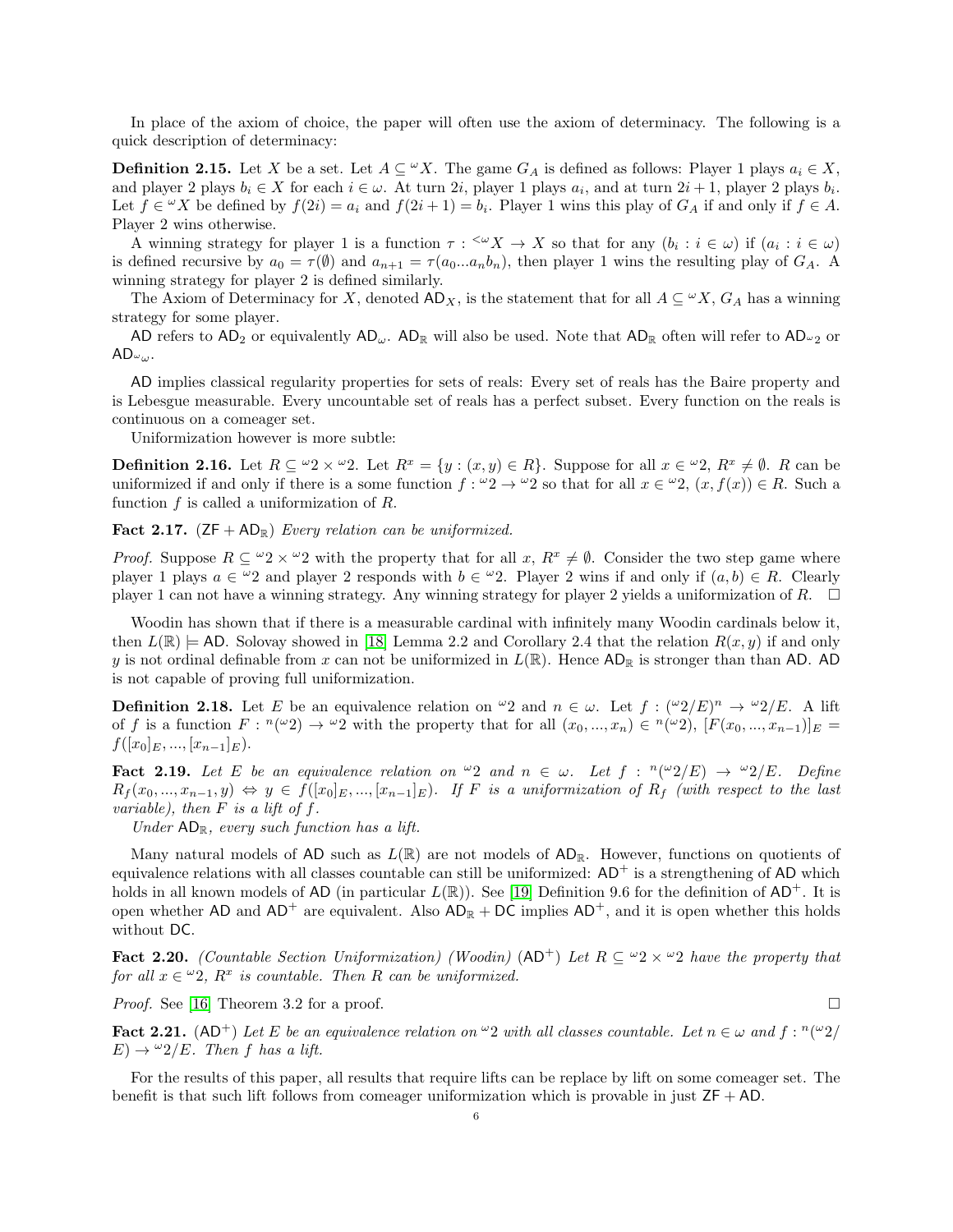<span id="page-6-2"></span>Fact 2.22. (Comeager Unformization) (ZF + AD) Let  $R \subseteq \omega^2 \times \omega^2$  be a result such that  $(\forall x)(\exists y)R(x,y)$ , then there is a comeager  $C \subseteq \omega_2$  and some function  $f: C \to \omega_2$  so that  $(\forall x \in C)R(x, f(x))$ .

By shrinking to an appropriate comeager set, one can assume that the uniformizing function is also continuous.

Often to use the techniques of forcing over countable elementary structures, the axiom of determinacy will need to be augmented by dependent choice  $(DC)$ . Kechris [\[14\]](#page-35-7) proved that AD and AD + DC have the same consistency strength by showing if  $L(\mathbb{R}) \models AD$ , then  $L(\mathbb{R}) \models DC$ . However, Solovay [\[18\]](#page-35-4) showed that  $AD_{\mathbb{R}}$  + DC has strictly stronger consistency strength than  $AD_{\mathbb{R}}$ .

If one is ultimately interested in functions  $F: \binom{n(\omega_2)}{2} \to \infty$ ? which are lifts of some function  $f: \binom{n(\omega_2)}{2}$  $E) \to \omega_2/E$  only in order to infer information about f, then the demand in the Mycielski property that one considers tuples coming from a single set  $A \subseteq \omega_2$  such that  $E \equiv_{\Delta_1^1} E \upharpoonright A$  seems restrictive. If one ultimately will collapse back to the quotient, two sets A and B with the same E-saturation should work equally well. This motivates the following concepts:

**Definition 2.23.** Let  $n \in \omega$  and E be an equivalence relation on some Polish space X. Let  $(A_i : i < n)$  be a sequence of subsets of X. Define

$$
\prod_{i
$$

This set will sometimes be denoted  $A_0 \times_E ... \times_E A_{n-1}$ .

<span id="page-6-1"></span>**Definition 2.24.** Let E be an equivalence relation on a Polish space X. Let  $n \in \omega$ . E has the n-weak-Mycielski property if and only if for any  $C \subseteq {}^{n}X$  which is comeager in  ${}^{n}X$ , there are  $\Delta_1^1$  sets  $(A_i : i < n)$ with the property that for each  $i < n$ ,  $E \equiv_{\mathbf{\Delta}_1^1} E \restriction A_i$  and  $\prod_{i \leq n}^E A_i \subseteq C$ .

# 3.  $\omega$ 2 Has the JÓNSSON PROPERTY

<span id="page-6-0"></span>This section will give a forcing style proof of Holshouser and Jackson's result that  $\omega_2$  has the Jónsson property under some determinacy assumptions. The Jónsson property for  $\omega_2$  will follow from a flexible fusion argument for Sacks forcing and the fact that under determinacy assumptions, every function is definable (on some perfect set) with certain absoluteness properties between countable structures and the real universe. Continuous functions will satisfy this property, and so the Baire property and the Mycielski property for = can be used to show every function has such a definition on some perfect set. This definability can also be achieved by absoluteness phenomena that occur under  $AD^+$ . Later, it will be shown that the Mycielski property fails for all the other simple equivalence relations considered; the hope is that such a definability and absoluteness approach could establish Jónsson type properties without the Mycielski property. In the following, the fusion argument is essential for the combinatorics of the forcing argument. It is unclear what the relation is between fusion (or properness), the Mycielski property, and the Jónsson property.

**Definition 3.1.** A tree p on 2 is a subset of  $\leq \omega_2$  so that if  $s \in p$  and  $t \subseteq s$ , then  $t \in p$ . p is a perfect tree if and only if for all  $s \in p$ , there is a  $t \supseteq s$  so that  $t \hat{\;} 0, t \hat{\;} 1 \in p$ .

Let S denote the collection of all perfect trees on 2,  $\leq s = \subseteq$ , and  $1_s = \leq v$ 2. (S,  $\leq s$ , 1<sub>S</sub>) is Sacks forcing, denoted by just S.

Let  $p \in \mathbb{S}$ .  $s \in p$  is a split node if and only if  $s \hat{ }0, s \hat{ }1 \in p$ .  $s \in p$  is a split of p if and only if  $s \upharpoonright (|s|-1)$ is a split node of p. For  $n \in \omega$ , s is a n-split of p if and only if s is a ⊆-minimal element of p with exactly  $n$ -many proper initial segments which are split nodes of  $p$ .

Let split<sup>n</sup>(p) denote the set of n-splits of p. Note that  $|\text{split}^n(p)| = 2^n$  and  $\text{split}^0(p) = \{\emptyset\}.$ 

If  $p, q \in \mathbb{S}$ , define  $p \leq_{\mathbb{S}}^n q$  if and only if  $p \leq_{\mathbb{S}} q$  and  $\text{split}^n(p) = \text{split}^n(q)$ .

If  $p \in \mathbb{S}$  and  $s \in p$ , then define  $p_s = \{t \in p : t \subseteq s \vee s \subseteq t\}.$ 

Let  $p \in \mathbb{S}$ . Let  $\Lambda$  be defined as follows:

(i)  $\Lambda(p, \emptyset) = \emptyset$ .

(ii) Suppose  $\Lambda(p,s)$  has been defined for all  $s \in {}^n2$ . Fix an  $s \in {}^n2$  and  $i \in 2$ . Let  $t \supseteq \Lambda(p,s)$  be the minimal split node of p extending  $\Lambda(p,s)$ . Let  $\Lambda(p,s^i) = t^i$ .

Let  $\Xi(p,s) = p_{\Lambda(p,s)}$ .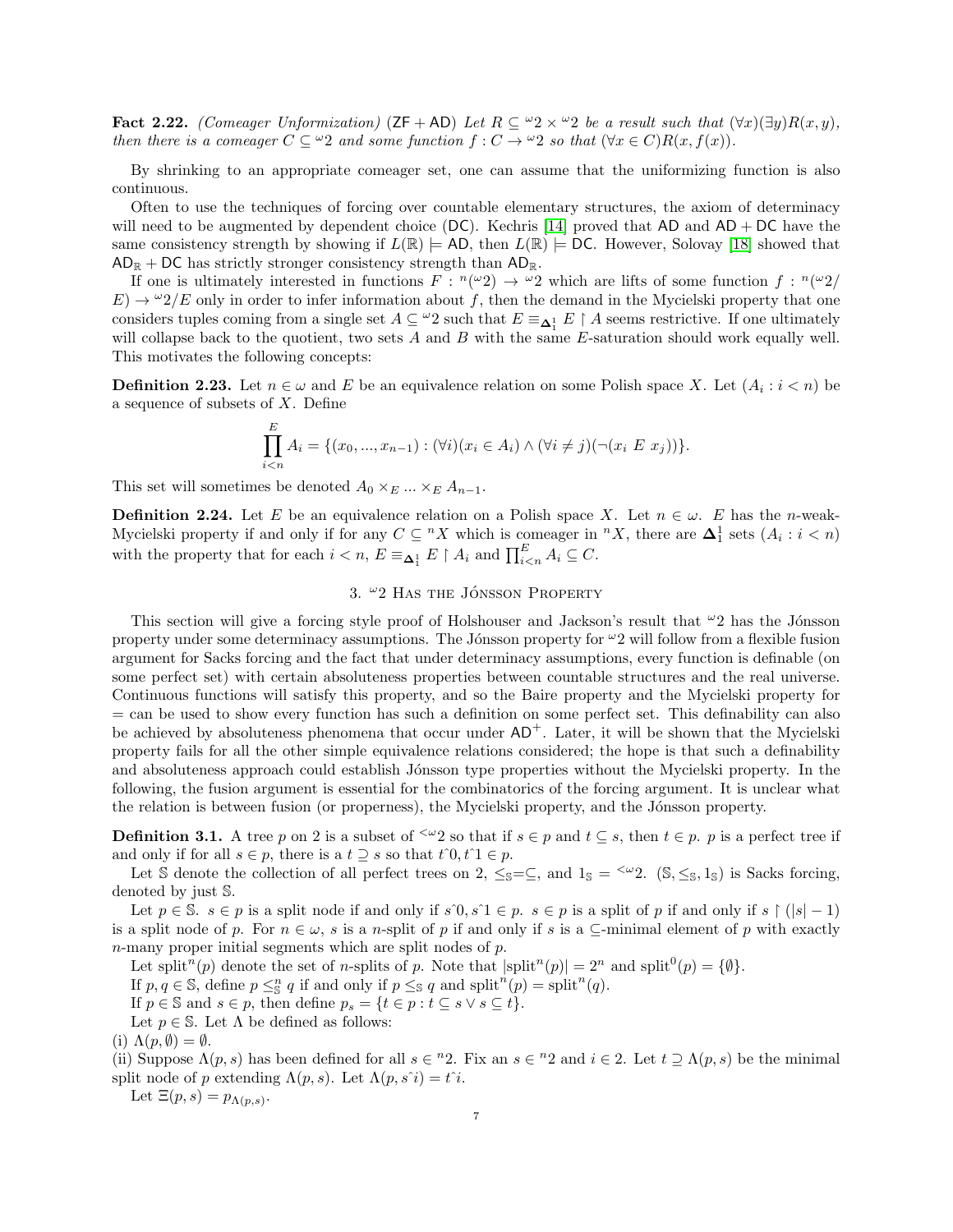For  $n \in \omega$ , let  $\mathbb{S}^n$  denote the *n*-fold product of S. If  $p \in \mathbb{S}$ , then let  $p^n \in \mathbb{S}^n$  be defined so that for all  $i < n, p^n(n) = p.$ 

Let  $n \in \omega$  and  $m < n$ . There is an  $\mathbb{S}^n$ -name  $x_{gen}^{n,m}$  which names the  $m^{\text{th}}$  Sacks-generic real coming from an  $\mathbb{S}^n$ -generic filter.

**Fact 3.2.** A fusion sequence is a sequence  $\langle p_n : n \in \omega \rangle$  in S so that for all  $n \in \omega$ ,  $p_{n+1} \leq_S^n p_n$ . The fusion of this sequence is  $p_{\omega} = \bigcap_{n \in \omega} p_n$ .

 $p_{\omega}$  is a condition in S.

<span id="page-7-0"></span>**Lemma 3.3.** Let  $f : [\omega_2]_{\omega}^{\omega} \to \omega_2$ . Let  $f_n = f \upharpoonright [\omega_2]_{\omega}^n$ . Suppose there is a countable model M of some sufficiently large fragment of  $\mathsf{ZF}, p \in \mathbb{S} \cap M$ , and  $a \mathbb{S}^n$ -name  $\tau_n \in M$  so that  $p^n \Vdash \tau_n \in \mathbb{S}^n$  and whenever  $G^n \subseteq \mathbb{S}^n$  is  $\mathbb{S}^n$ -generic over M with  $p^n \in G^n$ ,  $\tau_n[G^n] = f_n(x_{\text{gen}}^{n,0}[G^n],...,x_{\text{gen}}^{n,n-1}[G^n])$ . Then there exists a  $q \in \mathbb{S}$  so that  $f[[[q]]^{\leq \omega}_=] \neq {}^{\omega}2.$ 

*Proof.* For each  $n \in \omega$ , let  $(D_m^n : m \in \omega)$  be a sequence of dense open subsets of  $\mathbb{S}^n$  in M so that for all m,  $D_{m+1}^n \subseteq D_m^n$  and if D is a dense open subset of  $\mathbb{S}^n$  in M, then there is some m so that  $D_m^n \subseteq D$ . Let  $z \in {}^{\omega}2 \setminus ({}^{\omega}2)^M$ .

A fusion sequence  $\langle p_n : n \in \omega \rangle$  with  $p_0 = p$  will be constructed with the following properties: For all  $n > 0$ ,  $m \leq n$ , and  $(\sigma_0, ..., \sigma_{m-1}) \in {}^m({}^n2)$  so that  $\sigma_i \neq \sigma_j$  if  $i \neq j$ : (i)  $(\Xi(p_n, \sigma_0), ..., \Xi(p_n, \sigma_{m-1})) \in D_n^m$ .

(ii) There are some  $k \in \omega$  and  $i \in \Omega$  so that  $z(k) \neq i$  and  $(\Xi(p_n, \sigma_0), ..., \Xi(p_n, \sigma_{m-1})) \Vdash_{\mathbb{S}^m}^M \tau_m(\check{k}) = \check{i}$ .

Suppose this fusion sequence  $\langle p_n : n \in \omega \rangle$  could be constructed. Let q be its fusion. Fix  $m > 0$ . Suppose  $(x_0, ..., x_{m-1}) \in [[q]]^m_$ . Let  $G^m_{(x_0, ..., x_{m-1})} = \{(p_0, ..., p_{m-1}) \in \mathbb{S}^m \cap M : (\forall i < m)(x_i \in [p_i])\}$ . Note that  $G^m_{(x_0,...,x_{m-1})}$  is a  $\mathbb{S}^m$  generic filter over M: There is some L so that for all  $k \geq L$ , there are  $\sigma_i^k \in {}^k 2$ with the property that for all  $i < m$ ,  $x_i \in \Xi(p_k, \sigma_i^k)$  and for all  $i \neq j$ ,  $\sigma_i^k \neq \sigma_j^k$ . Then for all  $k \geq L$ ,  $(\Xi(p_k, \sigma_0^k), ..., \Xi(p_k, \sigma_{m-1}^k)) \in G_{(x_0, ..., x_{m-1})}^m$ . (i) asserts that this element belongs to  $D_k^m$ . Hence  $G_{(x_0, ..., x_{m-1})}^m$ is  $\mathbb{S}^m$ -generic over M.

By (ii),  $\tau_m[G^m_{(x_0,...,x_{m-1})}] \neq z$ . Also

$$
\tau_m[G^m_{(x_0,\ldots,x_{m-1})}] = f_m(x_{\text{gen}}^{m,0}[G^m_{(x_0,\ldots,x_{m-1})}],...,x_{\text{gen}}^{m,m-1}[G^m_{(x_0,\ldots,x_{m-1})}]) = f_m(x_0,...,x_{m-1}).
$$

Hence  $z \notin f_m[[[q]]_{\equiv}^m]$ . Thus  $f[[[q]]_{\equiv}^{\leq \omega}] \neq {}^{\omega}2$ .

The construction of the fusion sequence remains: Let  $p_0 = p$ .

Suppose  $p_n$  has been constructed with the above properties. For some  $J \in \omega$ , let  $(\bar{\sigma}_k : k < J)$  enumerate all tuples of strings  $(\sigma_0, ..., \sigma_{m-1})$  where  $m \leq n+1$ ,  $\sigma_i \in {}^{n+1}2$ , and if  $i \neq j$ ,  $\sigma_i \neq \sigma_j$ .

Next, one construct a sequence  $r_{-1}, ..., r_{J-1}$  as follows: Let  $r_{-1} = p_n$ . Suppose  $r_k$  for  $k < J - 1$  has been constructed. Suppose  $\bar{\sigma}_{k+1} = (\sigma_0, ..., \sigma_{m-1}).$ 

(Case I) There is some  $(u_0, ..., u_{m-1}) \leq_{\mathbb{S}^m} (\Xi(r_k, \sigma_0), ..., \Xi(r_k, \sigma_{m-1}))$  and  $c \in (\mathcal{C}2)^M$  so that

$$
(u_0, ..., u_{m-1}) \Vdash_{\mathbb{S}^m}^M \tau_m = \check{c}.
$$

Also as  $D_{n+1}^m$  is dense open in  $\mathbb{S}^m$ , one may choose  $(u_0, ..., u_{m-1})$  satisfying the above and  $(u_0, ..., u_{m-1}) \in$  $D_{n+1}^m$ . Note that since  $z \notin M$  and  $c \in M$ , there must be some  $j \in \omega$  and  $i \in 2$  so that  $c(j) \neq i$  and  $z(j) = i$ . Now let  $r_{k+1} \in \mathbb{S}$  be so that for all  $\sigma \in \mathbb{R}^{n+1}$ ?

$$
\Xi(r_{k+1}, \sigma) = \begin{cases} u_i & (\exists i)(0 \le i \le m-1)(\sigma = \sigma_i) \\ \Xi(r_k, \sigma) & \text{otherwise} \end{cases}.
$$

(Case II) For all  $(u_0, ..., u_{m-1}) \leq_{\mathbb{S}^m} (\Xi(r_k, \sigma_0), ..., \Xi(r_k, \sigma_{m-1})),$ 

$$
(u_0, ..., u_{m-1}) \Vdash_{\mathbb{S}^m}^M \tau_m \notin M.
$$

Hence there are  $(u_0, ..., u_{m-1}) \leq_{\mathbb{S}^m} (\Xi(r_k, \sigma_0), ..., \Xi(r_k, \sigma_{m-1})), (v_0, ..., v_{m-1}) \leq_{\mathbb{S}^m} (\Xi(r_k, \sigma_0), ..., \Xi(r_k, \sigma_{m-1})),$ and  $j \in \omega$  so that

$$
\begin{array}{l} (u_0,...,u_{m-1})\Vdash^M_{\mathbb{S}^m}\tau_m(\check{j})=\check{0}\\ (v_0,...,v_{m-1})\Vdash^m_{\mathbb{S}^m}\tau_m(\check{j})=\check{1} \end{array}
$$

Without loss of generality, suppose that  $z(j) = 1$ . Moreover since  $D_{n+1}^m$  is dense open, one may assume that  $(u_0, ..., u_{m-1})$  ∈  $D_{n+1}^m$ . Define  $r_{k+1}$  in the same way as in Case I.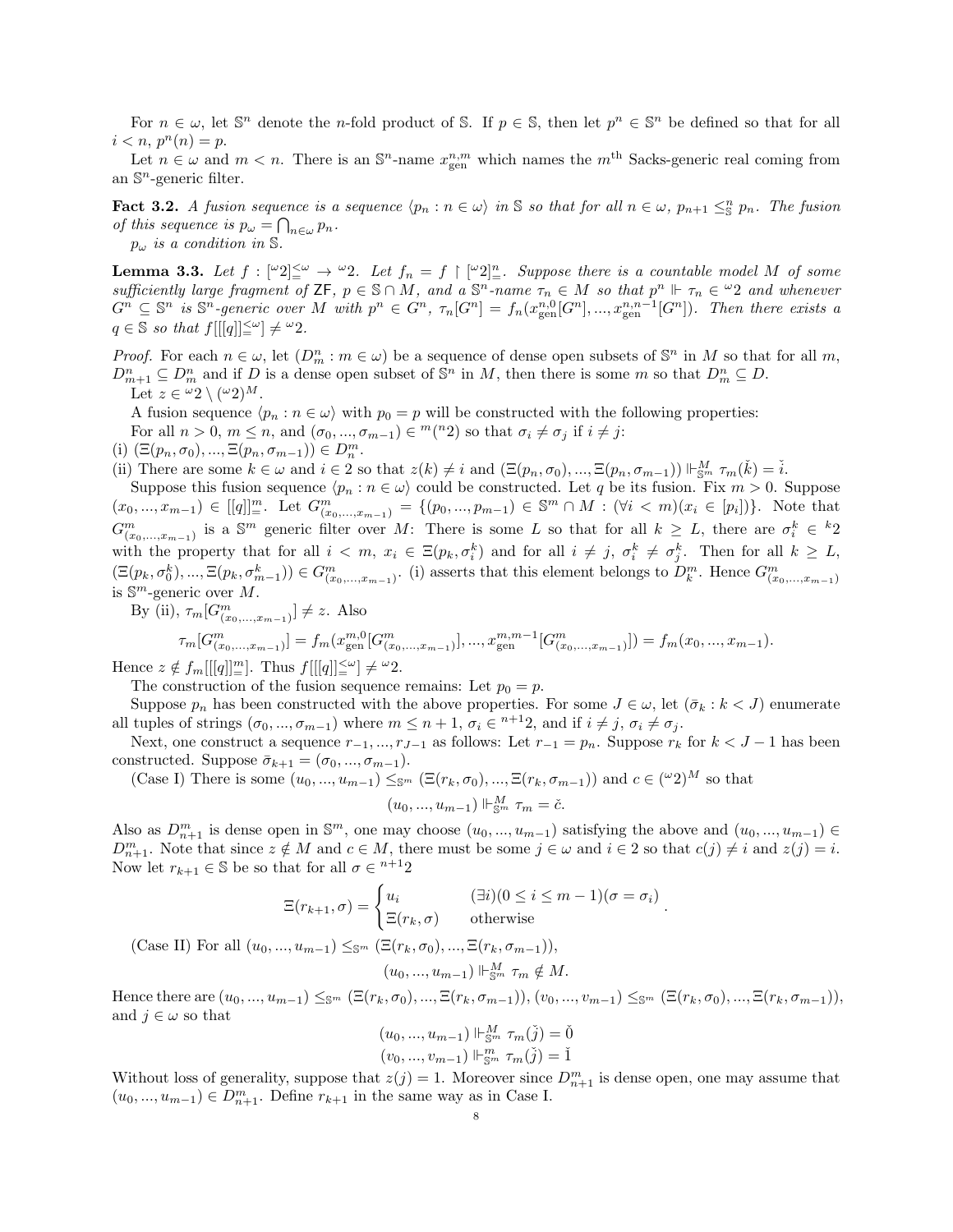Finally, let  $p_{n+1} = r_{J-1}$ .  $p_{n+1} \leq_{\mathbb{S}}^n p_n$  and condition (i) and (ii) are satisfied. This completes the  $\Box$ construction.

<span id="page-8-1"></span>**Fact 3.4.** ( $ZF + DC$ ) Let  $p \in \mathbb{S}$  and  $n \in \omega$ . If  $f_n : [[p]]_p^n \to \omega_2$  is continuous, then there is a countable elementary  $M \prec V_{\Xi}$  (for  $\Xi$  some sufficiently large cardinal) and a name  $\tau_n$  so that M,  $\tau_n$ , and p satisfy the conditions of Lemma [3.3.](#page-7-0)

*Proof.* If  $f_n$  is continuous, then  $f_n$  has  $\Sigma^1_1$  and  $\Pi^1_1$  formulas with parameters from  $\omega_2$  defining it. Let  $M \prec V_{\Xi}$ be a countable elementary substructure containing p and all the parameters used to define  $f_n$ . (This requires DC.) Using Mostowski's absoluteness,  $f_n$  (as defined by this formula) continues to define a function in the forcing extension  $M[G]$ , where  $G \subseteq \mathbb{S}^n$  is  $\mathbb{S}^n$ -generic over M. So there is some  $\mathbb{S}^n$ -name  $\tau_n \in M$  so that  $p^n \Vdash_{\mathbb{S}^n}^M \tau_n = f_n(x_{\text{gen}}^{n,0},...,x_{\text{gen}}^{n,n-1})$ . Suppose  $G^n \subseteq \mathbb{S}^n$  is  $\mathbb{S}^n$ -generic over M and contains  $p^n$ . Then  $M[G^n] \models \tau_n[G^n] = f_n(x_{\text{gen}}^{n,0}[G^n],...,x_{\text{gen}}^{n,n-1}[G^n])$ . Let  $\pi : M[G^n] \to N$  be the Mostowski collapse of  $M[G^n]$ . Since reals are not moved by the Mostowki collapse map  $\pi$ ,  $\pi(f_n)$  is still defined by the same formula. So

$$
N \models \pi(\tau_n[G^n]) = \tau_n[G^n] = \pi(f_n(x_{\text{gen}}^{n,0}[G^n],...,x_{\text{gen}}^{n,n-1}[G^n])) = f_n(x_{\text{gen}}^{n,0}[G^n],...,x_{\text{gen}}^{n,n-1}[G^n]).
$$

Then applying Mostowski absoluteness,  $\tau_n[G^n] = f_n(x_{\text{gen}}^{n,0}[G^n], ..., x_{\text{gen}}^{n,n-1}[G^n])$ .

**Theorem 3.5.** (Holshouser-Jackson) Assume  $ZF + DC$  and all sets of reals have the Baire property. Then  $\omega_2$  has the Jónsson property.

Proof. Let f : [ω2]<ω <sup>=</sup> → <sup>ω</sup>2. Let f<sup>n</sup> : [R] n <sup>=</sup> → R be defined by f<sup>n</sup> = f [ <sup>ω</sup>2]<sup>n</sup> <sup>=</sup>. Since all sets of reals have the Baire property, there are comeager subsets  $C_n \subseteq \binom{n}{v}$  so that  $f_n \restriction C_n$  is continuous. By the theorem of Mycielski (i.e. = has the Mycielski property), there is a perfect tree p so that  $[[p]]_+^n \subseteq C_n$  for all  $n \in \omega$ . Hence for all  $n \in \omega$ ,  $f_n \restriction [[p]]_{\equiv}^n$  is a continuous function. Then Fact [3.4](#page-8-1) and Lemma [3.3](#page-7-0) imply that  $\omega_2$  has the Jónsson property.  $\Box$ 

Remark 3.6. As a consequence of phrasing this argument using forcing, one needed to introduce countable elementary substructures. DC is needed in general to obtain useful countable elementary substructures. A more direct topological argument can be used to avoid DC.

# 4.  $\omega$ -Jónsson Function for  $\omega_2$

<span id="page-8-0"></span>Let  $AC_{\omega}^{\mathbb{R}}$  be the axiom of countable choice for  $^{\omega}2$ : If  $\mathcal{E}$  is a countable set of nonempty subsets of  $^{\omega}2$ , then  $\mathcal E$  has a choice function.

Note that  $\mathsf{ZF} + \mathsf{AD}$  implies  $\mathsf{AC}_{\omega}^{\mathbb{R}}$ .

Using the axiom of choice, every set has an  $\omega$ -Jónsson function. However, just  $ZF + AC_{\omega}^{\mathbb{R}}$  implies there is a  $\Delta_1^1$  classical  $\omega$ -Jónsson function for <sup> $\omega$ </sup>2. In fact, a slightly stronger statement holds:

<span id="page-8-2"></span>**Theorem 4.1.**  $(ZF + AC_{\omega}^{\mathbb{R}})$  There is a  $\Delta_1^1$  function  $\Phi : \mathscr{P}^{\omega}(\omega_2) \to \omega_2$  so that if  $B \subseteq \omega_2$  is uncountable, then  $\Phi[\mathscr{P}^{\omega}(B)] = \omega_2$ .

There is a  $\Delta_1^1$  classical  $\omega$ -Jónsson function for  $\omega_2$ .

*Proof.* Let A be a countable subset of  $\omega_2$ .

Let  $a_{\emptyset}^A$  be the longest element of  $\leq \omega_2$  which is an initial segment of every element of A.

If  $a^A_\sigma$  is not defined, then  $a^A_{\sigma i}$  is not defined for  $i \in 2$ . If  $a^A_\sigma$  is defined, let  $a^A_{\sigma i}$  be the longest element of <sup> $\leq \omega_2$ </sup> which is an initial segment of every element of  $A \cap N_{a_{\sigma}^A \hat{i}}$ , if it exists. Otherwise  $a_{\sigma}^A \hat{i}$  is undefined. (Note this happens if and only if  $A \cap N_{a_{\sigma} \hat{i}}$  is a singleton.)

For  $A \in \mathscr{P}^{\omega}(\omega_2)$ , let  $\Psi(A)$  be the collection of  $\sigma \in \langle \omega_2 \rangle$  so that  $a^A_\sigma$  is defined.  $\Psi(A)$  is an infinite tree on 2 with possibly dead nodes and is not perfect.  $\Psi$  is a  $\Delta_1^1$  function.

Using some recursive coding, let  $X$  be the collection of reals coding infinite binary trees (which may have dead branches). X is an uncountable  $\Pi_1^0$  set.

Let  $T \in X$ . Let  $\hat{T} = \{\sigma \hat{0}, \sigma \hat{1} \hat{0} : \sigma \in T\}$ .  $\hat{T} \in \mathscr{P}^{\omega}(\omega_2)$ . One seeks to show that  $\Psi(\hat{T}) = T$ . To see this, the following claim is helpful: If  $\sigma \in T$ , then  $a_{\sigma}^{\hat{T}} = \sigma$  and if  $\sigma \notin T$ , then  $a_{\sigma}^{\hat{T}}$  is undefined.

This claim is proved by induction:  $\emptyset \in T$  so  $\tilde{0}$ ,  $1^{\circ} \tilde{0} \in \hat{T}$ .  $a_{\emptyset}^{\hat{T}} = \emptyset$ . Suppose this holds for  $\sigma$ . Suppose  $\sigma \hat{i} \in T$ . Then  $\sigma \hat{i}$ °0<sup> $\hat{0}$ </sup> and  $\sigma \hat{i}$ °1<sup> $\hat{0}$ </sup> are both in  $\hat{T}$ . By induction,  $a_{\sigma}^{\hat{T}} = \sigma$ . The longest string which is an initial segment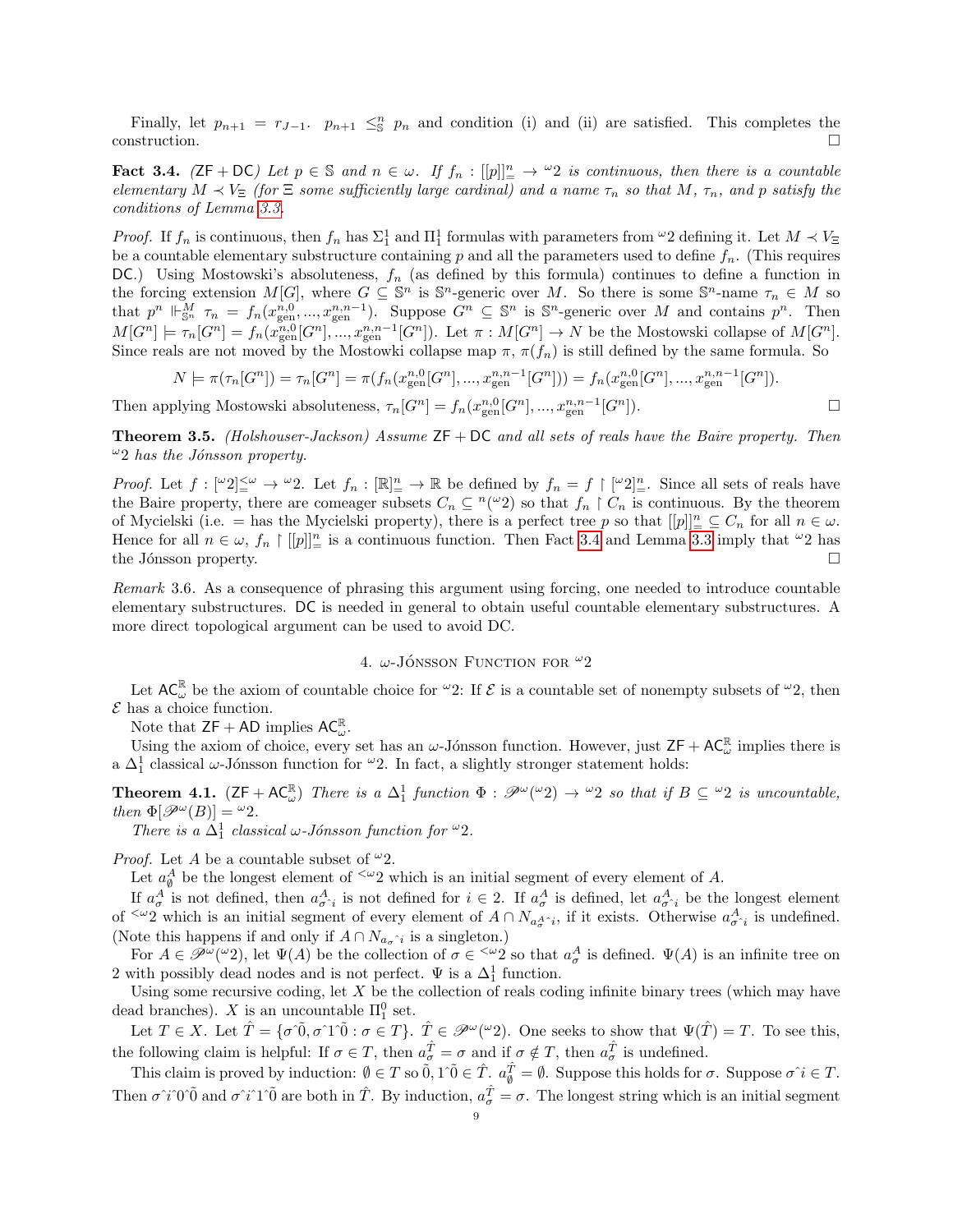of every element of  $\hat{T} \cap N_{a\hat{\tau}} i = \hat{T} \cap N_{\sigma} i$  is  $\sigma \hat{i}$ . This shows  $a_{\sigma}^{\hat{T}} i = \sigma \hat{i}$ . Suppose  $\sigma \hat{i} \notin T$ . Either  $a_{\sigma}^{\hat{T}}$  is undefined or  $a_{\sigma}^{\hat{T}}$  is defined. If  $a_{\sigma}^{\hat{T}}$  is undefined, then  $a_{\sigma}^{\hat{T}}$  is undefined. Suppose  $a_{\sigma}^{\hat{T}}$  is defined. By induction,  $a_{\sigma}^{\hat{T}} = \sigma$ ,  $\sigma \in T$  implies that  $\sigma \hat{0}$  and  $\sigma \hat{1} \hat{0}$  are both in  $\hat{T}$ . Since  $\sigma \hat{i} \notin T$ ,  $N_{\sigma} \hat{i} \cap \hat{T} = N_{a_{\sigma}^{\hat{T}} \hat{i}} \cap \hat{T} = {\sigma \hat{i} \hat{0}}$ .  $a_{\sigma \, \hat{i}}^{\hat{T}}$  is undefined. This completes the proof of the claim.

This shows  $\Phi(\hat{T}) = T$ . Hence  $\Psi[\mathscr{P}^{\omega}(\omega_2)] = X$ . Let  $\Gamma : X \to {}^{\omega}2$  be a  $\Delta_1^1$  bijection. Let  $\Phi = \Gamma \circ \Psi$ .

Let B be an uncountable subset of  $\omega_2$ . Then there is an uncountable  $C \subseteq B$  which has no isolated points. One way to see this is to note that using a countable basis, the Cantor-Bendixson process must stop at a countable ordinal. The fixed point starting from B would be an uncountable set with no isolated points.

Fix such a set C. Let  $\mathcal{E} = \{N_{\sigma} \cap C : \sigma \in \langle \omega_2 \wedge N_{\sigma} \cap C \neq \emptyset\}$ .  $\mathcal{E}$  is a countable set. Using  $AC_{\omega}^{\mathbb{R}}$ , let  $\Lambda$  be a choice function for  $\mathcal E$ . Let T be any infinite binary tree on 2.

The following objects will be constructed:

(I)  $c_s \in C$  for each  $s \in \frac{<\omega_2}{<\omega_3}$ .

(II) A strictly increasing sequence  $(k_i : i \in \{-1\} \cup \omega)$  of integers.

For each  $n \in \omega$ , let  $A_n = \{c_s : s \in {}^n2\}$ . The objects above will satisfy the following properties:

(i) If  $s \in T$ , then  $a_s^{A_{|s|+1}}$  is defined and has length less than  $k_{|s|}$ . If  $s \notin T$ , then  $A_{|s|+1} \cap N_{c_s \upharpoonright k_{|s|}} = \{c_s\}$ .

(ii) If  $s \in T$ , then  $c_{s \hat{i}} \supseteq a_s^{A_{|s|+1}} \hat{i}$  for each  $i \in 2$ .

(iii) For all m, if  $n > m$ , then  $\{x \restriction k_m : x \in A_m\} = \{x \restriction k_m : x \in A_n\}.$ 

Let  $c_{\emptyset}$  be any element of C. Let  $k_{-1} = 0$ . Let  $A_0 = \{c_{\emptyset}\}.$ 

Suppose for  $m \in \omega$ ,  $c_s \in C$  for all  $s \in {}^{m}2$  and  $k_{m-1}$  have been defined. Suppose properties (i) to (iii) hold for  $t \in \{1, \infty\}$  with  $|t| < m$ . Let  $s \in T \cap m$ ?. Since  $c_s \in C$  and C has no isolated points, there is some  $m_s > k_{m-1}$ so that  $N_{(c_s \upharpoonright m_s)^{\hat{}}(1-c_s(m_s))} \cap C \neq \emptyset$ . Let  $c_s \cdot_{c_s(m_s)} = c_s$  and let  $c_s \cdot_{(1-c_s(m_s))} = \Lambda(N_{(c_s \upharpoonright m_s)^{\hat{}}(1-c_s(m_s))})$ . If  $s \notin T$ , then let  $c_{s \hat{i}} = c_s$  for each  $i \in 2$ . Let  $k_m = \sup\{m_s + 1 : s \in {}^m 2 \cap T\}$ .

Since for each  $s \in T \cap {}^m_2$ ,  $m_s > k_{m-1}$ , (i) to (iii) still hold for t with  $|t| < m$ . Let  $s \in T$ . Using the induction hypothsis for (ii) on s  $\upharpoonright$  m − 1, one has that  $c_s \supseteq a_{s+m-1}^{A_m} s(m-1)$ .  $c_{s^0}$  and  $c_{s^0}$  extend  $a_{s\uparrow m-1}^{A_m}$  s(m - 1). This shows that  $a_s^{A_{m+1}}$  is defined. In fact,  $a_s^{A_{m+1}} = c_s \upharpoonright m_s$ . If  $s \notin T$ , (i) is clear from the construction. Properties (i) to (iii) hold for  $s \in {}^{m}2$ .

Let  $A = \bigcup_{n \in \omega} A_n$ . Note that A is countably infinite and  $A \subseteq C \subseteq B$ . From the above properties, if  $s \in T$ , then  $a_s^A$  is defined and in fact equal to  $a_s^{A_{|s|+1}}$ . Suppose  $s \notin T$ . Let  $t \subseteq s$  be maximal with  $t \in T$ . The above properties imply that  $A \cap N_{a_t^A \circ s(|t|)} = \{c_{t \circ s(|t|)}\} = \{c_s\}$ . Hence  $a_{t \circ s(|t|)}^A$  is not defined and hence  $a_s^A$  is not defined. Thus  $T = \Psi(A)$ . This shows that  $\Phi[\mathscr{P}^{\omega}(B)] = {}^{\omega}2$ .  $\Phi$  is an  $\omega$ -Jónsson function for  ${}^{\omega}2$ .

<span id="page-9-2"></span>**Question 4.2.** Under  $ZF + \neg AC_{\omega}^{\mathbb{R}}$ , can there be a classical  $\omega$ -Jónsson function for  $\omega_2$ ?

The first statement of Theorem [4.1](#page-8-2) may not be true without  $AC_{\omega}^{\mathbb{R}}$ : Let  $\mathbb{C}_{\omega}$  denote the finite support product of Cohen forcing  $\mathbb{C}$ . Let  $G \subseteq \mathbb{C}_{\omega}$  be  $\mathbb{C}_{\omega}$ -generic over L. For each  $n \in \omega$ , let  $c_n$  be the  $n^{\text{th}}$ -Cohen generic real naturally added by G. Let  $A = \{c_n : n \in \omega\}$ . Let  $H = (HOD(A \cup \{A\}))^{L[G]}$ . H is called the Cohen-Halpern-Lévy model. In  $H$ ,  $A$  has no countably infinite subsets. Hence the first statement of Theorem [4.1](#page-8-2) cannot hold. However A is not in bijection with  $\omega$ 2. This suggest the following natural question: In H, is there a classical  $\omega$ -Jónsson function for  $\omega_2$ ?

# 5. THE STRUCTURE OF  $E_0$

<span id="page-9-0"></span>**Definition 5.1.**  $E_0$  is the equivalence relation defined on  $\omega_2$  by x  $E_0$  y if and only if  $(\exists n)(\forall k > n)(x(k) =$  $y(k)$ ).

<span id="page-9-1"></span>**Definition 5.2.** Let  $\{s, v_n^i : i \in 2 \land n \in \omega\} \subseteq \langle \omega_2 \rangle$  have the property that for all  $n \in \omega$  and  $i \in 2$ ,  $\langle i \rangle \subseteq v_n^i$ and  $|v_n^0| = |v_n^1|$ .

Let  $\varphi(\emptyset) = s$ . If  $\sigma \in \langle \omega_2 \rangle$  and  $|\sigma| > 0$ , then let  $\varphi(\sigma) = s^{\gamma} v_0^{\sigma(0)} \sim \hat{v}_{|\sigma|-1}^{\sigma(|\sigma|-1)}$  $\sigma$ (|σ|−1).<br>|σ|−1

A perfect tree p is an  $E_0$ -tree if and only if there is a sequence  $\{s, v_n^i : i \in 2 \land n \in \omega\}$  with the above properties so that p is the  $\subseteq$ -downward closure of  $\{\varphi(\sigma) : \sigma \in \leq^{\omega}2\}.$ 

Let  $\mathbb{P}_{E_0}$  be the collection of all perfect  $E_0$  trees. If  $p, q \in \mathbb{P}_{E_0}$ , then  $p \leq_{\mathbb{P}_{E_0}} q$  if and only if  $p \subseteq q$ . Let  $1_{\mathbb{P}_{E_0}} = \langle \omega_2, \ (\mathbb{P}_{E_0}, \leq_{\mathbb{P}_{E_0}}, 1_{\mathbb{P}_{E_0}})$  is forcing with perfect  $E_0$ -trees.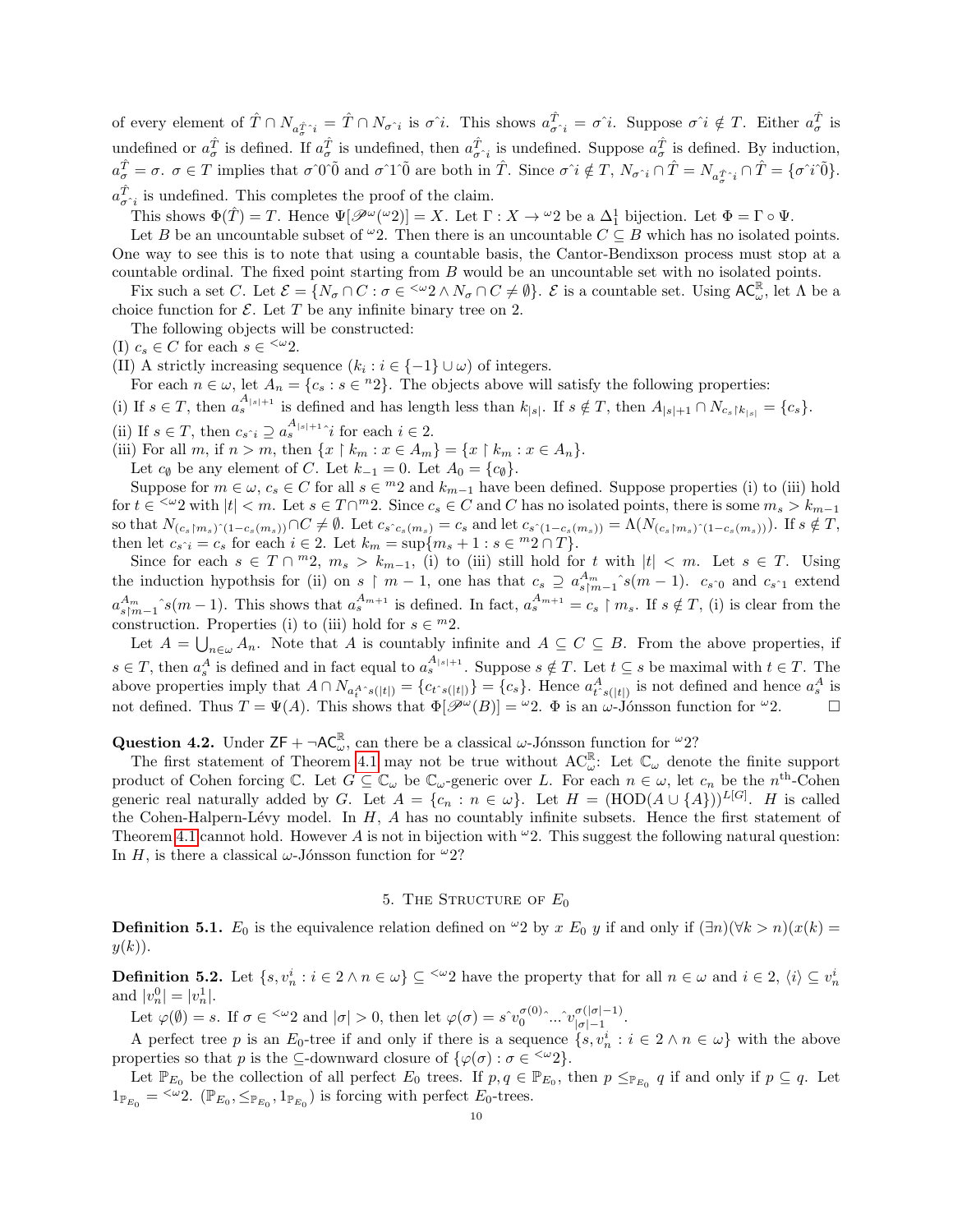If  $p \in \mathbb{P}_{E_0}$ , then the notation  $s^p$  and  $v_n^{i,p}$  will be used to denote the strings witnessing p is a perfect  $E_0$ -tree.

Let  $\Phi: {}^{\omega}2 \to [p]$  be defined by  $\Phi(x) = \bigcup_{n \in \omega} \varphi(x \restriction n)$ , where  $\varphi$  is associated with the  $E_0$ -tree p as above.  $\Phi$  is the canonical homeomorphism of  $\omega_2$  onto  $[p]$ , and  $\Phi$  is a reduction witnessing  $E_0 \leq_{\mathbf{\Delta}_1^1} E_0 \restriction [p]$ .

<span id="page-10-0"></span>**Fact 5.3.** Suppose B is a  $\Sigma_1^1$  set so that  $E_0 \leq_{\Delta_1^1} E_0 \restriction B$ . Then there is an  $E_0$ -tree p so that  $[p] \subseteq B$ .

*Proof.* This is implicit in [\[6\]](#page-34-6). See [\[20\]](#page-35-1) Lemma 2.3.29 and [\[12\]](#page-34-0) Theorem 10.8.3.

The weak Mycielski property for  $E_0$  considers  $E_0$ -products of  $\Delta_1^1$  sets  $A_0, ..., A_{n-1}$  so that  $E_0 \equiv_{\Delta_1^1} E_0 \restriction A_i$ and  $[A_i]_{E_0} = [A_j]_{E_0}$ . Showing the failure of the weak Mycielski property requires finding some structure shared by all of the sets  $A_0, ..., A_{n-1}$ . For instance, are there perfect  $E_0$ -trees  $p_i$  so that  $[p_i] \subseteq A_i$  and  $[[p_i]]_{E_0} = [[p_j]]_{E_0}$ ? How similar can  $p_i$  and  $p_j$  be chosen to be?

A simpler solution using the  $\sigma$ -additivity of the  $E_0$ -ideal, which follows Fact [5.3,](#page-10-0) will be given first. A stronger result giving more information using effective methods will follow.

<span id="page-10-1"></span>**Fact 5.4.** For each  $n \in \omega$ , suppose  $A_n \subseteq \omega_2$  is  $\Sigma_1^1$  and there is no  $E_0$ -tree p so that  $[p] \subseteq A_n$ . Then there is no  $E_0$  tree p so that  $[p] \subseteq \bigcup_{n \in \omega} A_n$ .

*Proof.* Suppose there is some  $E_0$ -tree p so that  $[p] \subseteq \bigcup_{n \in \omega} A_n$ . Let  $\Phi : \omega_2 \to [p]$  be the canonical injective reduction witnessing  $E_0 \leq_{\Delta_1^1} E_0 \restriction [p]$ . For each  $n \in \omega$ ,  $\Phi^{-1}[A_n]$  is a  $\Sigma_1^1$  set, and  $\omega_2 = \bigcup_{n \in \omega} \Phi^{-1}[A_n]$ . There is some  $m \in \omega$  so that  $\Phi^{-1}[A_m]$  is nonmeager. Therefore, there is some continuous injective function  $\Psi: {}^{\omega}2 \to \Phi^{-1}[A_m]$  which witnesses  $E_0 \leq_{\mathbf{\Delta}_1^1} E_0 \upharpoonright \Phi^{-1}[A_m]$ .  $\Phi \circ \Psi$  witnesses  $E_0 \leq_{\mathbf{\Delta}_1^1} E_0 \upharpoonright A_m$ . This implies there is some  $E_0$ -tree q so that  $[q] \subseteq A_m$ . Contradiction.

**Definition 5.5.** If  $x \in \omega$  and  $n \in \omega$ , let  $x_{\geq n} \in \omega$  be defined by  $x_{\geq n}(k) = x(n+k)$ . If  $A \subseteq \omega_2$ , then let  $(A)_{\geq n} = \{z : (\exists x \in A)(z = x_{\geq n})\}.$ 

**Definition 5.6.** Let  $s \in \infty$  2. Define switch<sub>s</sub>:  $\omega_2 \rightarrow \omega_2$  by

$$
\text{switch}_s(x)(n) = \begin{cases} s(n) & n < |s| \\ x(n) & \text{otherwise} \end{cases}.
$$

Also if  $\sigma \in \langle \omega_2, \text{ switch}_s(\sigma) \in |\sigma_2| \text{ is defined as above just for } n < |\sigma|$ .

<span id="page-10-2"></span>**Theorem 5.7.** Let  $n \in \omega$ . For  $k < n$ , let  $A_k \subseteq \omega_2$  be  $\Sigma_1^1$  so that  $E_0 \leq_{\Delta_1^1} E_0 \restriction A_k$  and for all  $k < n - 1$ ,  $[A_k]_{E_0} \subseteq [A_{k+1}]_{E_0}$ . Then there exists  $E_0$ -trees  $p_k$  so that  $[p_k] \subseteq A_k$  and for all  $a, b < n$ ,  $|s^{p_a}| = |s^{p_b}|$ , and  $v_m^{i,p_a} = v_m^{i,p_b}$  for all  $m \in \omega$  and  $i \in 2$ .

*Proof.* For each  $c \in \omega$ , let

$$
E_c = \left\{ (x_0, ..., x_{n-1}) \in \prod_{k < n} A_k : (\forall i, j < n)((x_i)_{\geq c} = (x_j)_{\geq c}) \right\}.
$$

For each  $c \in \omega$ ,  $E_c$  is a  $\Sigma_1^1$  set. For  $k < n$ , let  $\pi_k : \binom{n(\omega)}{2} \to \omega_2$  be the projection map onto the  $k^{\text{th}}$  coordinate.  $\pi_0[E_c]$  is  $\Sigma_1^1$  for each  $c \in \omega$ . Since  $[A_i]_{E_0} \subseteq [A_{i+1}]_{E_0}$ ,  $\bigcup_{c \in \omega} \pi_0[E_c] = A_0$ . By Fact [5.4,](#page-10-1) there is some  $m \in \omega$ so that  $\pi_0[E_m]$  contains the body of an  $E_0$ -tree  $q_0$ . By choosing an appropriate subtree, one may assume that  $|s^{q_0}| > m$ . Let  $s_0 = s^{q_0} \upharpoonright m$ .

Fix  $k < n-1$ . Suppose the  $E_0$ -tree  $q_k$  and  $s_k \in {}^{m_2}$  have been constructed so that  $s_k \subseteq s^{q_k}$  and  $[q_k] \subseteq \pi_k[E_m]$ . Then

$$
\left[\bigcup_{s\in{}^m2}\mathsf{switch}_s[[q_k]]\cap\pi_{k+1}[E_m]\right]_{E_0}=[[q_k]]_{E_0}.
$$

By Fact [5.4,](#page-10-1) there is some  $s_{k+1} \in {}^{m}2$  so that switch $s_{k+1}[[q_k]] \cap \pi_{k+1}[E_m]$  contains an  $E_0$ -tree. Let  $q_{k+1}$  be such an  $E_0$ -tree. Note that switch<sub>sk</sub>  $[q_{k+1}]$  is an  $E_0$ -subtree of  $q_k$ .

For  $i < n$ , let  $p_i = \textsf{switch}_{s_i}[q_{n-1}]$ . Note that  $[p_i] \subseteq \pi_i[E_m] \subseteq A_i$ . В последните последните под последните и последните под последните и последните под последните под последнит<br>В последните под последните под последните под под последните под под последните под под последните под под по

The rest of this section will prove a result that implies Theorem [5.7](#page-10-2) using an effective definability condition. The methods from [\[12\]](#page-34-0) Theorem 10.8.3 will be used to simultaneously produce  $E_0$ -trees, which are very similar to each other, through several sets.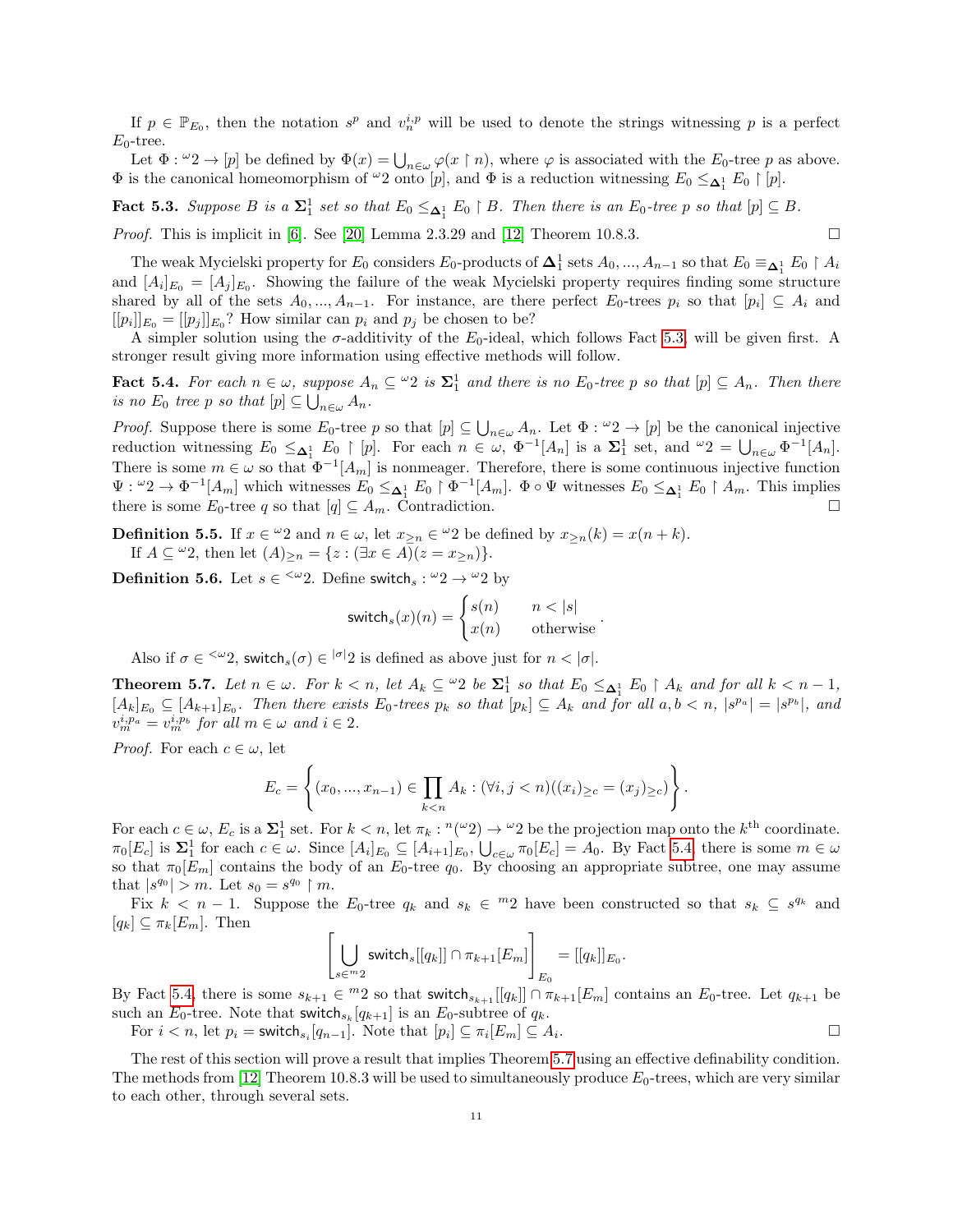**Definition 5.8.** Let  $z \in \omega$ . Let  $\mathbb{P}_z$  be the forcing of nonempty  $\Sigma_1^1(z)$  sets ordered by inclusion with largest element  $\mathbb{P}_z = \omega_2$ .  $\mathbb{P}_z$  is z-Gandy-Harrington forcing.

<span id="page-11-1"></span>**Fact 5.9.** There is a z-recursive (in a suitable sense) collection  $\mathcal{D} = \{D_n : n \in \omega\}$  of dense open subsets of  $\mathbb{P}_z$  so that if  $G \subseteq \mathbb{P}_z$  is generic for  $\mathcal{D}$ , then  $\bigcap G \neq \emptyset$ .

*Proof.* See [\[12\]](#page-34-0) Theorem 2.10.4.

<span id="page-11-0"></span>Fact 5.10. Let  $z \in \omega_2$ . There is a  $\Pi_1^1(z)$  set  $D \subseteq \omega$ ,  $\Sigma_1^1(z)$  set  $P \subseteq \omega \times \omega_2$ , and  $\Pi_1^1(z)$  set  $Q \subseteq \omega \times \omega_2$  with the following properties:

(i) For all  $e \in D$ ,  $P^e = Q^e$ , where if  $X \subseteq \omega \times \omega^2$ , then  $X^e = \{x \in \omega^2 : (e, x) \in X\}$ .

(ii) If  $X \subseteq \mathcal{L}^2$  is  $\Delta_1^1(z)$ , then there is some  $e \in D$  so that  $X = P^e = Q^e$ .

**Definition 5.11.** Let  $z \in \omega$ ?. Let  $S_z$  be the union of all  $\Delta_1^1(z)$  sets C so that for all  $x, y \in C$ ,  $\neg(x \ E_0 \ y)$ . Let  $H_z = \omega_2 \setminus S_z$ .

<span id="page-11-3"></span>Fact 5.12. Let  $z \in \omega_2$ .  $S_z$  is  $\Pi_1^1(z)$ .  $H_z$  is  $\Sigma_1^1(z)$ . If  $X \cap H_z \neq \emptyset$  and  $X$  is  $\Sigma_1^1(z)$ , then there exists  $x, y \in X$ with  $x \neq y$  and  $x E_0 y$ .  $H_z$  is  $E_0$ -saturated.

Proof. Let D, P, and Q be the sets from Fact [5.10.](#page-11-0) Note that

$$
x \in S_z \Leftrightarrow (\exists e)(e \in D \land x \in Q^e \land (\forall f, g)((f \neq g \land f, g \in P^e) \Rightarrow \neg(f \mathrel{E_0} g))).
$$

 $S_z$  is  $\Pi_1^1(z)$ . Hence  $H_z$  is  $\Sigma_1^1(z)$ .

Let A be the collection of all  $\Sigma_1^1(z)$  subsets of  $\omega_2$  whose elements are pairwise  $E_0$ -inequivalent. Let  $U \subseteq \omega \times \omega$  be a universal  $\Sigma_1^1(z)$  set.

$$
\{e: U^e \in \mathcal{A}\} = \{e: (\forall f, g)((f, g \in U^e \land f \neq g) \Rightarrow \neg(f \mathrel{E_0} g))\}
$$

The above is a  $\Pi_1^1(z)$  set. So A is a collection of  $\Sigma_1^1(z)$  sets which is  $\Pi_1^1(z)$  in the codes. By  $\Sigma_1^1(z)$ -reflection (see [\[12\]](#page-34-0), Theorem 2.7.1), every  $\Sigma_1^1(z)$  set X whose elements are  $E_0$ -inequivalent has a  $\Delta_1^1(z)$  set C whose elements are  $E_0$ -inequivalent and  $X \subseteq C$ .

Suppose X is  $\Sigma_1^1(z)$ ,  $X \cap H_z \neq \emptyset$ , and the elements of X are pairwise  $E_0$ -inequivalent. By the previous paragraph, there is some  $\Delta_1^1(z)$  set C which also E<sub>0</sub>-inequivalent and  $X \subseteq C$ . Then  $X \subseteq S_z$ . Contradiction.

Suppose  $x \in H_z$ ,  $y \notin H_z$ , and  $x E_0 y$ . Let  $n \in \omega$  be so that  $x_{\geq n} = y_{\geq n}$ .  $y \in S_z$  implies that there is some  $\Delta_1^1(z)$  E<sub>0</sub>-inequivalent set X so that  $y \in X$ . switch<sub>x|n</sub>[X] is a  $\Delta_1^1(z)$  E<sub>0</sub>-inequivalent set containing x. This contradicts  $x \in H_z$ . This shows  $H_z$  is  $E_0$ -saturated.

<span id="page-11-2"></span>**Lemma 5.13.** Let  $z \in \omega_2$  and  $n, \ell \in \omega$ . Suppose  $(\hat{B}_i : i < n)$  is a collection of nonempty  $\Sigma_1^1(z)$  sets. Suppose for all  $i, j < n$ ,  $(\hat{B}_i)_{\geq \ell} = (\hat{B}_j)_{\geq \ell}$ . Let  $D \subseteq \mathbb{P}_z$  be a dense open subset of the forcing  $\mathbb{P}_z$ . Then there is a collection  $(B_i : i < n)$  of nonempty  $\Sigma_1^1(z)$  sets so that for all  $i, j < n$ ,  $B_i \in D$ ,  $B_i \subseteq \hat{B}_i$ , and  $(B_i)_{\geq \ell} = (B_j)_{\geq \ell}.$ 

*Proof.* For  $k < n$ ,  $\Sigma_1^1(z)$  sets  $\{B_i^k : -1 \leq k < n \wedge 0 \leq i < n\}$  will be constructed with the properties that (i) For all  $i < n$ ,  $B_i^i \in D$ .

(ii) If  $-1 \leq k < n-1$  and  $0 \leq i < n$ , then  $B_i^{k+1} \subseteq B_i^k$ .

(iii) For all  $-1 \leq k < n$  and  $0 \leq i, j \leq n$ ,  $(B_i^k)_{\geq \ell} = (B_j^k)_{\geq \ell}$ .

Note that this implies that if  $k \geq i$ , then  $B_i^k \in D$ .

Let  $B_i^{-1} = \hat{B}_i$ . (iii) is satisfied.

Suppose for  $-1 \leq k < n-1$  and  $0 \leq i < n$ ,  $B_i^k$  has been constructed with the desired properties. Since D is dense open, there is some nonempty  $\Sigma_1^1(z)$  set, denoted  $B_{k+1}^{k+1}$ , so that  $B_{k+1}^{k+1} \subseteq B_{k+1}^k$  and  $B_{k+1}^{k+1} \in D$ . For  $0 \leq i < n$ , let  $B_i^{k+1} = \{x \in B_i^k : (\exists z)(z \in B_{k+1}^{k+1} \land x_{\geq \ell} = z_{\geq \ell})\}\.$  All the conditions are satisfied. Finally, let  $B_i = B_i^{n-1}$ .

**Theorem 5.14.** Let  $z \in \omega_2$  and  $n \in \omega$ . Let  $(A_a : a < n)$  be a collection of  $\Sigma_1^1(z)$  sets so that  $\bigcap_{a \leq n} [A_a \cap$  $H_z|_{E_0} \neq \emptyset$ . Then there are  $E_0$ -trees  $(p_a : a \in n)$  so that for all  $a, b < n$ ,  $k \in \omega$  and  $i < 2$ ,  $(i) |s^{p_a}| = |s^{p_b}|$  and  $v_k^{i, p_a} = v_k^{i, p_b}$ (ii)  $[p_a] \subseteq A_a$ .

$$
\mathbb{E}^{\mathbb{E}}
$$

 $\Box$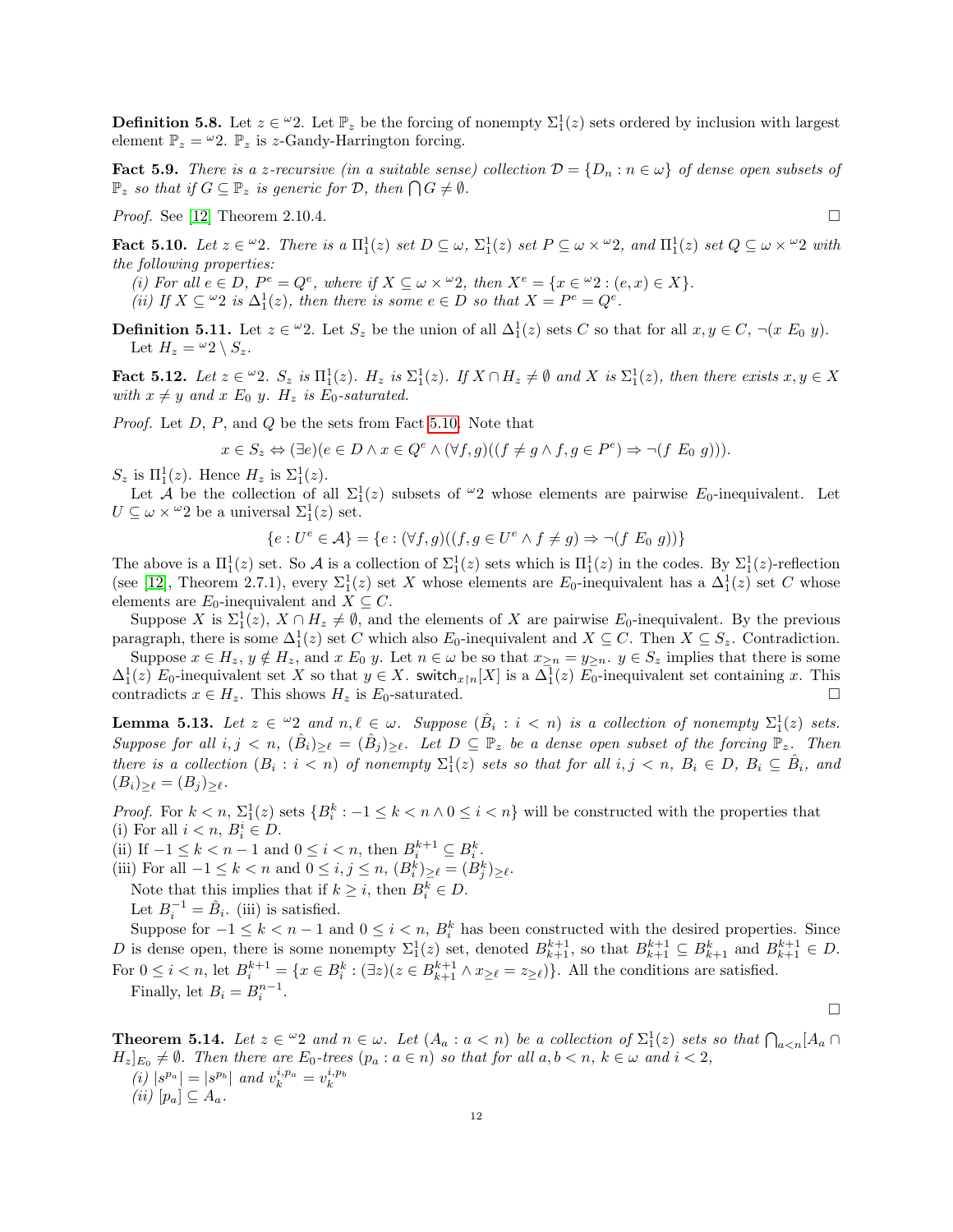*Proof.* The following objects will be constructed: For each  $a < n, k \in \omega, i \in \Omega$ , and  $t \in \frac{<\omega}{2}$ , (a)  $w_t^a, s^a, v_k^i \in \frac{<\omega_2}{ }$ 

(b)  $\ell_k \in \omega$  and for all  $k \in \omega, \ell_k \leq m_k < \ell_{k+1}$ 

- (c)  $\Sigma_1^1(z)$  nonempty sets  $X_t^a$
- with the following properties

(i) For all  $a < n$  and  $t \in \langle \omega_2, |\omega_t^a| = \ell_{|t|}$ . For all  $a < n$  and  $k \in \omega$ ,  $|s^a| = |s^b|$  and  $|v_k^0| = |v_k^1|$ . For all  $k \in \omega$  and  $i \in 2$ ,  $\langle i \rangle \subseteq v_i^k$ . For all  $a < n$  and  $t \in \langle \omega_2 \rangle$ , if  $|t| = 1$ , then  $s^a \subseteq w_i^a$  and if  $t > 1$ , then  $s^a{}^{\widehat{}}v^{t(0)}_0{}^{\widehat{}}...{}^{\widehat{}}v^{t(|t|-2)}_{|t|-2}\subseteq w^a_t.$ 

(ii) If  $a \in n$ ,  $t \in \langle \omega_2, u \in \langle \omega_2 \rangle$ , and  $t \subseteq u$ , then  $X_u^a \subseteq X_t^a$ ,  $X_t^a \subseteq N_{w_t^a}$ , and  $X_\emptyset^a \subseteq A_a \cap H_z$ .

(iii) Let  $\mathcal{D} = (D_n : n \in \omega)$  be the collection of dense open subset of  $\mathbb{P}_z$  from Fact [5.9.](#page-11-1) For all  $t \in \langle \omega_2, \ldots, \omega_n \rangle$  $X_t^a \in D_{|t|}.$ 

(iv) For all  $k < \omega, \ell_k < \ell_{k+1}$ . For all  $k < \omega$ ,  $t, u \in k$ , and  $a, b \in n$ ,  $(X_t^a)_{\geq \ell_k} = (X_u^b)_{\geq \ell_k}$ .

Suppose objects with these properties can be constructed. For  $a < n$ , let  $p^a$  be the  $E_0$ -tree given by  $s^{p_a} = s^a$  and  $v_k^{i,p_a} = v_k^i$ . Let  $\Phi^a : \omega_2 \to [p_a]$  be the canonical map associated with the  $E_0$ -tree  $p_a$ . For each  $x \in \omega_2$ , let  $G_x^a$  be the  $\mathbb{P}_z$ -filter generated by the upward closure of  $\{X_{x\upharpoonright k}^a : k \in \omega\}$ .  $G_x^a \cap D_k \neq \emptyset$  since  $X_{a\upharpoonright k}^a \in D_k$ .  $G_x^a$  is a filter generic for D. By Fact [5.9,](#page-11-1)  $\bigcap G_x^a \neq \emptyset$ . By (i) and (ii),  $\bigcap G_x^a = {\Phi^a(x)}$ . Thus  $\Phi^a(x) \in X^a_{\emptyset} \subseteq A_a \cap H_z$ . Therefore,  $[p_a] \subseteq A_a$ .

Next, the construction will be described. Since  $\bigcap_{a, let  $(x_a : a < n)$  be elements of  $\omega_2$$ so that for all  $a, b < n$ ,  $x_a \in A_a \cap H_z$  and  $x_a E_0 x_b$ . Choose  $\ell_0 \in \omega$  so that for all  $a, b < n$ ,  $(x_a)_{\geq \ell_0} = (x_b)_{\geq \ell_0}$ . Let  $w_{\emptyset}^a = x_a \restriction \ell_0$ . Let  $Z = \{r \in {}^{\omega}2 : (\exists y_0, ..., y_{n-1}) (\bigwedge_{a < n} y_a \in A_a \cap H_z \wedge w_{\emptyset}^a r = y_a)\}\.$  Z is a nonempty  $\Sigma_1^1(z)$  set. Let  $B_a = \{x \in A_a \cap H_z : (\exists r)(r \in Z \land x \supseteq w_0^a \land x_{\geq \ell_0} = r)\}\.$  For each  $a < n$ ,  $B_a$  is a nonempty  $\Sigma_1^1(z)$  set. Note that for all  $a, b < n$ ,  $(B_a)_{\geq \ell_0} = (B_b)_{\geq \ell_0}$ . Applying Lemma [5.13,](#page-11-2) find sets  $(X_\emptyset^a : a \in \omega)$  so that  $X_{\emptyset}^a \subseteq B_a$  and  $X_{\emptyset}^a \in D_0$ .

Suppose  $X_t^a$  has been constructed for  $a < n$  and  $t \in {^k}2$ .  $X_{0^k}^0 \subseteq H_z$  is nonempty and  $\Sigma_1^1(z)$ . By Fact [5.12,](#page-11-3) there are  $x, y \in X_{0^k}^0$  so that  $x \neq y$  and  $x E_0 y$ . By (i) and (ii),  $x \upharpoonright \ell_k = y \upharpoonright \ell_k$ . Therefore, there is some  $\ell_{k+1} > \ell_k$  so that  $x_{\geq \ell_{k+1}} = y_{\geq \ell_{k+1}}$ . Let  $m_k$  be smallest  $m$  so that  $\ell_k \leq m < \ell_{k+1}$  and  $x(m) \neq y(m)$ . Without loss of generality, suppose that  $x(m_k) = 0$  and  $y(m_k) = 1$ . For  $i \in 2$ , let  $w_{0^k \cap 0}^0 = x \restriction \ell_{k+1}$  and whilout loss of generatity, suppose that  $x(m_k) = 0$  and  $y(m_k) = 1$ . For  $i \in \mathbb{Z}$ , let  $w_0$ <br>  $w_{0^{k-1}}^0 = y \upharpoonright \ell_{k+1}$ . For  $a \in n$  and  $t \in \infty$ , let  $w_t^a = \text{switch}_{w_t^a} w_{0^{k-1}}^0$ .

If  $k = 0$ , then let  $s^a = w^a_{(0)} \restriction m_0$ . If  $k > 0$ , then let  $L_k = |s^0| + \sum_{0 \le j \le k-1} |v^0_j|$ . Let  $v^i_k$  be the string of length  $m_k - L_k$  defined by  $v_k^i(j) = w_{0^{k_i}i}^0(L_k + j)$ .

Let  $Z = \{z \in {}^{\omega}2 : (\exists x, y)(x, y \in X_{0^n}^0 \land w_{0^{k \wedge 0}} \subseteq x \land w_{0^{k \wedge 1}} \subseteq y \land z = x_{\geq \ell_{k+1}} = y_{\geq \ell_{k+1}})\}\.$  Z is a nonempty  $\Sigma_1^1(z)$ . For  $t \in {}^{k+1}2$  and  $a < n$ , let  $B_t^a = \{x \in X_{t\upharpoonright k} : (\exists z)(z \in Z \land x = w_t^{a\sim}z)\}\.$   $B_t^a$  is a nonempty  $\Sigma_1^1(z)$ set and  $(B_t^a)_{\geq \ell_{k+1}} = (B_u^b)_{\geq \ell_{k+1}}$  for all  $a, b \in n$  and  $t, u \in k+12$ . Apply Lemma [5.13](#page-11-2) to get  $X_t^a \subseteq B_t^a$  so that  $X_t^a \in D_{k+1}$  and  $(X_t^a)_{\geq \ell_{k+1}} = (X_u^b)_{\geq \ell_{k+1}}$ . This completes the construction.

6.  $\omega_2/E_0$  Has the 2-JÓNSSON PROPERTY

<span id="page-12-0"></span>**Theorem 6.1.** (Holshouser-Jackson)  $E_0$  has the 2-Mycielski property.

This can be proved by producing an  $E_0$ -tree p using an  $E_0$ -tree fusion argument to ensure that  $[[p]]_{E_0}^2$ meets a fixed countable sequence of dense (topologically) open subsets of  $(2\omega_2)$ . The fusion argument is quite similar to the fusion argument used in the forcing style proof of the 2-Jónsson property for  $\omega_2/E_0$  in this section.

By Theorem [5.7,](#page-10-2) if  $(A_a: a < n)$  is a sequence of  $\Sigma_1^1$  sets so that  $[A_a]_{E_0} = [A_b]_{E_0}$  for all  $a, b < n$ , then there is a sequence of  $E_0$ -trees  $(p_a : a \in n)$  so that for all  $a, b < n$  and  $i < 2$ ,  $|s^{p_a}| = |s^{p_b}|$  and  $v_i^{p_a} = v_i^{p_b}$ . This motivates the definition of the following forcings:

**Definition 6.2.** Let  $n > 0$ , let  $\widehat{\mathbb{P}}_{E_0}^n$  be the collection of *n*-tuples of  $E_0$ -trees  $(p_0, ..., p_{n-1})$  so that for all  $a, b < n$  and  $i < 2, |s^{p_a}| = |s^{p_b}|$  and  $\overline{v_i^{p_a}} = v_i^{p_b}$ . Let  $\leq_{\mathbb{P}_{E_0}}$  be coordinatewise  $\leq_{\mathbb{P}_{E_0}}$ . Let  $1_{\widehat{\mathbb{P}}_{E_0}^n} = (1_{\mathbb{P}_{E_0}}, ..., 1_{\mathbb{P}_{E_0}})$ .  $(\widehat{\mathbb{P}}_{E_0}^n, \leq_{\widehat{\mathbb{P}}_{E_0}^n}, 1_{\widehat{\mathbb{P}}_{E_0}^n})$  is forcing with n  $E_0$ -trees with the same  $E_0$ -saturation.

Let  $x_{\text{gen}}^0$  and  $x_{\text{gen}}^1$  be the  $\widehat{\mathbb{P}}_{E_0}^2$  names for the left and right generic real added by a generic filter for  $\widehat{\mathbb{P}}_{E_0}^2$ .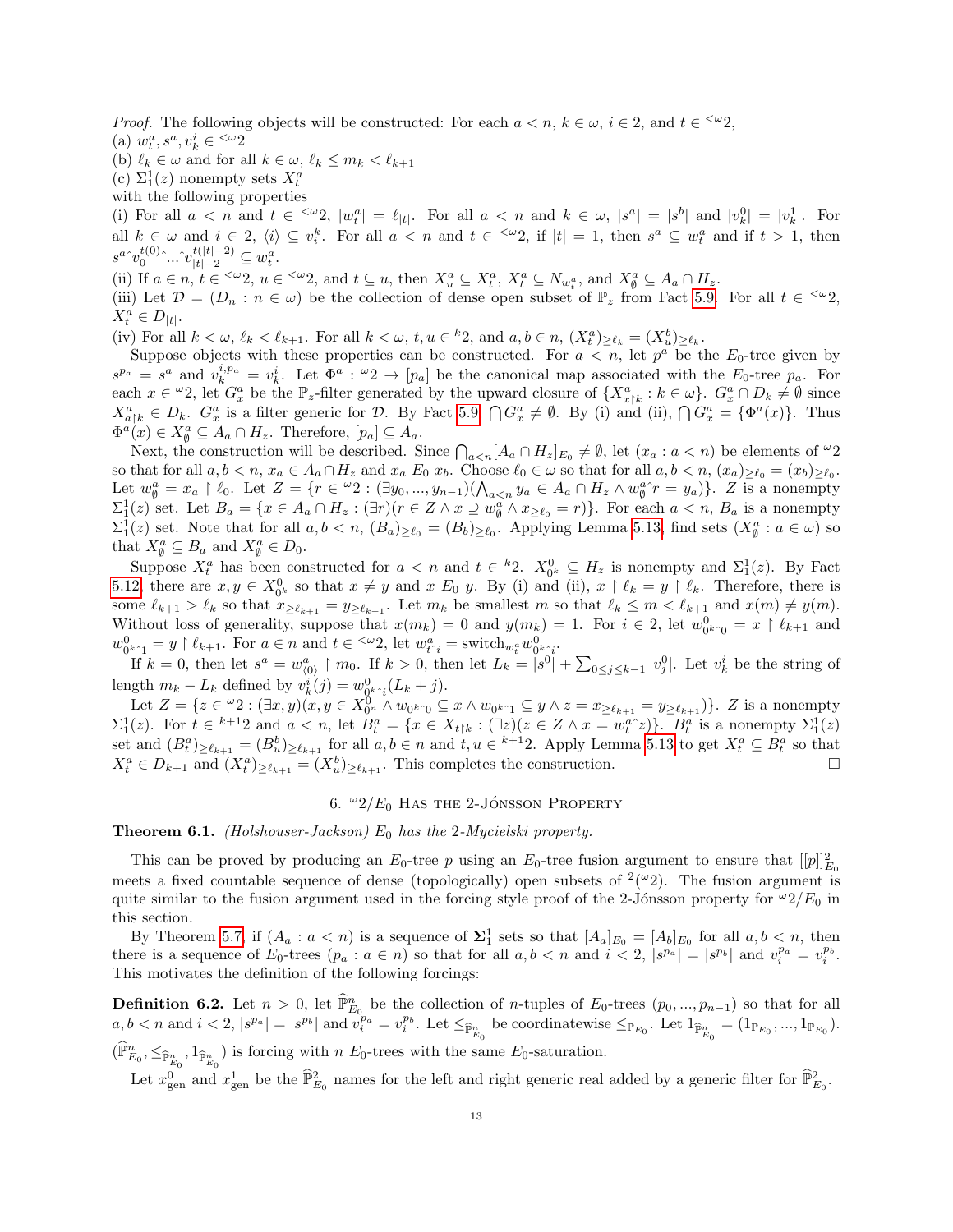<span id="page-13-0"></span>**Definition 6.3.** If  $p, q \in \mathbb{P}_{E_0}$ , then let  $p \leq_{\mathbb{P}_{E_0}}^n q$  be defined in the same way as  $p \leq_{\mathbb{S}}^n q$ , when p and q are considered as conditions in Sacks forcing S.

Let  $\leq^{\bar{n}}_{\bar{\mathbb{P}}^2_{E_0}}$  be the coordinate-wise ordering using  $\leq^{\bar{n}}_{\mathbb{P}_{E_0}}$ .

A sequence  $\langle p_n : n \in \omega \rangle$  of conditions of  $\mathbb{P}_{E_0}$  is a fusion sequence if and only if  $p_{n+1} \leq p_{E_0} p_n$  for all  $n \in \omega$ . Similarly, a sequence  $\langle (p_n, q_n) : n \in \omega \rangle$  of conditions in  $\widehat{\mathbb{P}}_{E_0}^2$  is a fusion sequence if and only if  $(p_{n+1}, q_{n+1}) \leq^{\{n\}}_{\widehat{\mathbb{P}}^2_{E_0}} (p_n, q_n)$  for all  $n \in \omega$ .

Suppose  $p \in \mathbb{P}_{E_0}$ . Let  $n \in \omega$  with  $n > 0$ . Let  $u, v \in \mathbb{P}_2$  with  $u(n-1) \neq v(n-1)$ . Suppose  $(p', q') \in \widehat{\mathbb{P}}_{E_0}^2$ with the property that  $p' \leq_{\mathbb{P}_{E_0}} \Xi(p, u)$  and  $q' \leq_{\mathbb{P}_{E_0}} \Xi(p, v)$ . Let  $A = \{s \in {}^{n_2} : s(n - 1) = u(n - 1)\}\$ and  $B = \{s \in {}^{n}2 : s(n-1) = v(n-1)\}\.$  Then define prune  $\binom{u,v}{v',v'}$  $(\begin{matrix} u,v \\ (p',q') \end{matrix}) (p) \in \mathbb{P}_{E_0}$  by

$$
\mathsf{prune}_{(p',q')}^{(u,v)}(p) = \bigcup_{t \in A} \mathsf{switch}_{s^{\Xi(p,t)}}(p') \cup \bigcup_{t \in B} \mathsf{switch}_{s^{\Xi(p,t)}}(q')
$$

Suppose  $(p, q) \in \hat{\mathbb{P}}_{E_0}^2$ . Let  $n \in \omega$ ,  $n > 0$ , and  $u, v \in {}^{n}2$  so that  $u(n-1) \neq v(n-1)$ . Let  $(p', q') \leq_{\hat{\mathbb{P}}_{E_0}} (p, q)$ so that  $p' \leq_{\mathbb{P}_{E_0}} \Xi(p, u)$  and  $q' \leq_{\mathbb{P}_{E_0}} \Xi(q, v)$ . Define 2prune $\binom{u, v}{p', q'}(p, q)$  by

$$
\mathsf{2prune}_{(p',q')}^{(u,v)}(p,q)=\left(\mathsf{prune}_{(p',\mathsf{switch}_{s^p}(q'))}^{(u,v)}(p),\mathsf{prune}_{(\mathsf{switch}_{s^q}(p'),q')}^{(u,v)}(q)\right)
$$

Perhaps more concretely: Let  $A = \{s \in {}^n 2 : s(n-1) = u(n-1)\}\$  and  $B = \{s \in {}^n 2 : s(n-1) = v(n-1)\}\$ .

$$
\mathsf{2prune}_{(p',q')}^{(u,v)}(p,q) = \Big(\bigcup_{t\in A}\mathsf{switch}_{s^{\Xi(p,t)}}(p')\cup \bigcup_{t\in B}\mathsf{switch}_{s^{\Xi(p,t)}}(q'), \bigcup_{t\in A}\mathsf{switch}_{s^{\Xi(q,t)}}(p')\cup \bigcup_{t\in B}\mathsf{switch}_{s^{\Xi(q,t)}}(q')\Big)
$$

Fact 6.4. Suppose  $(p, q)$ ,  $(p', q')$ , n, u, and v are as in Definition [6.3.](#page-13-0) Then  $2$ prune $\binom{u, v}{p', q'}(p, q) \in \widehat{\mathbb{P}}_{E_0}^2$  and if  $2$ prune $\binom{u,v}{p',q'}(p,q)=(x,y),$  then  $s^x=s^p$  and  $s^y=s^q$ .

If  $|u| = n$ , then  $2$ prune $\binom{u,v}{p',q'}(p,q) \leq^n_{\widehat{\mathbb{P}}^2_{E_0}} (p,q)$ .

If  $\langle p_n : n \in \omega \rangle$  is a fusion sequence of conditions in  $\mathbb{P}_{E_0}$ , then  $p_\omega = \bigcap_{n \in \omega} p_n$  is a condition in  $\mathbb{P}_{E_0}$  and is called the fusion of the fusion sequence.

 $Similarly, if \langle (p_n, q_n) : n \in \omega \rangle is a fusion sequence of conditions in  $\widehat{\mathbb{P}}_{E_0}^2$ , then  $(p_\omega, q_\omega) = (\bigcap_{n \in \omega} p_n, \bigcap_{n \in \omega} q_n)$$ is a condition in  $\widehat{\mathbb{P}}^2_{E_0}$  and is called the fusion of the fusion sequence.

<span id="page-13-1"></span>**Fact 6.5.** ([\[13\]](#page-35-0) Proposition 7.6)  $\widehat{\mathbb{P}}_{E_0}^2$  is a proper forcing. In fact, for any countable model M and  $(p,q) \in$  $(\widehat{\mathbb{P}}_{E_0}^2)^M$ , there is a  $(p', q') \leq_{\widehat{\mathbb{P}}_{E_0}^2} (p, q)$  which is a  $(M, \widehat{\mathbb{P}}_{E_0}^2)$ -master condition and  $[p'] \times_{E_0} [q']$  consists of pairs of reals which are  $\widehat{\mathbb{P}}_{E_0}^2$ -generic over M.

Moreover, if  $\tau$  is a  $\widehat{\mathbb{P}}_{E_0}^2$ -name in M such that  $(p, q) \Vdash_{\widehat{\mathbb{P}}_{E_0}^2}^M \tau \in \omega_2$ , then one can even find  $(p', q')$  with the above properties and so that either

(i) there is some  $z \in {}^{\omega}2 \cap M$  with  $z E_0 \tilde{0}$  so that  $(p', q') \Vdash_{\widehat{\mathbb{P}}_{E_0}^2} \tau = \check{z}$ or

(*ii*)  $(p', q') \Vdash_{\widehat{\mathbb{P}}_{E_0}^2} \neg(\tau \ E_0 \ \tilde{0}).$ 

*Proof.* Let  $(D_n : n \in \omega)$  be a decreasing sequence of dense open subsets of  $\widehat{\mathbb{P}}_{E_0}^2$  in M with the property that if D is a dense open subset of  $\widehat{\mathbb{P}}_{E_0}^2$  in M, then there is some  $k \in \omega$  so that  $D_k \subseteq D$ .

There are two cases: (Note that  $\hat{0}$  can be replaced by any real in M in the following argument and hence as well in the statement of the fact.)

(Case I) There is some  $(p', q') \leq_{\mathbb{P}^2_{E_0}} (p, q)$  so that  $(p', q') \Vdash_{\mathbb{P}^2_{E_0}}^M \tau E_0$  0. Then there is some  $z \in (\mathbb{C}^2)^M$  and  $(p'', q'')$  so that  $(p'', q'') \Vdash^M_{\widehat{\mathbb{P}}^2_{E_0}} \tau = \check{z}$ . Since  $D_0$  is dense open in  $\widehat{\mathbb{P}}^2_{E_0}$ , one may assume  $(p'', q'') \in D_0$ . Let  $(p_0, q_0) = (p'', q'').$ 

(Case II)  $(p, q) \Vdash_{\widehat{\mathbb{P}}_{E_0}^2}^M \neg (\tau E_0 \tilde{0})$ . Let  $(p', q')$  be any condition below  $(p, q)$  so that  $(p', q') \in D_0$ . Let  $(p_0, q_0) = (p', q').$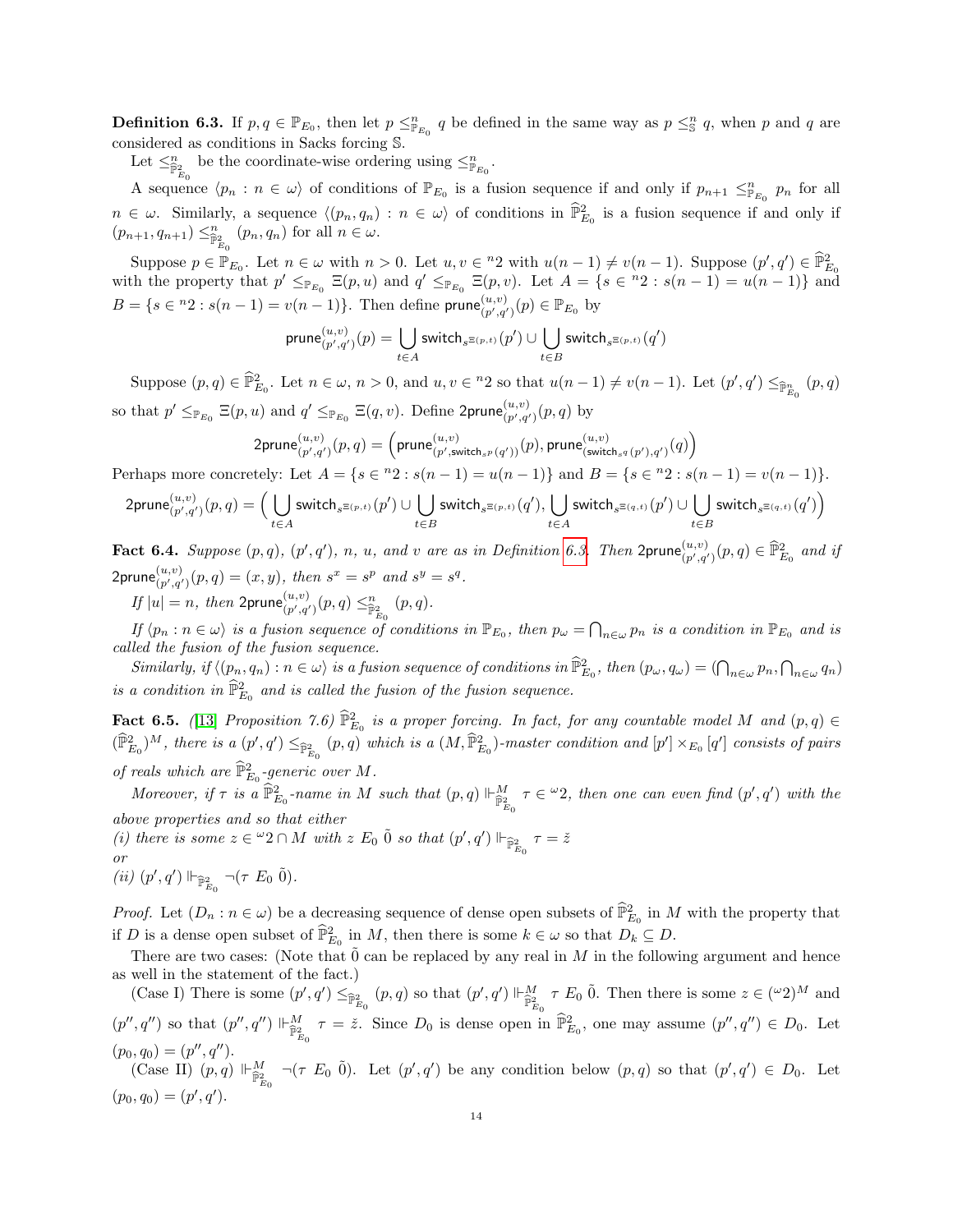In either case, a fusion sequence  $((p_n, q_n) : n \in \omega)$  of conditions in  $(\widehat{\mathbb{P}}_{E_0}^2)^M$  will be constructed with the following property:

(i) For all  $n \in \omega$ ,  $(u, v) \in {}^n 2 \times {}^n 2$  so that  $u(n-1) \neq v(n-1)$ ,  $(\Xi(p_n, u), \Xi(q_n, v)) \in D_n$ .

Suppose this can be done to produce a fusion sequence  $\langle (p_n, q_n) : n \in \omega \rangle$ . Let  $(p', q')$  be the fusion of this fusion sequence. First, it will be shown that (i) implies that  $(p', q')$  is a  $(M, \widehat{\mathbb{P}}_{E_0}^2)$ -master condition with the property that  $[p'] \times_{E_0} [q']$  consists entirely of pairs of reals which are  $\widehat{\mathbb{P}}_{E_0}^2$ -generic over M.

Let D be a dense open subset of  $\widehat{\mathbb{P}}_{E_0}^2$  with  $D \in M$ . By the choice of  $(D_n : n \in \omega)$ , there is some  $k \in \omega$  so that  $D_k \subseteq D$ . Let  $G \subseteq \widehat{\mathbb{P}}_{E_0}^2$  be  $\widehat{\mathbb{P}}_{E_0}^2$ -generic over M containing  $(p', q')$ . Let  $K = |\Lambda(p_k, 0^k)|$ . Let  $E_K$  be the collection of  $(p,q) \in \widehat{\mathbb{P}}_{E_0}^2$  so that  $|s^p| > K$  and there is some j with  $K < j < |s^p|$  so that  $s^p(j) \neq s^q(j)$ .  $E_K$  is dense open. Since G is generic,  $G \cap E_K \neq \emptyset$ . As G is generic and  $(p', q') \in G$ , one may assume that there is some  $(p'', q'') \leq_{\widehat{\mathbb{P}}_{E_0}^2} (p', q')$  with  $(p'', q'') \in G \cap E_k$ . So there is some  $J > k$  and  $u, v \in {}^{J_2}$  with  $u(J-1) \neq v(J-1)$  so that  $(p'', q'') \leq_{\widehat{\mathbb{P}}_{E_0}^2} (\Xi(p', u), \Xi(q', v)) \leq_{\widehat{\mathbb{P}}_{E_0}^2} (\Xi(p_J, u), \Xi(q_J, v))$ . Since  $(p'', q'') \in G$  and G is a filter,  $(\Xi(p_J, u), \Xi(q_J, v)) \in G$ . However  $(\Xi(p_J, u), \Xi(q_J, v)) \in D_J \subseteq D_k$  by (i). Note that  $(\Xi(p_J, u), \Xi(q_J, v)) \in M$ . Since G was an arbitrary generic containing  $(p', q')$ , it has been shown that  $(p', q') \Vdash_{\widehat{\mathbb{P}}^2_{E_0}}^V \dot{G} \cap \check{M} \cap \check{D} \neq \emptyset$ .  $(p', q')$  is a  $(M, \widehat{\mathbb{P}}^2_{E_0})$ -master condition.  $\widehat{\mathbb{P}}^2_{E_0}$  is proper.

Now suppose  $(a, b) \in [p'] \times_{E_0} [q']$ . Let  $G_{(a,b)} = \{(p,q) \in \widehat{\mathbb{P}}_{E_0}^2 \cap M : (a,b) \in [p] \times [q]\}$ . Let D be a dense open set. There is some k so that  $D_k \subseteq D$ . Since  $\neg(a \ E_0 \ b)$ , there is some  $j > k$  and some  $u, v \in {}^{j_2}$  with  $u(j-1) \neq v(j-1)$  so that  $\Lambda(p', u) \subseteq a$  and  $\Lambda(q', v) \subseteq b$ . Then  $(a, b) \in [\Xi(p_j, u)] \times_{E_0} [\Xi(q_j, v)]$ . Therefore  $(\Xi(p_j, u), \Xi(q_j, v)) \in G_{(a,b)} \cap D_k \subseteq G_{(a,b)} \cap D.$   $G_{(a,b)}$  is  $\widehat{\mathbb{P}}_{E_0}^2$ -generic over M.  $(a, b)$  is a  $\widehat{\mathbb{P}}_{E_0}^2$ -generic pair of reals over M.

It is clear using the forcing theorems that if Case I holds, then statement (i) of the fact holds and if Case II holds, then statement (ii) of the fact holds.

Now it remains to construct the fusion sequence:

 $(p_0, q_0)$  is already given depending on the case. The rest of the construction is the same for both cases.

Suppose  $(p_n, q_n)$  have been constructed with the desired properties. For some  $J \in \omega$ , let  $(u_0, v_0)$ , ...,  $(u_{J-1}, v_{J-1})$  enumerate all  $(u, v) \in {}^{n}2 \times {}^{n}2$  with  $u(n - 1) \neq v(n - 1)$ .

A sequence of conditions in  $\hat{\mathbb{P}}_{E_0}^2$ ,  $(x_{-1}, y_{-1}), ..., (x_{J-1}, y_{J-1})$  will be constructed:

Let  $(x_{-1}, y_{-1}) = (p_n, q_n)$ .

Suppose  $(x_k, y_k)$  has been constructed for  $k < J - 1$ .

Since  $D_{n+1}$  is dense open, find some  $(p', q') \leq_{\mathbb{P}^2_{E_0}} (\Xi(x_k, u_k), \Xi(y_k, v_k))$  so that  $(p', q') \in D_{n+1}$ . Let  $(x_{k+1}, y_{k+1}) = 2$ prune $\binom{u_k, v_k}{p', q'}(x_k, y_k)$ .

<span id="page-14-0"></span>**Lemma 6.6.** Let  $f: [\omega_2]_{E_0}^2 \to \omega_2$ . Suppose there is a countable model M of some sufficiently large fragment of ZF,  $(p,q) \in \hat{\mathbb{P}}_{E_0}^2 \cap M$ , and  $\tau \in M^{\hat{\mathbb{P}}_{E_0}^2}$  so that  $(p,q) \Vdash_{\hat{\mathbb{P}}_{E_0}^2}^M \tau \in {}^{\omega_2}$  and whenever  $G \subseteq \hat{\mathbb{P}}_{E_0}^2$  is  $\hat{\mathbb{P}}_{E_0}^2$ generic over M with  $(p,q) \in G$ , then  $\tau[G] = f(x_{gen}^0[G], x_{gen}^1[G])$ . Then there is a  $(p',q') \leq_{\widehat{\mathbb{P}}_{E_0}^2} (p,q)$  so that  $[f[[p'] \times_{E_0} [q']]]_{E_0} \neq \omega_2.$ 

*Proof.* Let  $(p', q') \in \widehat{\mathbb{P}}_{E_0}^2$  be given by Fact [6.5.](#page-13-1) Then exactly one of the two happens:

(i) For all  $G \subseteq \widehat{\mathbb{P}}_{E_0}^2$  which are generic over  $M$ ,  $M[G] \models \tau[G] E_0$   $\widetilde{0}$ . By absoluteness,  $\tau[G] E_0$   $\widetilde{0}$ .

(ii) For all  $G \subseteq \hat{\mathbb{P}}_{E_0}^2$  which are generic over M,  $M[G] \models \neg(\tau[G] \ E_0 \ \tilde{0})$ . By absoluteness,  $\neg(\tau[G] \ E_0 \ \tilde{0})$ .

Let  $(a, b) \in [p'] \times_{E_0} [q']$ . By Fact [6.5,](#page-13-1) there is some  $\widehat{\mathbb{P}}_{E_0}^2$ -generic filter  $G_{(a,b)}$  so that  $x_{gen}^0[G_{(a,b)}] = a$  and  $x_{\text{gen}}^1[G_{(a,b)}] = b.$ 

If (i) holds, then  $f(a,b) = f(x_{gen}^0[G_{(a,b)}], x_{gen}^1[G_{(a,b)}]) = \tau[G_{(a,b)}]$  which is  $E_0$  related to  $0$ . So  $[f[[p'] \times_{E_0} G_{(a,b)}]] = f[G_{(a,b)}]$  $[q']$ ] $_{E_0} = [\tilde{0}]_{E_0} \neq {}^{\omega}2.$ 

If (ii) holds, then  $f(a, b) = f(x_{gen}^0[G_{(a, b)}], x_{gen}^1[G_{(a, b)}]) = \tau[G_{(a, b)}],$  but  $\neg(\tau[G_{(a, b)}], E_0 \tilde{0})$ . So  $\tilde{0} \notin [f[[p'] \times_{E_0} E_0 \tilde{0})]$  $[q']$ ] $_{E_0}$ .

**Theorem 6.7.** (Holshouser-Jackson)  $(ZF + DC + AD)$   $\omega_2/E_0$  has the 2-Jónsson property.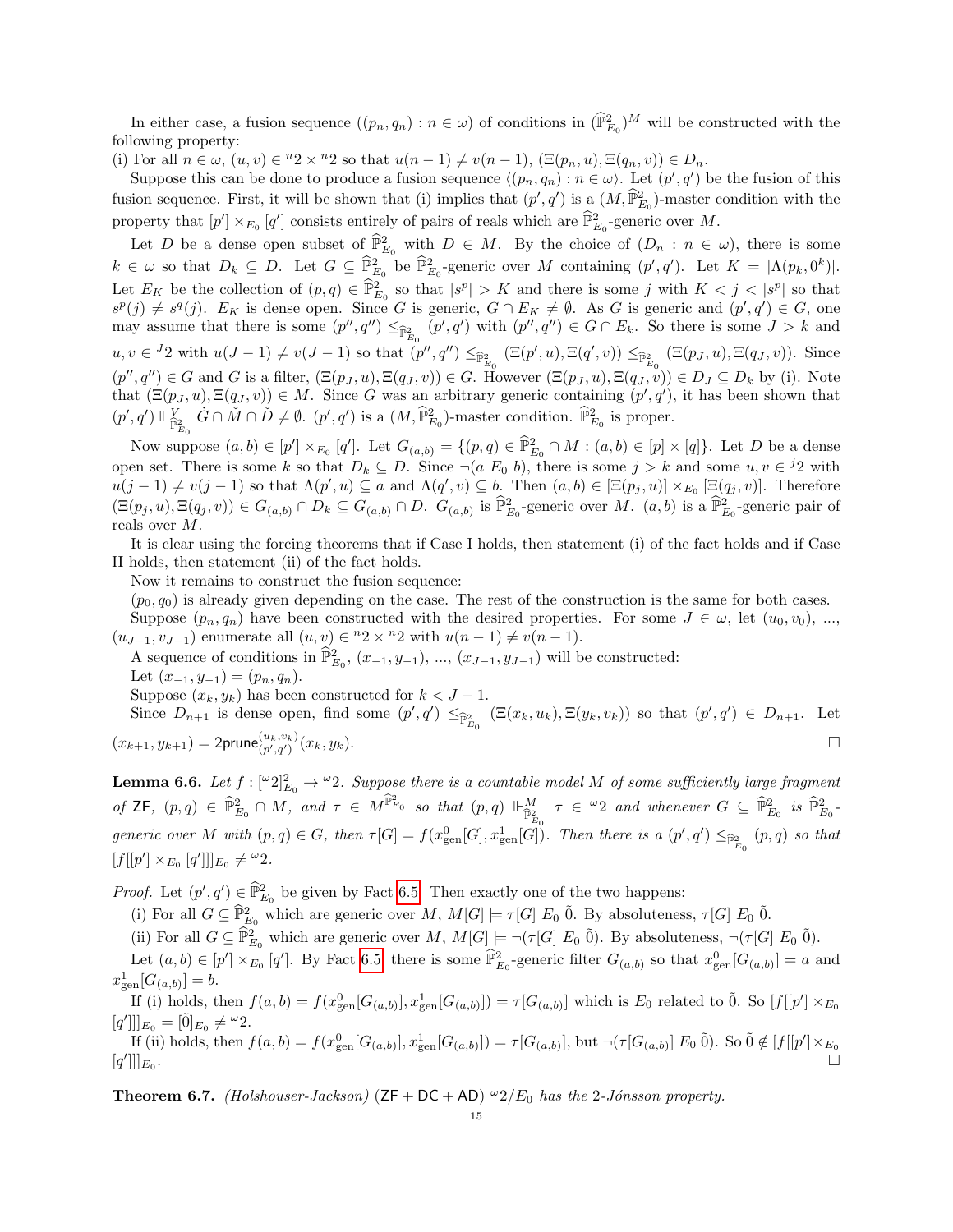*Proof.* Let  $F: [\omega 2/E_0]_2^2 \to \omega 2/E_0$ . Define the relation  $R \subseteq \omega_2 \times \omega_2 \times \omega_2$  by

$$
R(x, y, z) \Leftrightarrow z \in F([x]_{E_0}, [y]_{E_0})
$$

AD can prove comeager uniformization (Fact [2.22\)](#page-6-2): There is a comeager set  $C \subseteq [\omega_2]^2_{E_0}$  and a continuous function  $f: C \to \omega_2$  which uniformizes R on C. Since  $E_0$  has the 2-Mycielski property, let p be an  $E_0$ -tree so that  $[[p]]_{E_0}^2 \subseteq C$ . So  $f \mid [[p]]_{E_0}^2$  is a continuous function. By a similar argument as in Fact [3.4,](#page-8-1) one can find a name  $\tau$  satisfying Lemma [6.6](#page-14-0) using the condition  $(p, p) \in \widehat{\mathbb{P}}_{E_0}^2$ . Then Lemma 6.6 gives some  $(p', q') \leq_{\widehat{\mathbb{P}}_{E_0}^2} (p, p)$  so that  $[f[[p'] \times_{E_0} [q']]|_{E_0}$  is either  $[\tilde{0}]_{E_0}$  or does not contain  $\tilde{0}$ . Since  $(p', q') \in \widehat{\mathbb{P}}_{E_0}^2$ ,  $[p']$ and  $[q']$  have the same  $E_0$ -saturation. Let  $A = [[p']]_{E_0} = [[q']]_{E_0}$ . Note that  $E_0 \equiv_{\mathbf{\Delta}_1^1} E_0 \restriction A$ . Let  $B = A/E_0$ . There is a bijection between B and  $\omega_2/E_0$ . Moreover,  $F[[B]_2^2]$  is either the singleton  $\{\lbrack \tilde{0} \rbrack_{E_0}\}$  or is missing the element  $[0]_{E_0}$ . In either case,  $F[[B]_{=}^2] \neq {}^{\omega}2/E_0$ .

# 7. PARTITION PROPERTIES OF  $\omega_2/E_0$  in DIMENSION 2

<span id="page-15-0"></span>**Definition 7.1.** Let X and Y be sets. Let  $n \in \omega$ . Denote  $X \to (X)^n$  to mean that for any function  $f: \mathscr{P}^n(X) \to Y$ , there is some  $Z \subseteq X$  with  $Z \approx X$  and  $|f[\mathscr{P}^n(Z)]| = 1$ .

Denote  $X \mapsto (X)^n_Y$  to mean that for any function  $f : [X]^n \to Y$ , there is some  $Z \subseteq X$  with  $Z \approx X$  and  $|f[[Z] \underline{h}]] = 1.$ 

**Fact 7.2.** (Galvin) Assuming ZF and all sets of reals have the Baire property,  $\omega_2 \to (\omega_2)_n^2$  for all  $n \in \omega$ .

Note that  $\omega_2 \mapsto (\omega_2)_2^2$  is not true: If  $x, y \in \omega_2$  and  $x \neq y$ , then define  $d(x, y) = \min\{n : x(n) \neq y(n)\}.$ Define  $f : [\omega_2]^2 \to 2$  by  $f(x, y) = x(d(x, y))$ . Note that  $f(x, y) \neq f(y, x)$ . It is impossible to find a homogeneous set for this coloring of  $\lfloor \omega_2 \rfloor^2$ .

However, under AD,  $\omega_2/E_0 \mapsto (\omega_2/E_0)_n^2$  does hold:

<span id="page-15-1"></span>**Lemma 7.3.** Let  $n > 1$ . Let  $F : [\lceil \omega_2 \rceil_{E_0}^2 \rightarrow n$  be a function. Suppose there is a countable model M of some sufficiently large fragment of  $\mathsf{ZF}, (p,q) \in \widehat{\mathbb{P}}_{E_0}^2 \cap M$ , and  $\tau$  is a  $\widehat{\mathbb{P}}_{E_0}^2$ -name in  $M$  so that  $(p,q) \Vdash_{\widehat{\mathbb{P}}_{E_0}^2}^M \tau \in \check{n}$ and whenever  $G \subseteq \widehat{\mathbb{P}}_{E_0}^2$  is  $\widehat{\mathbb{P}}_{E_0}^2$ -generic over M with  $(p,q) \in G$ ,  $\tau[G] = F(x_{\text{gen}}^0[G], x_{\text{gen}}^1[G])$ . Then there is a  $(p', q') \leq_{\widehat{\mathbb{P}}_{E_0}^2} (p, q)$  so that  $|F[[p'] \times_{E_0} [q']]| = 1$ .

Proof. Since  $(p, q) \Vdash_{\widehat{\mathbb{P}}_{E_0}^2}^M \tau \in \hat{n}$ , there is some  $(r, s) \leq_{\widehat{\mathbb{P}}_{E_0}^2} (p, q)$  and some  $k \in n$  so that  $(r, s) \Vdash_{\widehat{\mathbb{P}}_{E_0}^2}^M \tau = \check{k}$ . Using Fact [6.5,](#page-13-1) let  $(p', q') \leq_{\widehat{\mathbb{P}}_{E_0}^2} (r, s)$  be a  $(M, \widehat{\mathbb{P}}_{E_0}^2)$ -master condition so that  $[p'] \times_{E_0} [q']$  consists of pairs of reals which are  $\widehat{\mathbb{P}}_{E_0}^2$ -generic over M. Using the forcing theorem and the assumptions,  $(p', q')$  works.

**Theorem 7.4.**  $(ZF + DC + AD) \omega_2/E_0 \mapsto (\omega_2/E_0)_n^2$  for all  $n \in \omega$ .

*Proof.* Let  $f : [\omega 2/E_0] \to n$ . Define a relation  $R \subseteq \omega 2 \times \omega 2 \times n$  by

$$
R(x, y, k) \Leftrightarrow k = f([x]_{E_0}, [y]_{E_0}).
$$

AD can prove comeager uniformization (Fact [2.22\)](#page-6-2) so there is some comeager  $C \subseteq [\omega_2]^2_{E_0}$  and a continuous function  $F: C \to n$  which uniformizes R on C. Since  $E_0$  has the 2-Mycielski property, let p be an  $E_0$ -tree so that  $[[p]]_{E_0}^2 \subseteq C$ .  $F \upharpoonright [[p]]_{E_0}^2$  is a continuous function. As before, one can find a  $\widehat{\mathbb{P}}_{E_0}^2$ -name  $\tau$  satisfying Lemma [7.3](#page-15-1) using the the condition  $(p, p)$ . Then using Lemma [7.3,](#page-15-1) there is a  $(r, s) \leq_{\mathbb{P}^2_{E_0}} (p, p)$  so that  $|F[[r] \times_{E_0} [s]]| = 1.$  Let k be the unique element in this set.

Let  $A = [r]_{E_0} = [s]_{E_0}$ .  $A/E_0 \approx {}^{\omega}2/E_0$ . Suppose  $x, y \in A/E_0$  and  $x \neq y$ . There is some  $a, b \in A$  with  $a \in [r], b \in [s], a \in x$ , and  $b \in y$ .  $F(a, b) = k$ . Therefore,  $R(a, b, k)$ . By definition,  $f(x, y) = k$ . So  $|f|[A]_-^2$  $\left| \frac{2}{m} \right| = 1.$ 

Remark 7.5. Before, it was mentioned that  $\omega_2 \mapsto (\omega_2)_2^2$  is not true. Using the notation from the above proof: Observe that the function F produced in the above proof is  $E_0$ -invariant in the sense that if x  $E_0$  x' and y E<sub>0</sub> y' then  $F(x, y) = F(x', y')$ . Also since  $(r, s) \in \widehat{\mathbb{P}}_{E_0}^2$ , if  $a \in A$ , then there is some  $a' \in [r]$  and  $a'' \in [s]$ with a  $E_0$  a'  $E_0$  a''. These two facts are essential in proving  $\omega^2/E_0 \mapsto (\omega^2/E_0)_n^2$ .

Later it will be shown that the partition relation for  $\omega/2/E_0$  will fail in higher dimension. The counterexample is closely connected to the failure of the 3-Jónsson property.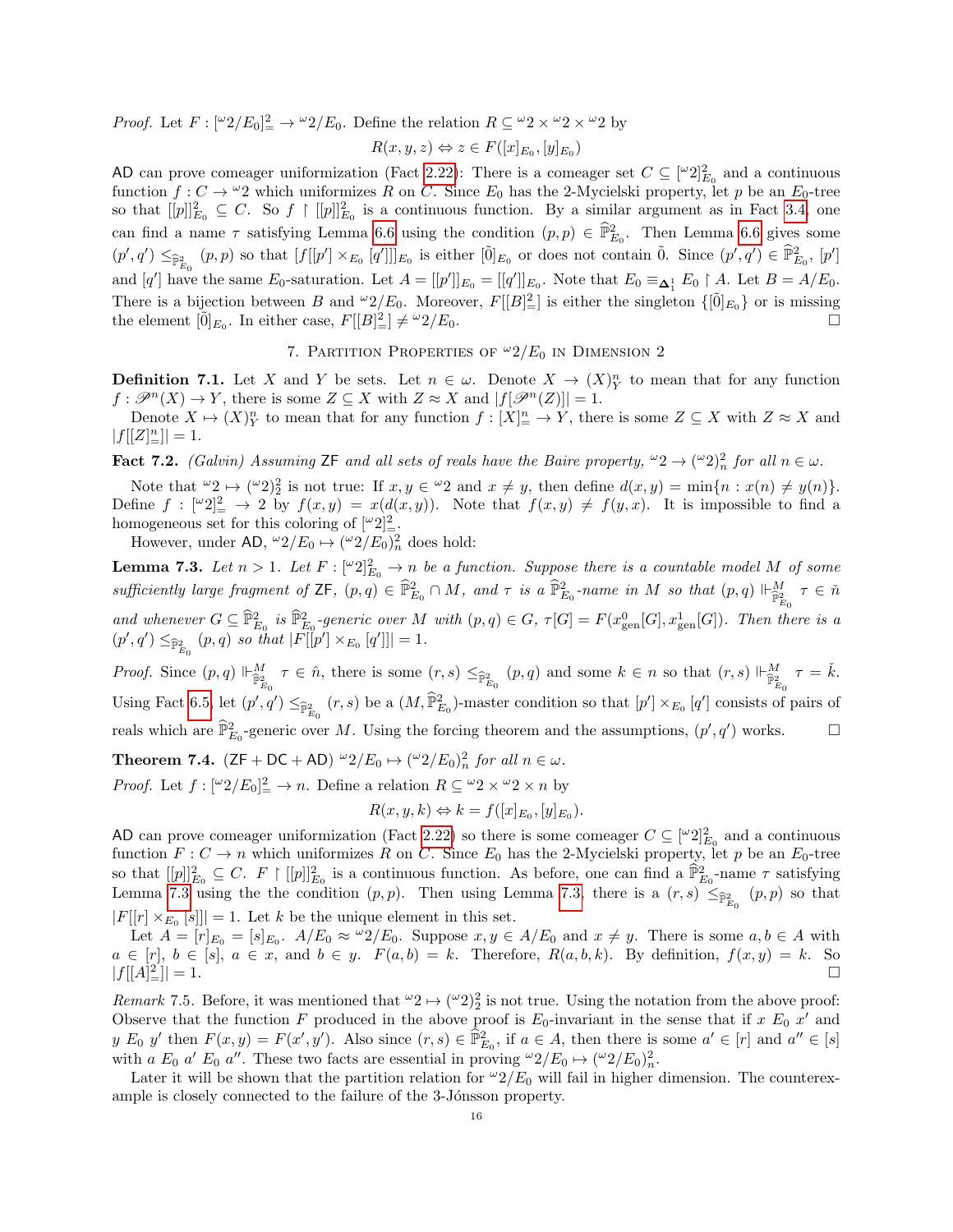### 8.  $E_0$  Does Not Have the 3-Mycielski Property

<span id="page-16-1"></span>An earlier section mentioned that Holshouser and Jackson proved  $E_0$  has the 2-Mycielski property and  $\omega_2/E_0$  has the 2-Jónsson property. The next few sections will show that dimension 2 is the best possible for these combinatorial properties. This section will show the failure of the 3-Mycielski property and the weak 3-Mycielski property for  $E_0$ .

<span id="page-16-0"></span>**Theorem 8.1.** Let  $D \subseteq {}^{3}({}^{\omega}2)$  be defined by

$$
D = \{(x, y, z) \in {}^{3}(\omega 2) : (\exists n)(x(n) \neq y(n) \land x(n) \neq z(n) \land y(n+1) \neq z(n+1))\}.
$$

D is dense open in  $\frac{3(\omega_2)}{\omega_1}$ .

If p is an  $E_0$ -tree with associated objects  $\{s, v_n^i : i \in 2 \land n \in \omega\}$ ,  $\varphi$ , and  $\Phi$  as in Definition [5.2,](#page-9-1) then

$$
(\Phi(\widetilde{010}), \Phi(\widetilde{110}), \Phi(\widetilde{1})) \notin D
$$

 $E_0$  does not have the 3-Mycielski property.

*Proof.* Suppose  $(x, y, z) \in D$ . Then there is an  $n \in \omega$  so that  $x(n) \neq y(n)$ ,  $x(n) \neq z(n)$ , and  $y(n + 1) \neq z(n)$  $z(n+1)$ . Let  $\sigma = x \restriction (n+2)$ ,  $\tau = y \restriction (n+2)$ , and  $\rho = z \restriction (n+2)$ . Then  $N_{\sigma,\tau,\rho} \subseteq D$ . D is open.

Suppose  $\sigma, \tau, \rho \in \langle \omega_2 \rangle$  and  $|\sigma| = |\tau| = |\rho| = k$ . Let  $\sigma' = \sigma^0 0$ ,  $\tau' = \tau^0 10$ , and  $\rho' = \rho^0 11$ . Then  $N_{\sigma',\tau',\rho'} \subseteq N_{\sigma,\tau,\rho}$  and  $N_{\sigma',\tau',\rho'} \subseteq D$ . D is dense open.

Let  $L_{-1} = |s|$ . For  $n \in \omega$ , let  $L_n = |s| + \sum_{k \leq n} |v_k^0|$ . Note that if  $x(n) = y(n)$ , then for all  $L_{n-1} \leq k < L_n$ ,  $\Phi(x)(k) = \Phi(y)(k)$ . If  $x(n) \neq y(n)$ , then  $\Phi(x)(\overline{L}_{n-1}) \neq \Phi(y)(L_{n-1})$ , and there may be other  $L_{n-1} \leq k < L_n$ so that  $\Phi(x)(k) \neq \Phi(y)(k)$ .

Suppose  $\Phi(010)(n) \neq \Phi(110)(n)$  and  $\Phi(010)(n) \neq \Phi(1)(n)$ . Then there exists some k so that  $L_{3k-1} \leq$  $n < L_{3k}$ . If  $n \neq L_{3k} - 1$ , then  $n + 1 < L_{3k}$ . Since  $\widetilde{110}(3k) = 1 = \widetilde{1}(3k)$ ,  $\Phi(\widetilde{110})(n + 1) = \Phi(\widetilde{1})(n + 1)$ . Hence if  $n \neq L_{3k} - 1$ , then n cannot be used to witness that  $(\Phi(101), \Phi(110), \Phi(1)) \in D$ . Suppose  $n = L_{3k} - 1$ . Since  $\widetilde{110}(3k+1) = 1 = \widetilde{1}(3k+1)$ , one has that  $\Phi(\widetilde{110})(n+1) = \Phi(\widetilde{110})(L_{3k}) = \Phi(\widetilde{1})(L_{3k}) = \Phi(\widetilde{1})(n+1)$ . If  $n = L_{3k} - 1$ , then n does not witness membership in D. Hence  $(\Phi(010), \Phi(110), \Phi(1)) \notin D$ .

Since  $\neg(\widetilde{010} E_0 \ \widetilde{110}), \neg(\widetilde{010} E_0 \ \widetilde{1}), \text{ and } \neg(\widetilde{110} E_0 \ \widetilde{1}), (\Phi(\widetilde{010}), \Phi(\widetilde{110}), \Phi(\widetilde{1})) \in [[p]]_{E_0}^3$ . Hence  $[[p]]_{E_0}^3 \not\subseteq D$ . Suppose B is  $\Delta_1^1$  so that  $E_0 \upharpoonright B \equiv_{\Delta_1^1} E_0$ . By Fact [5.3,](#page-10-0) there is some  $E_0$ -tree p so that  $[p] \subseteq B$ . By the above,  $[B]_{E_0}^3 \nsubseteq D$ .  $E_0$  does not have the 3-Mycielski property.

The 3-Mycielski property asks for a single  $\Delta_1^1$  set A with  $E_0 \leq_{\Delta_1^1} E_0 \restriction A$  so that  $[A]_{E_0}^3 = A \times_{E_0} A \times_{E_0} A$ is contained inside a comeager set. If one is interested in combinatorial properties of the quotient  $\frac{1}{2}E_0$ , such as the Jónsson property, then one is only concerned with three sets A, B, and C with the same  $E_0$ saturation. With this consideration, the 3-Mycielski property seems unnecessarily restrictive. The weak 3-Mycielski property was defined to remove this demand.

One other curiosity of the 3-Mycielski property is that Theorem [8.1](#page-16-0) allows a (topologically) dense open subset of  $\frac{3(\omega_2)}{\omega_1}$  to be a counterexample to the 3-Mycielski property. Let  $D \subseteq \frac{3(\omega_2)}{\omega_1}$  be any dense open set. There are three strings  $\sigma$ ,  $\tau$ , and  $\gamma$  of the same length so that  $N_{\sigma,\gamma,\tau} \subseteq D$ . Let  $p,q,r$  be any three perfect  $E_0$ -trees so that  $s^p = \sigma$ ,  $s^q = \tau$ ,  $s^r = \gamma$ , and for all  $n \in \omega$  and  $i \in 2$ ,  $v_n^{i,p} = v_n^{i,q} = v_n^{i,r}$ . Then  $[p] \times_{E_0} [q] \times_{E_0} [r] \subseteq D$ . Also  $[[p]]_{E_0} = [[q]]_{E_0} = [[r]]_{E_0}$ . So no dense open set can be a counterexample to the weak 3-Mycielski property.

Using the more informative structure theorem for  $E_0$  proved above and the argument in Theorem [8.1,](#page-16-0) a comeager subset of <sup>3</sup>(<sup> $\omega$ </sup>2) is used to show  $E_0$  does not have the weak 3-Mycielski property.

**Theorem 8.2.** For each  $k \in \omega$ , let

$$
D_k = \{(x, y, z) \in {}^3(\omega_2) : (\exists n \ge k)(x(n) \ne y(n) \land x(n) \ne z(n) \land y(n+1) \ne z(n+1))\}.
$$

Each  $D_k$  is dense open.

Let  $C = \bigcap_{n \in \omega} D_n$ . C is comeager. For any  $\Delta_1^1$  sets  $A_0$ ,  $A_1$ , and  $A_2$  such that (I)  $E_0 \leq_{\Delta_1^1} E_0 \restriction A_0$ ,  $E_0 \leq_{\Delta_1^1} E_0 \restriction A_1$ ,  $E_0 \leq_{\Delta_1^1} E_0 \restriction A_2$ (II)  $[A_0]_{E_0} = [A_1]_{E_0} = [A_2]_{E_0}$  $A_0 \times_{E_0} A_1 \times_{E_0} A_2 \nsubseteq C$ . C does not have the weak 3-Mycielski property.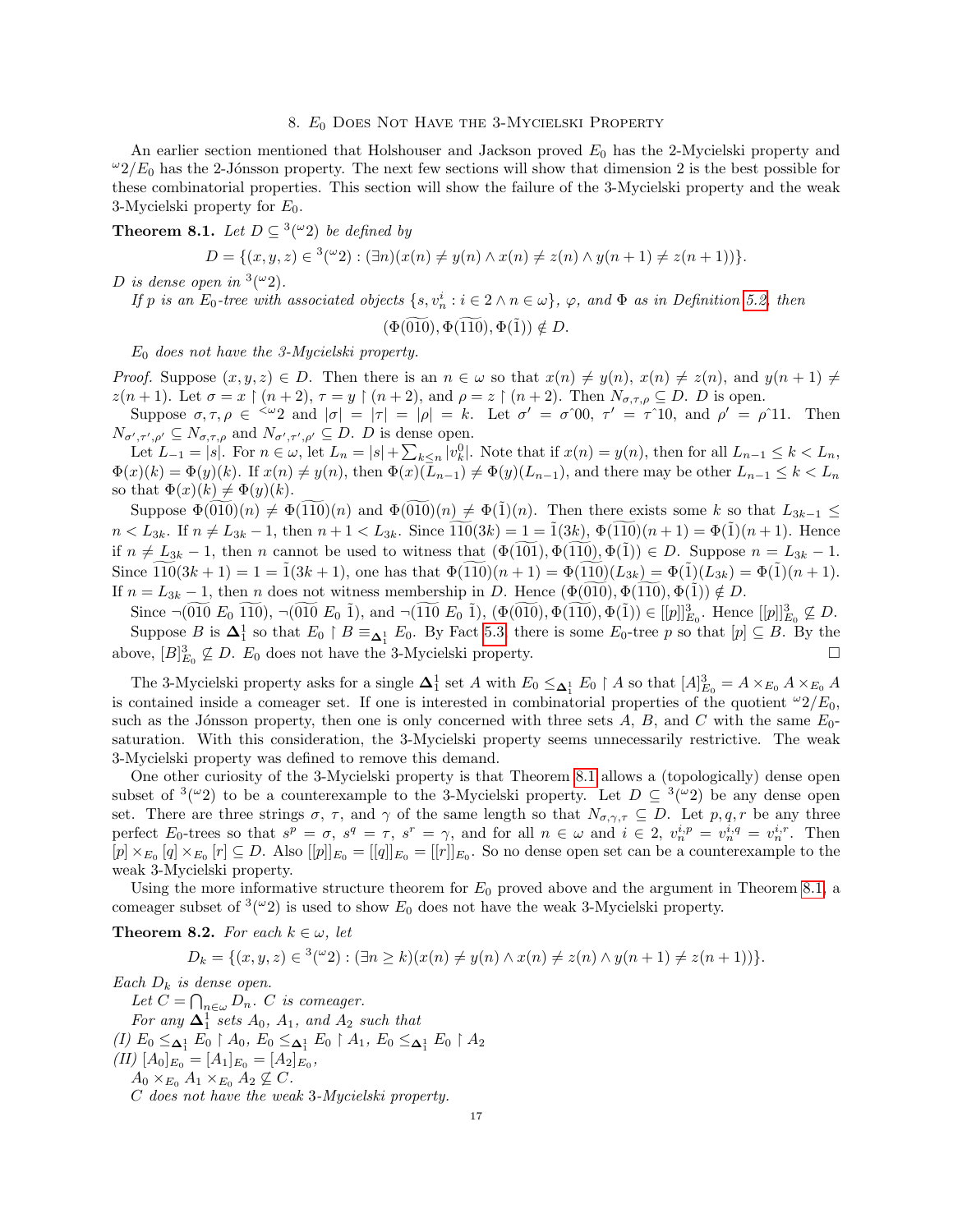*Proof.* Let  $A_0, A_1, A_2$  be any three  $\Delta_1^1$  sets so that  $E_0 \leq_{\Delta_1^1} E_0 \restriction A_i$  and have the same  $E_0$ -saturation. By Theorem [5.7,](#page-10-2) there are  $E_0$ -trees, p, q, and r so that

- (i)  $|s^p| = |s^q| = |s^r| = k$
- (ii)  $v_n^{i,p} = v_n^{i,q} = v_n^{i,r}$  for all  $n \in \omega$  and  $i \in 2$
- (iii)  $[p] \subseteq A_0$ ,  $[q] \subseteq A_1$ , and  $[r] \subseteq A_2$ .

Note that the only differences among the three  $E_0$ -trees occurs in the stems. Hence by the same argument as in Theorem [8.1,](#page-16-0)  $[p] \times_{E_0} [q] \times_{E_0} [r] \nsubseteq D_k$ . Hence  $A_0 \times_{E_0} A_1 \times_{E_0} A_2 \nsubseteq D_k$ . So  $A_0 \times_{E_0} A_1 \times_{E_0} A_2 \nsubseteq C$ .  $\Box$ 

# 9. SURJECTIVITY AND CONTINUITY ASPECTS OF  $E_0$

<span id="page-17-0"></span>From Holshouser and Jackson's proof of the Jónsson property for  $\omega_2$ , the Mycielski property was used primarily to show an arbitrary function f on  $(n^{\omega}2)$  could be continuous on  $[[p]]_{=}^n$  for some perfect tree p. Using the continuity of  $f \mid [[p]]_{=}^n$ , they show that there is some perfect subtree  $q \subseteq p$  so that  $f[[[q]]_{=}^n] \neq \omega_2$ .

As the previous section shows that  $E_0$  does not have the 3-Mycielski property, it is natural to ask if by some other means it is possible to find for any  $f: {}^3({}^\omega 2) \to {}^{\omega}2$ , some  $\mathbf{\Delta}_1^1$  set A so that  $E_0 \leq_{\mathbf{\Delta}_1^1} E_0 \restriction A$  and  $f \restriction [A]_{E_0}^3$  is continuous. Also if the function  $f \restriction [A]_{E_0}^3$  is continuous, is it possible to find some  $\Delta_1^1 B \subseteq A$ with  $E_0 \leq_{\Delta_1^1} E_0 \restriction B$  so that  $f[[B]_{E_0}^3]$  does not meet all  $E_0$  equivalence classes? This section will provide an example to show both of these properties can fail. This example will also be modified in the next section to show the failure of the 3-Jónsson property for  $E_0$ .

<span id="page-17-1"></span>**Fact 9.1.** Let  $A = \{x \in {}^{\omega}3 : (\forall n)(x(n) \neq x(n+1))\}$ . There is a continuous function  $P : [{}^{\omega}2]_{E_0}^3 \to A$  so that for any  $E_0$ -tree p,  $P[[[p]]_{E_0}^3] = A$ . Moreover, if p, q, and r are  $E_0$ -trees so that  $|s^p| = |s^q| = |s^r|$  and for all  $i \in 2$  and  $n \in \omega$ ,  $v_n^{i,p} = v_n^{i,q} = v_n^{i,r}$ , then  $P[[[p]] \times_{E_0} [[q]] \times_{E_0} [[r]]]$  meets all  $E_0$ -classes of A, where the latter  $E_0$  is defined on  $\omega_3$ .

*Proof.* Let  $(x, y, z) \in [\lbrack \lbrack 2 \rbrack \rbrack_{E_0}^3$ . Let  $L_0$  be the largest  $N \in \omega$  so that  $x \restriction N = y \restriction N = z \restriction N$ . Define

$$
a_0 = \begin{cases} 0 & x(L_0) = y(L_0) \\ 1 & x(L_0) = z(L_0) \\ 2 & y(L_0) = z(L_0) \end{cases}.
$$

Suppose  $L_n$  and  $a_n$  have been defined. Let  $L_{n+1}$  be the smallest  $N > L_n$  so that  $x(N) \neq y(N)$  if  $a_n = 0$ ,  $x(N) \neq z(N)$  if  $a_n = 1$ , and  $y(N) \neq z(N)$  if  $a_n = 2$ . Define

$$
a_{n+1} = \begin{cases} 0 & x(L_{n+1}) = y(L_{n+1}) \\ 1 & x(L_{n+1}) = z(L_{n+1}) \\ 2 & y(L_{n+1}) = z(L_{n+1}) \end{cases}.
$$

Define  $P(x, y, z) \in A$  by  $P(x, y, z)(n) = a_n$ . P is continuous.

Now let p be an  $E_0$  tree. Let s and  $v_n^i$ , for  $n \in \omega$  and  $i \in 2$ , be associated with the  $E_0$ -tree p. Let  $\Phi: \omega_2 \to [p]$  be the canonical homeomorphism.

Let  $v \in A$ . Let

$$
(a_i, b_i) = \begin{cases} (0, 1) & v(i) = 0 \\ (1, 0) & v(i) = 1 \\ (1, 1) & v(i) = 2 \end{cases}
$$

Let  $a, b \in \mathcal{L}^2$  be defined by  $a(n) = a_n$  and  $b(n) = b_n$ . Then  $(\Phi(\tilde{0}), \Phi(a), \Phi(b)) \in [[p]]_{E_0}^3$  and  $P((\Phi(\tilde{0}), \Phi(a), \Phi(b)))$  $= v$ . Hence  $P[[p]]_{E_0}^3 = A$ . The second statement is proved similarly after noting the three  $E_0$ -trees are the same after their stems.  $\Box$ 

<span id="page-17-2"></span>**Theorem 9.2.** There is a continuous  $Q: [\omega_2]^3_{E_0} \to \omega_2$  so that for any  $E_0$ -tree p,  $Q[[[p]]^3_{E_0}] = \omega_2$ .

*Proof.* Let  $t_0 = 00$ ,  $t_1 = 01$ , and  $t_2 = 10$ .

Let  $Q' : \omega_3 \to \omega_2$  be defined by  $Q'(x) = t_{x(0)}^t t_{x(1)}^t \dots Q'$  is a continuous injection.

 $Q'[A]$  is a perfect subset of  $\omega_2$ .  $Q'[A] = [T]$  for some perfect tree T. Let  $Q'' : Q'[A] \to \omega_2$  be the continuous bijection naturally induced by T.

Let  $Q = Q'' \circ Q' \circ P$ . Q has the desired property.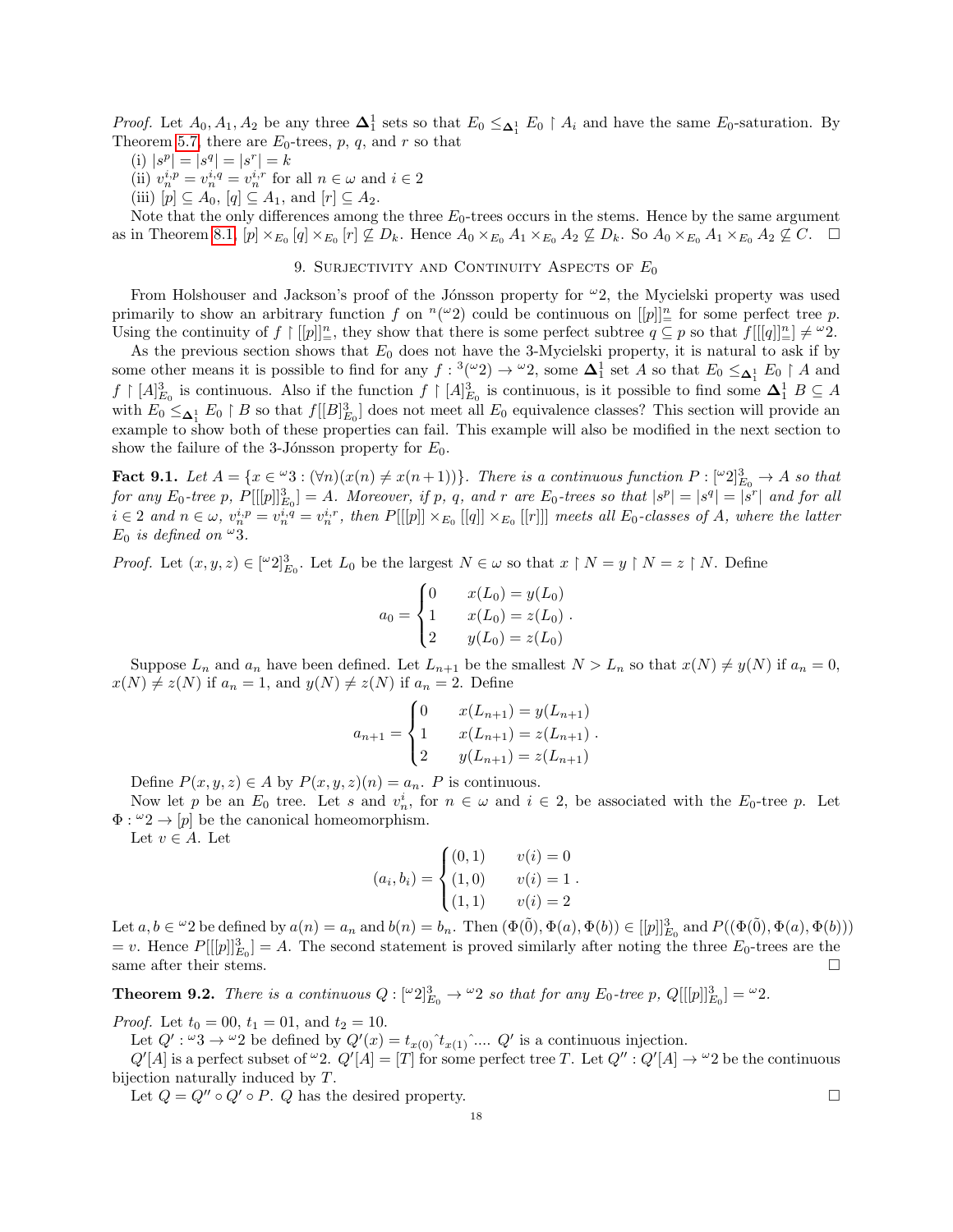**Corollary 9.3.** There is a  $\Delta_1^1$  function  $K: {}^3({}^{\omega}2) \rightarrow {}^{\omega}2$  so that on any  $\Sigma_1^1$  set A so that  $E_0 \leq_{\Delta_1^1} E_0 \restriction A$ ,  $K[[A]_{E_0}^3] = \omega_2$ . Moreover, for any  $\Sigma_1^1$  sets  $A_0$ ,  $A_1$ , and  $A_2$  so that for all  $i < 3$ ,  $E_0 \leq_{\pmb{\Delta}_1^1} E_0 \restriction A_i$  and  $[A_0]_{E_0} = [A_1]_{E_0} = [A_2]_{E_0}, [K[\prod_{i<3}^{E_0} A_i]]_{E_0} = \omega_2.$ 

<span id="page-18-1"></span>**Fact 9.4.** There is a  $\Delta_1^1$  function  $P': {}^3({}^\omega 2) \to A$  so that for all  $E_0$ -tree p,  $P' \upharpoonright [[p]]_{E_0}^3$  is not continuous.

*Proof.* Let  $P$  be the function from Fact [9.1.](#page-17-1) Define  $P'$  by

$$
P'(x,y,z) = \begin{cases} \widetilde{01} & (x,y,z) \notin [^\omega 2]_{E_0}^3 \\ P(x,y,z) & (\forall k)(\exists n > k)(P(x,y,z)(n) = 2) \\ \widetilde{01} & (\exists k)(\forall n > k)(P(x,y,z)(n) < 2) \end{cases}.
$$

Suppose P' is continuous on some  $[[p]]_{E_0}^3$ . Let  $s \in \infty$  be so that for all  $n < |s| - 1$ ,  $s(n) \neq s(n + 1)$  and there exists some  $n < |s|$  so that  $s(n) = 2$ . By continuity,  $(P')^{-1}[N_s] \cap [[p]]_{E_0}^3$  is open in  $[[p]]_{E_0}^3$ . There is some  $u, v, w \in \{^\infty 2 \text{ so that } |u| = |v| = |w| \text{ and } N_{\varphi(u), \varphi(v), \varphi(w)} \cap [[p]]_{E_0}^3 \subseteq (P')^{-1}[N_s] \cap [[p]]_{E_0}^3$ .

Let  $x = u\tilde{0}$ ,  $y = v\tilde{01}$ , and  $z = w\tilde{10}$ . Then  $(\Phi(x), \Phi(y), \Phi(z)) \in (P')^{-1}[N_s] \cap [[p]]_{E_0}^3$ . However, there is a k so that for all  $n > k$ ,  $P(\Phi(x), \Phi(y), \Phi(z))(n) < 2$ . Therefore,  $P'(\Phi(x), \Phi(y), \Phi(z)) = 0$ . However,  $0.1 \notin N_s$ since there is some n so that  $s(n) = 2$ .

<span id="page-18-2"></span>**Theorem 9.5.** There is a  $\Delta_1^1$  function  $K: {}^3({}^\omega 2) \to {}^{\omega 2}$  so that for all  $\Sigma_1^1$  sets A so that  $E_0 \leq_{\Delta_1^1} E_0 \restriction A$ ,  $K \restriction [A]_{E_0}^3$  is not continuous.

Proof. Let  $Q'$  be the function from the proof of Theorem [9.2.](#page-17-2) Let  $P'$  be the function from Fact [9.4.](#page-18-1)  $K = Q' \circ P'$  works. works.  $\hfill \square$ 

As a consequence, one has another proof of the failure of the 3-Mycielski property for  $E_0$ .

**Corollary 9.6.**  $E_0$  does not have the 3-Mycielski property.

*Proof.* Let  $C \subseteq {}^{3}(\omega_2)$  be any comeager set so that  $K \upharpoonright C$  is a continuous function, where K is from Fact [9.5.](#page-18-2) Then C witnesses the failure of the 3-Mycielski property for  $E_0$ .

# 10.  $\omega_2/E_0$  Does Not Have the 3-Jónsson Property

<span id="page-18-0"></span>**Definition 10.1.** For  $n \in \omega$ , let  $E_{tail}^n$  be the equivalence relation defined on  $\omega_n$  by x  $E_{tail}^n$  y if and only if  $(\exists r)(\exists s)(\forall a)(x(r+a) = y(s+a)).$ 

<span id="page-18-3"></span>**Fact 10.2.** The function  $P: [\omega_2]^3 \to A$  from Fact [9.1](#page-17-1) is  $E_0$  to  $E_{\text{tail}}^3$  invariant, which means for all  $(x, y, z), (x', y', z') \in [\omega_2]^3_{E_0}$  such that  $x \n\mathrel{E}_0 x', y \n\mathrel{E}_0 y',$  and  $z \n\mathrel{E}_0 z', P(x, y, z) \n\mathrel{E}_{\text{tail}}^3 P(x', y', z').$ 

*Proof.* Using the notation from Fact [9.1,](#page-17-1) let  $(L_k : k \in \omega)$  and  $(a_k : k \in \omega)$  be the L and a sequences for  $(x, y, z)$  and let  $(J_k : k \in \omega)$  and  $(b_k : k \in \omega)$  be the L and a sequences for  $(x', y', z')$ .

Let  $M \in \omega$  be so that  $x_{\geq M} = x'_{\geq M}$ ,  $y_{\geq M} = y'_{\geq M}$ , and  $z_{\geq M} = z'_{\geq M}$ . Let  $r \in \omega$  be largest so that  $L_r < M$ , and let  $s \in \omega$  be largest so that  $J_s < M$ .

(Case I) Suppose  $L_{r+1} = J_{s+1}$ . Then  $a_{r+1} = b_{s+1}$ . Since for all  $n \geq 1$ ,  $L_{r+n}$ ,  $J_{s+n} \geq M$ ,  $L_{r+n} = J_{s+n}$ and  $a_{r+n} = b_{s+n}$ . Hence  $P(x, y, z) E_{tail}^3 P(x', y', z')$ .

(Case II) Suppose  $a_r = b_s$ . Then one must have for all  $n \in \omega$ ,  $L_{r+n} = J_{s+n}$  and  $a_{r+n} = b_{s+n}$ . Hence  $P(x, y, z) E_{\text{tail}}^3 P(x', y', z').$ 

(Case III) Suppose  $a_r \neq b_s$  and  $L_{r+1} \neq J_{s+1}$ . Without loss of generality,  $L_{r+1} < J_{s+1}$ ,  $a_r = 0$ , and  $b_s = 2$ . This implies that for all  $M \le k < L_{r+1}$ ,  $x(k) = x'(k) = y(k) = y'(k) = z(k) = z'(k)$ . However,  $x(L_{r+1}) \neq y(L_{r+1})$  and  $y(L_{r+1}) = y'(L_{r+1}) = z'(L_{r+1}) = z(L_{r+1})$  because  $L_{r+1} < J_{s+1}$ . Hence  $a_{r+1} = 2$ . For any k so that  $L_{r+1} \leq k < J_{s+1}, y(k) = y'(k) = z(k) = z'(k)$ . However,  $y'(J_{s+1}) \neq z'(J_{s+1})$  hence  $y(J_{s+1}) \neq z(J_{s+1})$  and  $J_{s+1}$  is the smallest  $N > L_{r+1}$  for which this happens. Hence  $L_{r+2} = J_{s+1}$ . Also  $a_{r+2} = b_{s+1}$ . Hence for all  $n \in \omega$ ,  $a_{(r+2)+n} = b_{(s+1)+n}$ . This implies  $P(x, y, z) E_{\text{tail}}^3 P(x', y', z')$  $\Box$ 

<span id="page-18-4"></span>Fact 10.3.  $E_{\text{tail}}^2 \leq_{\Delta_1^1} E_{\text{tail}}^3 \restriction A$ . Hence  $E_0 \equiv_{\Delta_1^1} E_{\text{tail}}^3 \restriction A$ .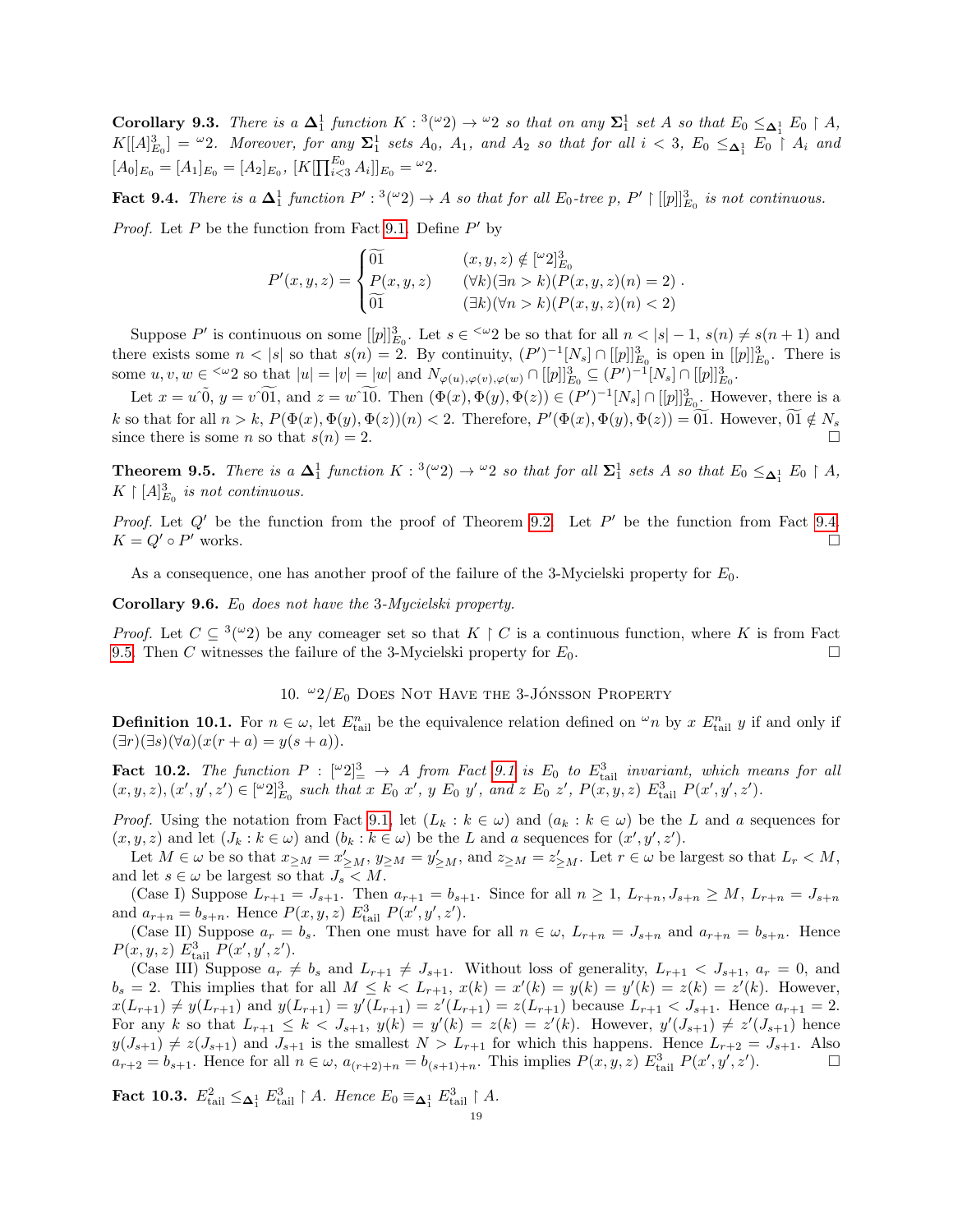*Proof.* Let  $\Phi : \omega_2 \to A$  be defined by  $\Phi(x) = x \oplus \tilde{2}$ , where

$$
(x \oplus y)(n) = \begin{cases} x(k) & n = 2k \\ y(k) & n = 2k + 1 \end{cases}
$$

Suppose x  $E_{\text{tail}}^2$  y. Then there are some  $a, b \in \omega$  so that for all  $n, x(a+n) = y(b+n)$ . For all  $n \in \omega$ ,  $\Phi(x)(2a + n) = \Phi(y)(2b + n).$ 

Suppose  $\neg(x \ E_{tail}^2 y)$ . Let  $a, b \in \omega$ . Suppose a is even and b is odd. Then  $\Phi(x)(a + 0) \in 2$  but  $\Phi(y)(b+0) = 2$ . The same argument works if a is odd and b is even. Suppose a and b are both even. Let  $a = 2a'$  and  $b = 2b'$ . Since  $\neg(x \ E_{tail}^2 y)$ , there is some k so that  $x(a'+k) \neq y(b'+k)$ . Then  $\Phi(x)(a+2k) = x(a'+k) \neq y(b'+k) = \Phi(y)(b+2k)$ . Suppose a and b are both odd.  $a = 2a' + 1$ and  $b = 2b' + 1$ . Since  $\neg(x \ E_{tail}^2 y)$ , there is some k so that  $x((a'+1) + k) \neq y((b'+1) + k)$ . Hence  $\Phi(x)(a + (1+2k)) \neq \Phi(y)(b + (1+2k))$ . This shows  $\neg(\Phi(x) E_{\text{tail}}^3 \ \Phi(y))$ .

Since  $E_{\text{tail}}^2 \equiv_{\Delta_1^1} E_0$  and  $E_{\text{tail}}^3 \restriction A \leq_{\Delta_1^1} E_{\text{tail}}^3 \equiv_{\Delta_1^1} E_0$ , one has  $E_0 \equiv_{\Delta_1^1} E_{\text{tail}}^3 \restriction A$ .

<span id="page-19-0"></span>**Theorem 10.4.** ( $ZF + AD$ )  $^{\omega}2/E_0$  does not have the 3-Jónsson property.

*Proof.* Let P be the function from Fact [10.2.](#page-18-3) Let  $\bar{P}: [\omega_2/E_0]_+^3 \to A/E_{\text{tail}}^3$  be defined by  $\bar{P}(a, b, c) = d$  if and only if

$$
(\forall x, y, z)((x \in a \land y \in b \land z \in c) \Rightarrow P(x, y, z) \in d).
$$

By Fact [10.2,](#page-18-3)  $\bar{P}$  is a well defined function. Since  $E_0 \equiv_{\Delta_1^1} E_{\text{tail}}^3 \restriction A$  by Fact [10.3,](#page-18-4) let  $U : A/E_{\text{tail}}^3 \to {}^{\omega}2/E_0$  be a bijection (given by Fact [2.5\)](#page-3-1).

Let  $F: [\omega 2/E_0]_{{}^{\underline{3}}}^{\underline{3}} \to \omega 2/E_0$  be defined by  $U \circ \overline{P}$ .

Let  $X \subseteq {}^{\omega}2/E_0$  be such that there is a bijection  $B : {}^{\omega}2/E_0 \to X$ . By Fact [2.22,](#page-6-2) AD implies B has a lift  $B': D \to \bigcup X$ , where  $D \subseteq {}^{\omega}2$  is some comeager set. Since B was a bijection, B' is a reduction of  $E_0 \restriction D$  to  $E_0 \restriction \bigcup X$ . Using AD, there is a comeager set  $C \subseteq D$  so that  $B' \restriction C : C \to \bigcup X$  is a continuous reduction of  $E_0 \restriction C$  to  $E_0 \restriction \bigcup X$ . There is a continuous function witnessing  $E_0 \leq_{\mathbf{\Delta}_1^1} E_0 \restriction C$ . By composition, there is a continuous reduction witnessing  $E_0 \leq_{\Delta_1^1} E_0 \restriction B'[C]$ . There is an  $E_0$ -tree p so that  $[p] \subseteq B'[C] \subseteq \bigcup X$ . By Fact [9.1,](#page-17-1)  $P[[p]]_{E_0}^3 = A$ . This implies that  $\overline{P}[[X]_{=}^3 = A/E_{\text{tail}}^3$ . Since U is a bijection,  $U[P[[X]_1^3]] = F[[X]_2^3] = {}^{\omega}2/E_0$ . F witnesses  ${}^{\omega}2/E_0$  does not have the 3-Jónsson property.

As mentioned earlier, since this paper is often concerned with sets without well-orderings, the Jónsson property is defined using sets of tuples  $[A]_{\equiv}^n$ . The usual definition of the Jónsson property (of cardinals) involve the n-elements subsets of A,  $\mathscr{P}^n(A)$ . This paper calls this the classical n-Jónsson property. With a slight modification, one can also obtain the failure of the classical 3-Jónsson property for  $\frac{1}{2}E_0$ .

**Definition 10.5.** Let  $S_3$  be the permutation group on  $3 = \{0, 1, 2\}$ .  $S_3$  acts on  $\omega$ 3 in the natural way: if  $p \in S_3$  and  $x \in \omega$ 3, then  $(p \cdot x)(n) = p(x(n)).$ 

Let F be an equivalence relation on  $\omega_3$  defined by x F y if and only if  $(\exists p \in S_3)(p \cdot x E_{\text{tail}}^3 y)$ .

<span id="page-19-1"></span>Fact 10.6. Let  $A = \{x \in {}^{\omega}3 : (\forall n)(x(n) \neq x(n+1))\}$ .  $F \upharpoonright A \equiv_{\Delta_1^1} E_0$ .

*Proof.* Note that  $E_{tail}^3 \restriction A$  is hyperfinite by Fact [10.3.](#page-18-4) Note that  $E_{tail}^3 \restriction A \subseteq F \restriction A$  and each  $F \restriction A$ equivalence class is a union of at most six  $E_{\text{tail}}^3 \restriction A$  equivalence classes. By a result of Jackson,  $F \restriction A$  is hyperfinite. Hence,  $F \upharpoonright A \leq_{\Delta_1^1} E_0$ .

Next a reduction  $\Phi: {}^{\omega}2 \to A$  will be produced witnessing  $E_{\text{tail}}^2 \leq_{\mathbf{\Delta}_1^1} F \upharpoonright A$ :

 $\Phi(x) = x(0)^2 2012102^x (1)^2 2012102^x (2) ...$ 

If x  $E_{\text{tail}}^2$  y, then  $\Phi(x)$  F  $\Phi(y)$ .

Suppose  $\Phi(x) \ F \ \Phi(y)$ . This means there is some  $g \in S_3$  so that  $g \cdot \Phi(x) E_{\text{tail}}^3 \ \Phi(y)$ . Consider what happens for each  $g \in S_3$ : g will be presented in cycle notation.

 $g = id$ : It is clear that  $g \cdot \Phi(x) E_{tail}^3 \Phi(y)$  implies that  $x E_{tail}^2 y$ .  $g = (0, 1)$ : Then a portion of  $g \cdot \Phi(x)$  looks like

...<sup>^</sup>g(x(i))^2102012^g(x(i + 1))^2102012^g(x(i + 2))^...

$$
g = (0, 2):
$$
  
 
$$
\dots \hat{g}(x(i))^{\hat{}}0210120^{\hat{}}g(x(i+1))^{\hat{}}0210120^{\hat{}}g(x(i+2))^{\hat{}}...
$$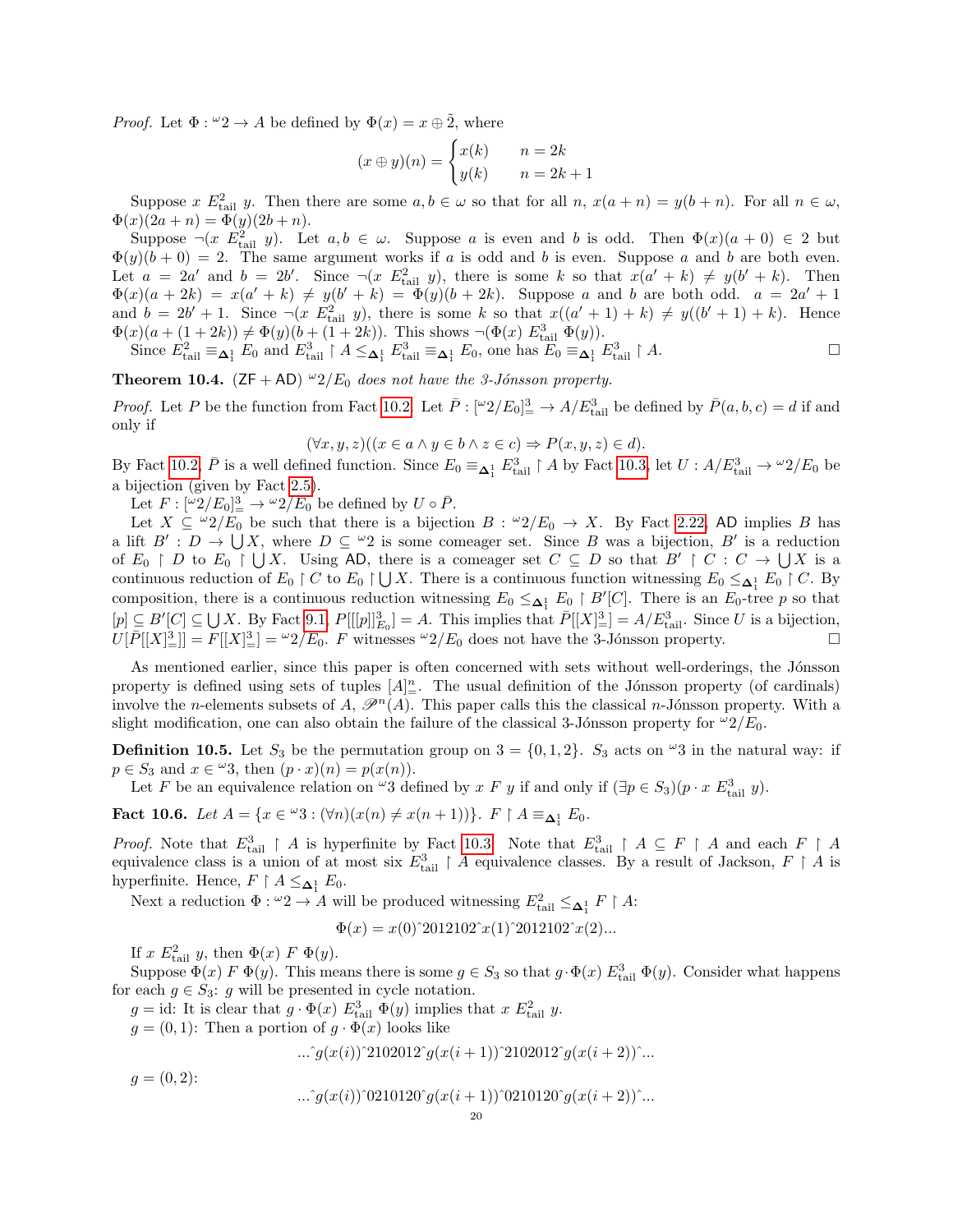$q = (0, 1, 2)$ :

$$
...\hat{ }g(x(i))^{\hat{ }}0120210^{\hat{}}g(x(i+1))^{\hat{}}0120210^{\hat{}}g(x(i+2))^{\hat{}}..
$$

 $g = (0, 2, 1)$ :

$$
...`g(x(i))`1201021`g(x(i+1))`1201021`g(x(i+2))`...
$$

In all these cases,  $\Phi(y)$  will contain a block of 2012102, but  $g \cdot \Phi(x)$  can not possibly contain such a block. So it is impossible that  $g \cdot \Phi(x) E_{\text{tail}}^3 \Phi(y)$ .

 $g = (1, 2)$ :

$$
...\hat{g}(x(i))^1021201^{\hat{g}}(x(i+1))^1021201^{\hat{g}}(x(i+2))^{\hat{g}}...
$$

The only way that some tail of  $g \cdot \Phi(x)$  contains blocks of 2012102 is if  $x E_{\text{tail}}^2$  1. This however forces  $g \cdot \Phi(x) E_{\text{tail}}^3 \Phi(\tilde{1})$ . This implies that both  $x E_{\text{tail}}^2 \tilde{1}$  and  $y E_{\text{tail}}^2 \tilde{1}$ .  $x E_{\text{tail}}^2 y$ .

This shows that  $\Phi$  is a reduction of  $E_{\text{tail}}^2$  into  $F \upharpoonright A$ .

This completes the proof that  $E_0 \equiv \underline{\mathbf{\Delta}}_1^1$  $F \upharpoonright A.$ 

<span id="page-20-1"></span>**Theorem 10.7.** ( $ZF + AD$ )  $^{\omega}2/E_0$  does not have the classical 3-Jónsson property.

*Proof.* Let  $P: [\omega_2]^3_{E_0} \to A$  be the function from Fact [9.1.](#page-17-1) Fact [10.2](#page-18-3) shows that P is  $E_0$  to  $E_{\text{tail}}^3$  invariant. Note that if  $(x_0, x_1, x_2) \in [\omega_2]^3_{E_0}$  and  $g \in S_3$ , then there is some other  $h \in S_3$  so that  $P(x_{g(0)}, x_{g(1)}, x_{g(2)}) =$  $h \cdot P(x_0, x_1, x_2).$ 

Define a function  $\Psi : \mathscr{P}^3({}^\omega 2/E_0) \to A/F$  as follows: Let  $D \in \mathscr{P}^3({}^\omega 2/E_0)$ . Choose any  $(x_0, x_1, x_2) \in$  $[{}^{\omega}2]_{E_0}^3$  so that  $D = \{ [x_0]_{E_0}, [x_1]_{E_0}, [x_2]_{E_0} \}$ . Let  $\Psi(A) = [P(x_0, x_1, x_2)]_F$ .

By the above observations,  $\Psi$  is a well-defined surjection onto  $A/F$ . By Fact [10.6,](#page-19-1) there is a bijection  $\Gamma: A/F \to {}^{\omega}2/E_0$ . Let  $\Phi = \Gamma \circ \Psi$ . By an argument similar to Theorem [10.4,](#page-19-0)  $\Phi$  witnesses  ${}^{\omega}2/E_0$  does not have the classical 3-Jónsson property.  $\Box$ 

### 11. FAILURE OF PARTITION PROPERTIES OF  $\omega_2/E_0$  in Dimension Higher Than 2

<span id="page-20-0"></span>This section will use the failure of the classical 3-Jónsson property to show that the classical partition property in dimension three fails for  $\mathbb{R}/E_0$ . Note that for any Y, the failure of  $\omega_2/E_0 \to (\omega_2/E_0)_Y^3$  implies the failure of  $^{\omega}2/E_0 \mapsto (^{\omega}2/E_0)_Y^3$ .

**Theorem 11.1.** ( $ZF + AD$ ) For any set Y with at least two elements,  $\omega_2/E_0 \rightarrow (\omega_2/E_0)_Y^3$  fails.

In fact, if Y is a set so that there is a partition of  $\omega_2/E_0$  by nonempty sets indexed by elements of Y, then there is map  $f : \mathscr{P}^3(\omega_2 \nvert E_0) \to Y$  with the property that for all  $C \subseteq \omega_2/E_0$  with  $C \approx \omega_2/E_0$ ,  $f[\mathscr{P}^3(C)] \approx Y$ .

*Proof.* Let  $a, b \in Y$ . Partition  $\omega_2/E_0$  into two nonempty disjoint sets A and B. Let  $\Lambda : \omega_2/E_0 \to Y$  be defined by

$$
\Lambda(x) = \begin{cases} a & x \in A \\ b & x \in B \end{cases}
$$

Let  $\Phi$  be the classical 3-Jónsson function from the proof of Theorem [10.7.](#page-20-1)

Define  $f : \mathscr{P}^3({}^\omega 2/E_0) \to Y$  by  $f = \Lambda \circ \Phi$ .

Suppose  $C \subseteq {}^{\omega}2/E_0$  and  $C \approx {}^{\omega}2/E_0$ . Suppose  $a_0 \in A$  and  $b_0 \in B$ . Since  $\Phi$  is a classical 3-Jónsson map, there are some  $R, S \in \mathcal{P}^3(C)$  so that  $\Phi(R) = a_0$  and  $\Phi(S) = b_0$ . Since  $f(R) = a$  and  $f(S) = b$ .  $|f[\mathscr{P}^3(C)]| = 2.$ 

For the second statement, suppose  $(A_y : y \in Y)$  is a partition of  $\omega/2/E_0$  into nonempty sets. Define  $\Lambda$ :  $\omega^2/E_0 \to Y$  by  $\Lambda(x) = y$  if and only if  $x \in A_y$ . Let  $f = \Lambda \circ \Phi$ . This maps works by an argument like above.  $\square$ 

Given a set X and  $n \in \omega$ , one can define  $d_X(n)$  to be the smallest element of  $\omega$ , if it exists, such that for every k and every function  $f: \mathscr{P}^n(X) \to k$ , there is some  $S \subseteq k$  with  $|S| \le d_X(n)$  and  $A \subseteq X$  with  $A \approx X$ so that  $f[\mathcal{P}^n(A)] \subseteq S$ . Say that  $d_X(n)$  is infinite if no such integer can be found.

[\[1\]](#page-34-7) showed that assuming the appropriate sets have the Baire property, for every  $n, k \in \omega$  and function  $f: \mathscr{P}^n(\omega_2) \to k$ , there is an  $S \subseteq k$  with  $|S| \leq (n-1)!$  and a set  $A \subseteq \omega_2$  with  $A \approx \omega_2$  so that  $f[\mathscr{P}^n(A)] \subseteq S$ . Hence for  $n > 0$ ,  $d_{\omega_2}(n) \leq (n-1)!$  assuming AD.

Under  $AD^+$ ,  $d_{\omega_2/E_0}(2)$  is finite and equal to 1, but for  $n \geq 3$ ,  $d_{\omega_2/E_0}(n)$  is infinite.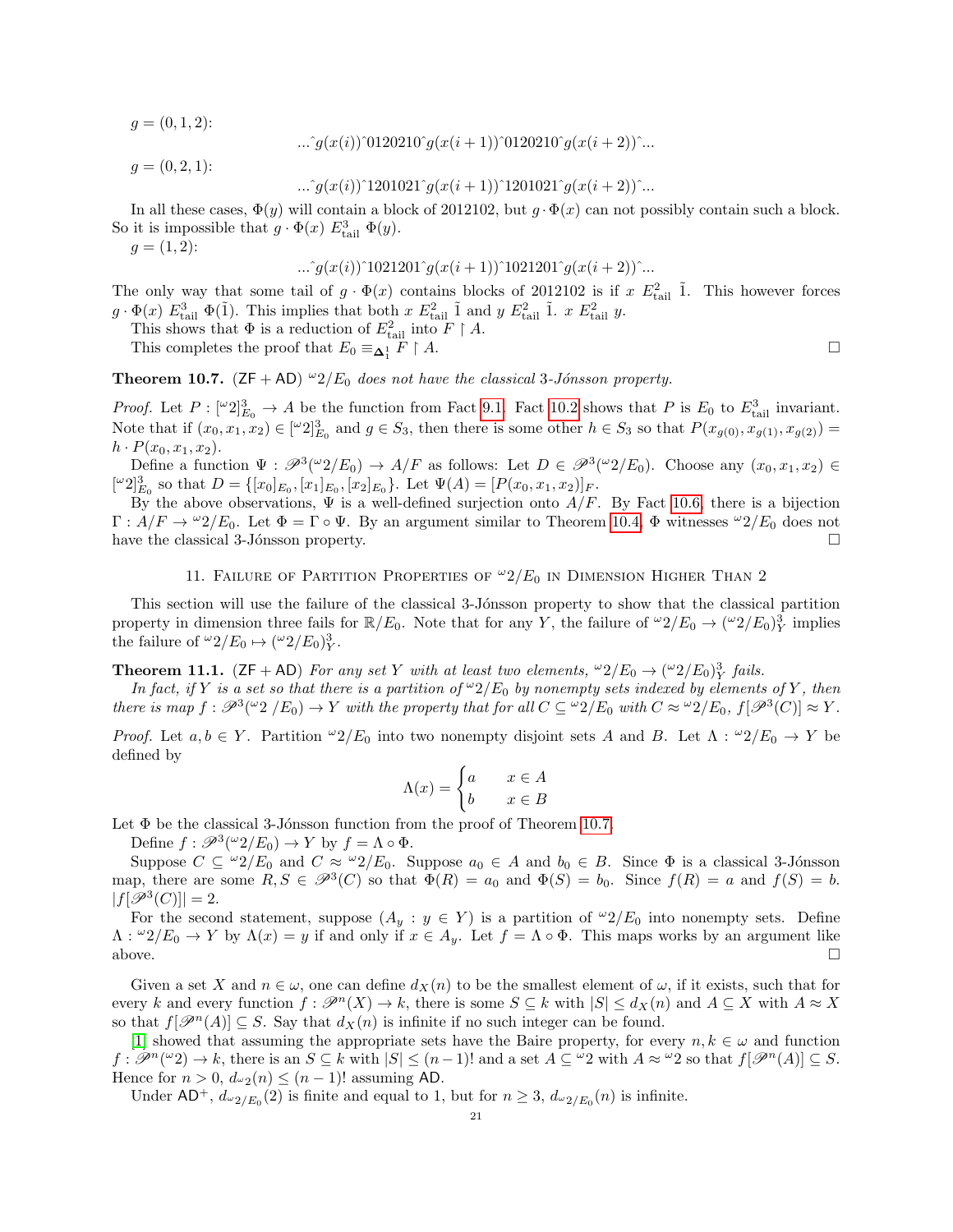# 12.  $\widehat{\mathbb{P}}_{E_0}^3$  Is Proper

<span id="page-21-0"></span>Fact [6.5](#page-13-1) shows that  $\hat{\mathbb{P}}_{E_0}^2$  is proper by having a very flexible fusion argument. Moreover, below any condition  $(p, q) \in \hat{\mathbb{P}}_{E_0}^2$  and countable elementary submodels M, one can find a  $(M, \hat{\mathbb{P}}_{E_0}^2)$ -master condition  $(p', q')$  so that every element of  $[p'] \times_{E_0} [q']$  is a  $\widehat{\mathbb{P}}_{E_0}^2$ -generic real over M. This fusion argument for  $\widehat{\mathbb{P}}_{E_0}^2$  is also used to prove numerous combinatorial properties in dimension 2. The analog of most of these properties in dimension 3 fails. No fusion with the type of property that  $\widehat{\mathbb{P}}_{E_0}^2$  has can exist for  $\widehat{\mathbb{P}}_{E_0}^3$ . The natural question to ask would be whether  $\widehat{\mathbb{P}}_{E_0}^3$  is proper at all.

This section will show that  $\widehat{\mathbb{P}}_{E_0}^3$  is proper via a fusion argument. However, one loses control of when exactly dense sets are met.

**Definition 12.1.** Suppose  $(p, q, r) \in \widehat{\mathbb{P}}_{E_0}^3$ . Let  $(u, v, z)$  be a triple of strings in <sup> $\leq \omega$ </sup> 2 of the same length  $n+1$  so that  $\{0,1\} = \{u(n), v(n), z(n)\}$ . Suppose  $(p', q', r') \leq_{\widehat{\mathbb{P}}^3_{E_0}} (\Xi(p, u), \Xi(q, v), \Xi(r, z))$ . Let 3prune $\binom{u, v, z}{p', q', r'}(p, q, r)$ be the unique condition  $(a, b, c) \leq_{\mathbb{P}^3_{\geq 0}}^{n+1} (p, q, r)$  so that  $\Xi(a, u) = p', \Xi(b, v) = q'$  and  $\Xi(c, z) = r'.$ 

In the above, the relation  $\leq_{\mathbb{P}_{E_0}^2}^n$  is defined as coordinate-wise  $\leq_{\mathbb{P}_{E_0}}^n$ . 3prune $\binom{u,v,z}{p',q',r'}(p,q,r)$  has an explicit definition that is obtained by copying  $p'$ ,  $q'$  and  $r'$  below the appriopriate part of  $(p, q, r)$  like in Definition [6.3.](#page-13-0)

**Fact 12.2.** (With Zapletal)  $\widehat{\mathbb{P}}_{E_0}^3$  is a proper forcing.

*Proof.* Let  $(p, q, r) \in \widehat{\mathbb{P}}_{E_0}^3$ . Let  $\Xi$  be some large regular cardinal. Let  $M \prec V_{\Xi}$  be a countable elementary substructure containing  $(p, q, r)$ . Let  $(D_n : n \in \omega)$  enumerate all the dense open subsets of  $\widehat{\mathbb{P}}^3_{E_0}$  that belong to M. One may assume that  $D_{n+1} \subseteq D_n$  for all  $n \in \omega$ .

If there exists some condition  $(p', q', r') \leq_{\widehat{\mathbb{P}}_{E_0}^3}^{\mathbb{Q}} (p, q, r)$  with  $(p', q', r') \in D_0$ , then by elementarity there is such a condition in M. Let  $(p_0, q_0, r_0)$  be such a condition in M. Otherwise, let  $(p_0, q_0, r_0) = (p, q, r)$ .

Suppose  $(p_n, q_n, r_n)$  have been defined. Let  $\{(u_i, v_i, z_i) : i \lt K\}$  enumerate all the strings in  $\leq 2$  with length  $n + 1$  so that  $\{u(n), v(n), z(n)\} = \{0, 1\}.$ 

Let  $(a_{-1}, b_{-1}, c_{-1}) = (p_n, q_n, r_n)$ . For i with  $-1 \le i < K - 1$ , suppose  $(a_i, b_i, c_i)$  has been defined.

Let  $(a_{i+1}^{-1}, b_{i+1}^{-1}, c_{i+1}^{-1}) = (a_i, b_i, c_i)$ . Suppose for j with  $-1 \leq j \leq n+1$ ,  $(a_{i+1}^j, b_{i+1}^j, c_{i+1}^j)$  has been defined. If there exists some condition below  $(\Xi(a_{i+1}^j, u_{i+1}), \Xi(b_{i+1}^j, v_{i+1}), \Xi(c_{i+1}^j, z_{i+1}))$  that belongs to  $D_{j+1}$ , then choose, by elementarity, such a condition  $(a',b',c') \in M \cap D_{j+1}$ . Let  $(a_{i+1}^{j+1},b_{i+1}^{j+1},c_{i+1}^{j+1}) =$  $3prune_{(a',b',c')}^{(u_{i+1},v_{i+1},z_{i+1})}(a_{i+1}^j, b_{i+1}^j, c_{i+1}^j)$ . If no such condition exists, then let  $(a_{i+1}^{j+1}, b_{i+1}^{j+1}, c_{i+1}^{j+1}) = (a_{i+1}^j, b_{i+1}^j, c_{i+1}^j)$ . Let  $(a_{i+1}, b_{i+1}, c_{i+1}) = (a_{i+1}^{n+1}, b_{i+1}^{n+1}, c_{i+1}^{n+1})$ . Let  $(p_{n+1}, q_{n+1}, r_{n+1}) = (a_{K-1}, b_{K-1}, c_{K-1})$ . Note that  $(p_{n+1}, q_{n+1}, r_{n+1}) \leq^{n+1}_{\widehat{\mathbb{P}}^3_{E_0}} (p_n, q_n, r_n).$ 

 $\langle (p_n, q_n, r_n) : n \in \omega \rangle$  forms a fusion sequence in  $\widehat{\mathbb{P}}_{E_0}^3$ . Let  $(p_\omega, q_\omega, r_\omega)$  be the fusion of this fusion sequence. The claim is that this is a  $(M, \widehat{\mathbb{P}}_{E_0}^3)$ -master condition below  $(p, q, r)$ .

It needs to be shown for each n that  $(p_{\omega}, q_{\omega}, r_{\omega}) \Vdash_{\widehat{\mathbb{P}}_{E_0}^3} \check{M} \cap \check{D}_n \cap \dot{G} \neq \emptyset$ . Let G be any  $\widehat{\mathbb{P}}_{E_0}^3$ -generic over M containing  $(p_\omega, q_\omega, r_\omega)$ . There is some  $(p', q', r') \in G \cap D_n$ . Since G is a filter, there is some  $(p'', q'', r'') \leq_{\widehat{\mathbb{P}}_{E_0}^3} (p_\omega, q_\omega, r_\omega)$  so that  $(p'', q'', r'') \in G \cap D_n$ . By genericity, one may assume there is some  $m > n$ and some  $(u, v, z) \in {}^{m}2$  so that  $(p'', q'', r'') \leq_{\widehat{\mathbb{P}}_{E_0}^3} (\Xi(p_\omega, u), \Xi(q_\omega, v), \Xi(r_\omega, z))$ . During the construction while producing  $(p_m, q_m, r_m)$ , the strings  $(u, v, z) = (u_i, v_i, z_i)$  for some i in the chosen enumeration of strings. Note that  $(p'', q'', r'') \leq_{\widehat{\mathbb{P}}_{E_0}^3} (\Xi(a_i^{n-1}, u_i), \Xi(b_i^{n-1}, v_i), \Xi(c_i^{n-1}, z_i))$  and  $(p'', q'', r'') \in D_n$ . At this stage, one would have chosen some  $(a',b',c') \in M \cap D_n$  below  $(\Xi(a_i^{n-1}, u_i), \Xi(b_i^{n-1}, v_i), \Xi(c_i^{n-1}, z_i))$  and set  $(a_i^n, b_i^n, c_i^n)$  $\text{3prune}_{(a',b',c')}^{(u_i,v_i,z_i)}(a_i^{n-1},b_i^{n-1},c_i^{n-1})$ . Note that  $(p'',q'',r'') \leq_{\widehat{\mathbb{P}}^3_{E_0}} (\Xi(p_\omega,u),\Xi(q_\omega,v),\Xi(r_\omega,z)) \leq_{\widehat{\mathbb{P}}^3_{E_0}} (a',b',c').$ Since G is a filter and  $(p'', q'', r'') \in G$ ,  $(a', b', c') \in G \cap M \cap D_n$ . This shows that  $\widehat{\mathbb{P}}_{E_0}^3$  is a proper forcing.  $\Box$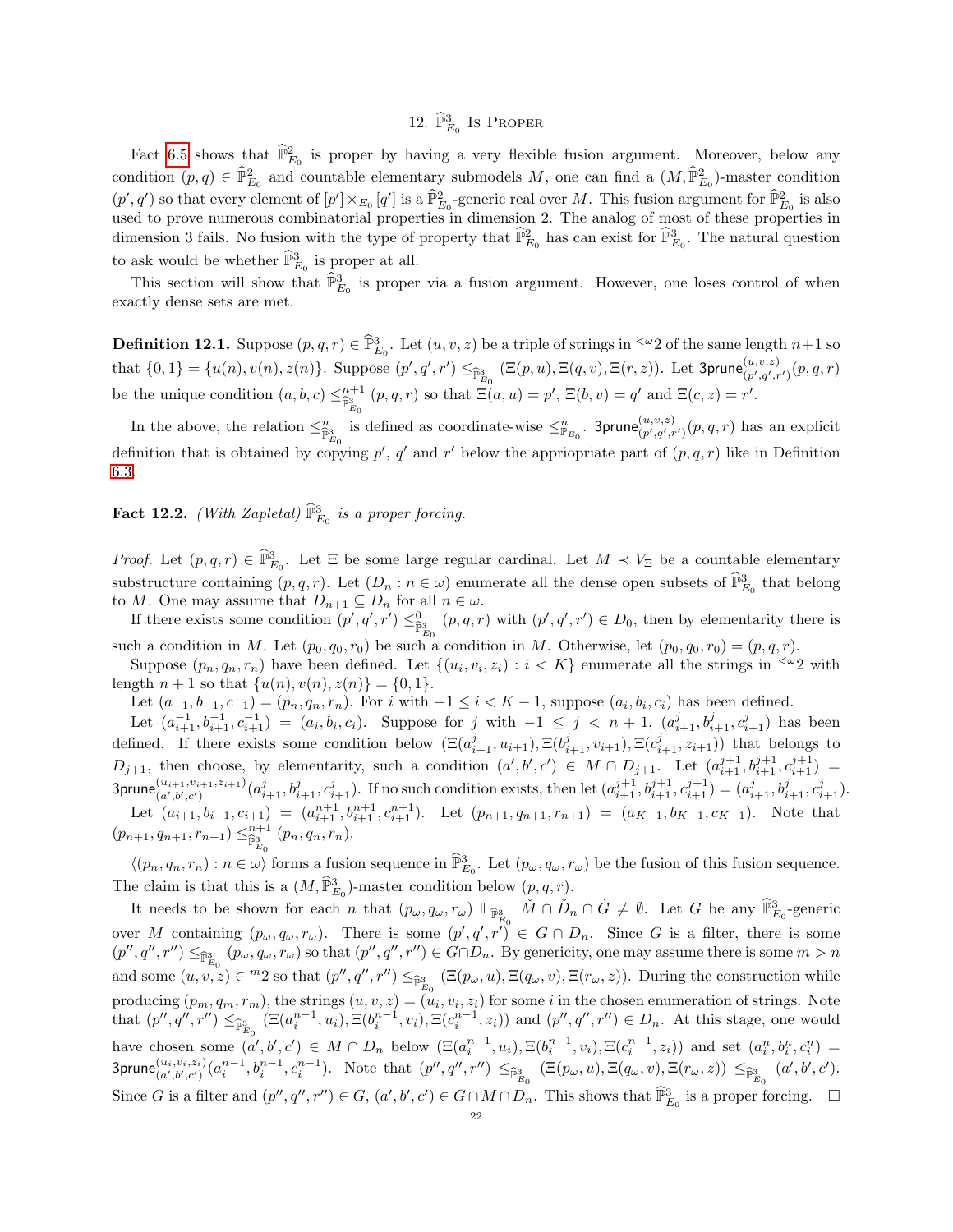In the proof, one extends a portion of the three trees to get into a dense set D only if it was possible and otherwise ignored D. Because of this, one cannot prove that  $[p_\omega] \times_{E_0} \times [q_\omega] \times_{E_0} [r_\omega]$  consists entirely of reals which are  $\widehat{\mathbb{P}}_{E_0}^3$ -generic over M.

### 13. E<sup>1</sup> Does Not Have the 2-Mycielski Property

<span id="page-22-1"></span>This section will give an example to show  $E_1$  does not have the 2-Mycielski property. The notation of Definition [2.3](#page-3-2) will be used in the following.

As in earlier sections, an understanding of the structure theorem of  $E_1$ -big  $\Sigma_1^1$  sets is essential:

**Definition 13.1.**  $E_1$  is the equivalence relation on  $\omega(\omega_2)$  defined by x  $E_1$  y if and only if there exists a k so that for all  $n \geq k$ ,  $x(n) = y(n)$ .

<span id="page-22-2"></span>**Definition 13.2.** [\[13\]](#page-35-0) Let s be an infinite subset of  $\omega$ . Let  $\pi_s : \omega \to s$  be the unique increasing enumeration of s. A homeomorphism  $\Phi: \omega(\omega_2) \to \omega(\omega_2)$  is an s-keeping homeomorphism if and only if the following hold:

- 1. For all  $n \in \omega$ , if  $x(n) \neq y(n)$ , then  $\Phi(x)(\pi_s(m)) \neq \Phi(y)(\pi_s(m))$  for all  $m \leq n$ .
- 2. For all  $n \in \omega$ , if for all  $m > n$ ,  $x(m) = y(m)$ , then for all  $k > \pi_s(n)$ ,  $\Phi(x)(k) = \Phi(y)(k)$ .

<span id="page-22-3"></span>Fact 13.3. Let  $B \subseteq \mathbb{C}(\mathbb{Z}_2)$  be  $\Sigma_1^1$ .  $E_1 \restriction B \equiv_{\Delta_1^1} E_1$  if and only if there is some infinite  $s \subseteq \omega$  and s-keeping homeomorphism  $\Phi$  so that  $\Phi[\omega(\omega_2)] \subseteq B$ .

Proof. This result is implicit in [\[15\]](#page-35-8). See [\[13\]](#page-35-0), Section 7.2.1.

$$
\square
$$

<span id="page-22-0"></span>**Theorem 13.4.** Let  $D = \{(x, y) \in {}^{2}(\mathcal{C}(2)) : (\exists n)(x(n)(0) \neq y(n)(0))\}$ . D is dense open and for all  $\Delta_1^1$  B such that  $E_1 \upharpoonright B \equiv_{\pmb{\Delta}_1^1} E_1, \, [B]_{E_1}^2 \not\subseteq D.$ 

 $E_1$  does not have the 2-Mycielski property.

*Proof.* Suppose  $(x, y) \in D$ . There is some  $n \in \omega$  so that  $x(n)(0) \neq y(n)(0)$ . Let  $\sigma, \tau : (n + 1) \to 12$  be defined by  $\sigma(k) = x(k) \restriction 1$  and  $\tau(k) = y(k) \restriction 1$ . Then  $(x, y) \in N_{\sigma, \tau} \subseteq D$ . D is open.

Let  $\sigma, \tau : m \to \infty$  2. Define  $\sigma', \tau' : (m + 1) \to \infty$  by

$$
\sigma'(k) = \begin{cases} \sigma(k) & k < m \\ \langle 0 \rangle & k = m \end{cases} \quad \text{and} \quad \tau'(k) = \begin{cases} \tau(k) & k < m \\ \langle 1 \rangle & k = m \end{cases}.
$$

 $N_{\sigma',\tau'} \subseteq N_{\sigma,\tau}$  and  $N_{\sigma',\tau'} \subseteq D$ . D is dense open.

Let  $s \subseteq \omega$  be infinite. Let  $\pi_s : \omega \to s$  be the unique increasing enumeration of s. Let  $\Phi : \omega(\omega_2) \to \omega(\omega_2)$ be an s-keeping homeomorphism.

Let  $\delta_n : (\pi_s(n) + 1) \to 12$  be defined by  $\delta_n(k) = \Phi(0)(k) \upharpoonright 1$ . A strictly increasing sequence  $\langle m_n : n \in \omega \rangle$ of natural numbers and functions  $\sigma_n : m_n \to {}^{m_n}2$  satisfying the following for all  $n \in \omega$  will be defined: 1.  $\sigma_n(k) \subseteq \sigma_{n+1}(k)$  for each  $k < m_n$ .

$$
2. \ \Phi[N_{\sigma_n}] \subseteq N_{\delta_n}.
$$

3. There exists a  $j < m_n$  such that  $\sigma_n(n)(j) = 1$  and for all  $k > n$  and  $i < m_n$ ,  $\sigma_n(k)(i) = 0$ . Let  $m_{-1} = 0$  and  $\sigma_{-1} = \delta_{-1} = \emptyset$ .

Suppose  $m_n$  and  $\sigma_n$  have been defined and satisfy conditions 2 and 3 if  $n \geq 0$ . Define  $y \in N_{\sigma_n}$  by  $y(i)(j) = 0$  if  $(i, j) \notin m_n \times m_n$ . Then  $\Phi(y) \in N_{\delta_n}$ . Since  $y(k) = \overline{0}(k)$  for all  $k > n$  and  $\Phi$  is an s-keeping homeomorphism,  $\Phi(y)(k) = \Phi(\bar{0})(k)$  for all  $k > \pi_s(n)$ . Thus  $\Phi(y) \in N_{\delta_{n+1}}$ . By continuity of  $\Phi$ , there is some  $M \geq m_n$  so that if  $\tau : M \to M_2$  is defined by  $\tau(i) = y(i) \upharpoonright M$ , then  $\Phi(N_\tau) \subseteq N_{\delta_{n+1}}$ . Let  $m_{n+1} = M + 1$  and define

$$
\sigma_{n+1}(i)(j) = \begin{cases} 1 & i = n+1 \land j = M \\ y(i)(j) & \text{otherwise} \end{cases}
$$

.

 $m_{n+1}$  and  $\sigma_{n+1}$  satisfy conditions 1, 2, and 3.

Let  $x \in \alpha(\alpha, 2)$  be so that  $\{x\} = \bigcap_{n \in \omega} N_{\sigma_n}$ .  $\neg(\overline{0} E_1 x)$  since for all n, there exists a j so that  $x(n)(j) = 1$ by condition 3. However since  $\Phi(x) \in N_{\delta_n}$  for all n,  $(\Phi(\overline{0}), \Phi(x)) \notin D$ . From Definition [13.2,](#page-22-2)  $\Phi$  is a  $E_1$ reduction so  $\neg(\Phi(\bar{0}) E_1 \Phi(x))$ . Hence  $[\Phi(\omega(\omega 2))]_{E_1}^2 \not\subseteq D$ .

So it has been shown that for all infinite  $s \subseteq \omega$  and s-keeping homeomorphisms  $\Phi$ ,  $[\Phi[^{\omega}({}^{\omega}2))]_{E_1}^2 \nsubseteq D$ . By Fact [13.3,](#page-22-3) every  $\Delta_1^1$  set B so that  $E_1 \upharpoonright B \equiv_{\Delta_1^1} E_1$  contains  $\Phi[\omega(\omega_2)]$  for some s and some s-keeping homeomorphism  $\Phi$ . Therefore,  $[B]_{E_1}^2 \nsubseteq D$  for all such B.  $E_1$  does not have the 2-Mycielski property.  $\square$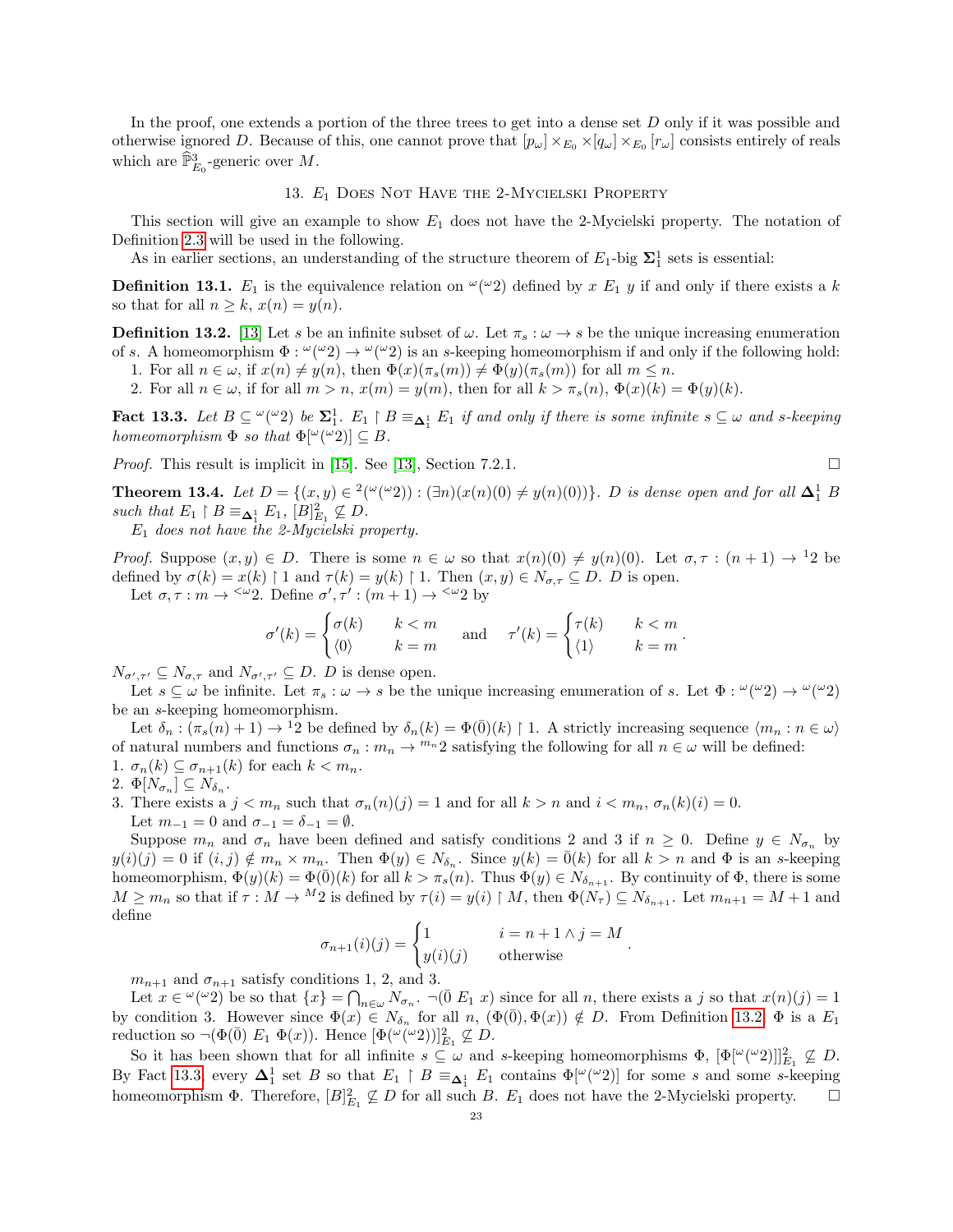### 14. THE STRUCTURE OF  $E_2$

<span id="page-23-0"></span>This section will give a proof of a result about the structure of  $E_2$ -big sets necessary for analyzing the weak-Mycielski property for  $E_2$ . The proof is similar to but a bit a more technical than the argument of [\[12\]](#page-34-0) Theorem 15.4.1. Some of the notation and terminology come from [\[12\]](#page-34-0).

**Definition 14.1.** Suppose  $x, y \in \omega$  2. Define

$$
\delta(x,y) = \sum_{k \in x \triangle y} \frac{1}{k+1}.
$$

Suppose  $m < n \leq \omega$ . Suppose  $x, y \in {}^N2$  where  $n \leq N \leq \omega$ . Define

$$
\delta_m^n(x,y) = \sum \left\{ \frac{1}{k+1} : (m \le k < n) \land (k \in x \triangle y) \right\}.
$$

Let  $A, B \subseteq \omega$ . Let  $m < n \leq \omega$ . Let  $\epsilon > 0$ . Define  $\delta_m^n(A, B) < \epsilon$  if and only if for all  $x \in A$ , there is some  $y \in B$  so that  $\delta_m^n(x, y) < \epsilon$  and for all  $y \in B$ , there exists some  $x \in A$  so that  $\delta_m^n(x, y) < \epsilon$ .

**Definition 14.2.**  $E_2$  is the equivalence relation on <sup>ω</sup>2 defined x  $E_2$  y if and only if  $\delta(x, y) < \infty$ .

**Lemma 14.3.** Let  $m < n \leq \omega$ . Fix N so that  $n \leq N \leq \omega$ . If  $n < \omega$ , then  $\delta_m^n$  is a pseudo-metric on <sup>N</sup>2. If  $n = \omega$ , then  $\delta_m^n$  is a pseudo-metric on any  $E_2$  equivalence class.

<span id="page-23-2"></span>**Lemma 14.4.** Let  $m, p \in \omega$ . Let  $q \in \mathbb{Q}^+$ . Let  $(\hat{X}_i : i < p)$  be a sequence of  $\Sigma_1^1(z)$  subsets of  $\omega_2$ . Let  $(x_i : i < p)$  be a sequence in  $\omega_2$  with the property that  $x_i \in \hat{X}_i$  and  $\delta_m^{\omega}(x_0, x_i) < q$ . Then there exists a sequence  $(X_i : i < p)$  of  $\Sigma_1^1(z)$  sets with  $x_i \in X_i$  and  $\delta_m^{\omega}(X_0, X_i) < q$ .

Proof. Let

$$
X_0 = \left\{ x \in \hat{X}_0 : (\exists z_1, ..., z_{p-1}) \left( \bigwedge_{1 \le i < p} z_i \in \hat{X}_i \land \delta_m^{\omega}(x, z_i) < q \right) \right\}.
$$

For  $1 \leq i < p$ , define

$$
X_i = \left\{ x \in \hat{X}_i : (\exists z)(x \in X_0 \land \delta_m^{\omega}(x, z) < q) \right\}.
$$

<span id="page-23-1"></span>**Lemma 14.5.** Let  $m, p \in \omega$ . Let  $q \in \mathbb{Q}^+$ . Let  $(\hat{X}_i : i < p)$  be a sequence of  $\Sigma_1^1(z)$  sets with  $\delta_m^{\omega}(\hat{X}_0, \hat{X}_i) < q$ for all  $i < p$ . Let  $j < p$ . Suppose  $A \subseteq \hat{X}_j$  is a  $\Sigma_1^1(z)$  set. Then there exists a sequence  $(X_i : i < p)$  of  $\Sigma_1^1(z)$ sets with the property that for all  $i < p$ ,  $X_i \subseteq \hat{X}_i$ ,  $X_j = A$ , and  $\delta_m^{\omega}(X_0, X_i) < q$ .

Proof. Let

$$
X_0 = \{ x \in \hat{X}_0 : (\exists z)(z \in A \land \delta_m^{\omega}(x, z) < q) \}.
$$

For all  $i < p$  and  $i \neq j$ , let

$$
X_i = \{ x \in \hat{X}_i : (\exists z)(z \in X_0 \land \delta_m^{\omega}(x, z) < q) \}
$$

Let  $X_j = A$ .

<span id="page-23-3"></span>**Lemma 14.6.** Let  $m, p \in \omega$ . Let  $q \in \mathbb{Q}^+$ . Let  $(\hat{X}_i : i < p)$  be a sequence of  $\Sigma_1^1(z)$  sets with  $\delta_m^{\omega}(\hat{X}_0, \hat{X}_i) < q$ for all  $i < p$ . Let D be a dense open subset of  $\mathbb{P}_z$ . Then there exists a sequence  $(X_i : i < p)$  of  $\Sigma_1^1(z)$  sets with  $X_i \subseteq \hat{X}_i$ ,  $X_i \in D$ , and  $\delta_m^{\omega}(X_0, X_i) < q$  for all  $i < p$ .

*Proof.* Let  $Y_i^{-1} = \hat{X}_i$ .

One seeks to define  $\Sigma_1^1(z)$  sets  $Y_i^j$  for all  $-1 \leq j < p$  with the property that if  $-1 \leq j < p-1$ , then  $Y_i^{j+1} \subseteq Y_i^j$ , and for any  $-1 \leq j < p$  and  $0 \leq i < p$ ,  $Y_j^j \in D$  and  $\delta_m^{\omega}(Y_0^j, Y_i^j) < q$ .

Suppose  $Y_i^j$  has been defined with the desired properties for  $j < p-1$  and all  $i < p$ . Since D is dense open in  $\mathbb{P}_z$ , pick some  $A \subseteq Y_{j+1}^j$  so that  $A \in D$ . Use Lemma [14.5](#page-23-1) with  $\{Y_i^j : i < p\}$  and  $A \subseteq Y_i^j$  to obtain  ${Y_i^{j+1} : i < p}$  with the desired properties.

Let  $X_i = Y_i^{p-1}$ 

 $\Box$ 

.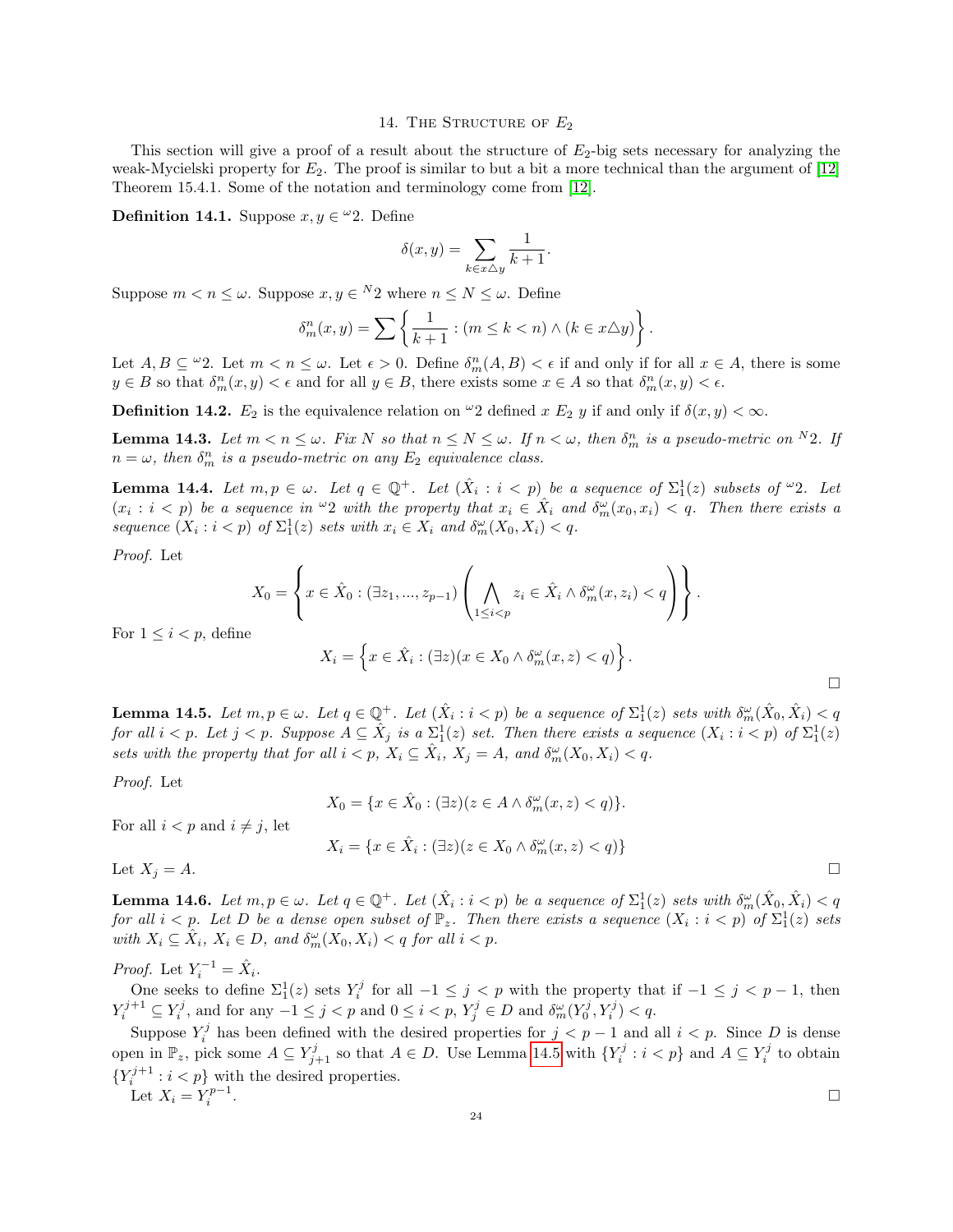In the previous three lemmas, the first set was distinguished. In the following argument, sets may be indexed by strings and so in applications of the three lemmas, one will need to indicate what this distinguished set is.

<span id="page-24-0"></span>**Lemma 14.7.** Let  $z \in \omega$ ?. Let  $k, m, p \in \omega$ . Let  $r, v \in \mathbb{Q}^+$ . Let  $(B_s^i : s \in {^k}2 \wedge i < p)$  be a sequence of  $\Sigma_1^1(z)$ sets. Let  $(b_s^i : s \in {}^k2 \wedge i < p)$  be a sequence in  ${}^{\omega}2$  with  $b_s^i \in B_s^i$ . Suppose for all  $i < p$ ,  $\delta_m^{\omega}(b_{0^k}^0, b_{0^k}^i) < r$ . Suppose for each  $i < p$  and for all  $s \in {^k}2$ ,  $\delta_m^{\omega}(b_{0^k}^i, b_s^i) < v$ . Let D be a dense open subset of  $\mathbb{P}_z$ .

Then there is a sequence  $(C_s^i : s \in {}^k 2 \wedge i < p)$  of  $\Sigma_1^1(z)$  sets so that for all  $i < p$  and  $s \in {}^k 2$ ,  $\delta_m^{\omega}(C_{0^k}^0, C_{0^k}^i) <$  $r, \delta_m^{\omega}(C_{0^k}^i, C_s^i) < v, \text{ and } C_s^i \in D.$ 

*Proof.* For each  $i < p$ , apply Lemma [14.4](#page-23-2) to  ${B_s^i : s \in {k_2} \text{ and } {b_s^i : s \in {k_2} \text{ using } 0^k \text{ as the distinguished}}}$ index to obtain a sequence of  $\Sigma_1^1(z)$  sets  $\{E_s^i : s \in {}^k2\}$  with the property that  $E_s^i \subseteq B_s^i$ ,  $b_s^i \in E_s^i$ , and  $\delta^\omega_m(E^i_{0^k},E^i_s) < v.$ 

Now apply Lemma [14.4](#page-23-2) to  $\{E_{0^k}^i : i < p\}$  and  $\{b_{0^k}^i : i < p\}$  with 0 as the distinguished index to obtain  $\Sigma_1^1(z)$  sets  $A_i \subseteq E_{0^k}^i$  so that  $\delta_m^{\omega}(A_0, A_i) < r$ .

For each  $i < p$ , apply Lemma [14.5](#page-23-1) to  $\{E_s^i : s \in {}^k2\}$  with  $0^k$  as the distinguished index and  $A_i \subseteq E_{0^k}^i$  to obtain  $\Sigma_1^1(z)$  sets  $G_s^{i,-1}$  with the properties that  $G_{0^k}^{i,-1}$  $_{0^{k}}^{i,-1} = A_{i}$  and  $_{_{m}}^{0} (G_{0^{k}}^{i,-1})$  $\frac{i, -1}{0^k}, G_s^{i, -1}) < v.$ 

Note that since  $G_{0k}^{i,-1}$  $a_0^{i,-1} = A_i$ , the sequence  $\{G_s^{i,-1} : i < p \wedge s \in {}^k2\}$  has the property that for all  $i < p$ ,  $\delta^{\omega}_m({G}_{0^{k}}^{0,-1}% )\rightarrow\delta^{\omega}({G}_{0^{k}}^{0,-1}% ),\qquad\delta^{\omega}(\omega)$  $\{G_0^{0,-1}, G_{0^k}^{i,-1}\} < r$  and for each  $i < p$  and  $s \in {^k}2$ ,  $\delta^{\omega}_m(G_{0^k}^{i,-1})$  $a_0^{i,-1}, G_s^{i,-1}) < v.$ 

One wants to create  $G_s^{i,j}$  for  $-1 \leq j < p, i < p$ , and  $s \in {}^k2$  so that

(i) For each  $i \in \omega$ ,  $s \in \frac{k}{2}$ , and  $-1 \leq l \leq j < p$ ,  $G_s^{i,j} \subseteq G_s^{i,l}$ .

(ii) For all  $i < p$ ,  $\delta_m^{\omega}(G_{0^k}^{0,j})$  $_{0^{k}}^{0,j},G_{0^{k}}^{i,j})< r.$ 

(iii) For each  $i < p$  and  $s \in {^k}2$ ,  $\delta_m^{\omega}(G_{0^k}^{i,j})$  $_{0^{k}}^{i,j},G_{s}^{i,j}) < v.$ 

(iv) If  $j \ge 1$  and  $0 \le l \le j$ , then  $G_s^{l,j} \in D$ .

This already holds for  $j = -1$ . Suppose the construction worked up to stage  $j < p - 1$  producing objects with the above properties. Apply Lemma [14.6](#page-23-3) to  $\{G_s^{j+1,j}: s \in {}^k2\}$  to get sets  $\{G_s^{j+1,j+1}: s \in {}^k2\}$  each in D and  $\delta_m^{\omega}(G_{0^k}^{j+1,j+1}, G_s^{j+1,j+1}) < v.$ 

Next apply Lemma [14.5](#page-23-1) to  $\{G_{0k}^{i,j}\}$  $\{b_i, b_j : i < p\}$  with 0 as the distinguished index and  $G_{0^k}^{j+1,j+1}$  $a_0^{j+1,j+1} \subseteq G_{0^k}^{j+1,j}$  $\frac{\partial f}{\partial x}^{0}$  to obtain sets  $G_{0k}^{i,j+1}$  $a_0^{i,j+1} \subseteq G_{0^k}^{i,j}$  $\frac{i,j}{0^k}$  with  $\delta_m^{\omega}$   $(G_{0^k}^{0,j+1})$  $\binom{0,j+1}{0^k}, G_{0^k}^{i,j+1}) < r.$  (Note it is acceptable to use the notation  $G_{0^k}^{j+1,j+1}$ since it is the same set as before by the statement of Lemma [14.5.](#page-23-1))

For each  $i \neq j + 1$ , apply Lemma [14.5](#page-23-1) on  $\{G_s^{i,j}: s \in {}^k2\}$  with  $0^k$  as the distinguished index and  $G^{i,j+1}_{0k}$  $a_0^{i,j+1} \subseteq G_{0^k}^{i,j}$  $i,j \nabla_{0^k}$  to obtain sets  $\{G_s^{i,j+1} : s \in {}^k 2\}$  with the property that  $\delta_m^{\omega}(G_{0^k}^{i,j+1})$  $\binom{i,j+1}{0^k}$ ,  $G_s^{i,j+1}$   $\lt v$ . This completes the construction at stage  $j + 1$ . .

Let 
$$
C_s^i = G_s^{i,p-1}
$$
.

**Definition 14.8.** ([\[12\]](#page-34-0) Definition 15.2.2) Let  $q > 0$  be a rational number. Let  $A \subseteq \mathcal{A}$ . Let  $a \in A$ . The q-galaxy of a in A, denoted  $Gal_A^q(a)$ , is the set of all  $b \in A$  so that there exists  $a_0, ..., a_l \in A$  with  $a = a_0$ ,  $b = a_l$ , and  $\delta(a_i, a_{i+1}) < q$  for all  $0 \le i < l-1$ .

 $A \subseteq \omega_2$  is q-grainy if and only if for all  $a \in A$  and  $b \in \text{Gal}_A^q(a)$ ,  $\delta(a, b) < 1$ . A is grainy if and only if A is q-grainy for some positive rational number q.

**Fact 14.9.** Let  $z \in \omega_2$  and rational  $q > 0$ . If A is a  $\Sigma_1^1(z)$  q-grainy set, then there is some  $B \supseteq A$  which is  $\Delta_1^1(z)$  q-grainy.

Proof. (See [\[12\]](#page-34-0), Claim 15.2.4 for a more constructive proof.)

Let  $U \subseteq \omega \times \omega_2$  be a universal  $\Sigma_1^1(z)$  set. The relation in variables e, a, and b expressing  $b \in \text{Gal}_{U^e}^q(a)$  is  $\Sigma^1_1(z)$ .

Let A be the collection of all  $\Sigma_1^1(z)$  q-grainy subsets of  $\omega_2$ .

$$
\{e: U^e \in \mathcal{A}\} = \{e: (\forall a)(\forall b)(b \in \text{Gal}_{U^e}^q(a) \Rightarrow \delta(a, b) < 1)\}
$$

This shows that A is a collection of  $\Sigma_1^1(z)$  sets which is  $\Pi_1^1(z)$  in the code. By  $\Sigma_1^1(z)$  reflection, every  $\Sigma_1^1(z)$ q-grainy set is contained inside of a  $\Delta_1^1(z)$  q-grainy set.

**Definition 14.10.** Let  $z \in \omega$ ?. Let  $S_z$  be the union of all  $\Delta_1^1(z)$  grainy sets. Let  $H_z = \omega_2 \setminus S_z$ .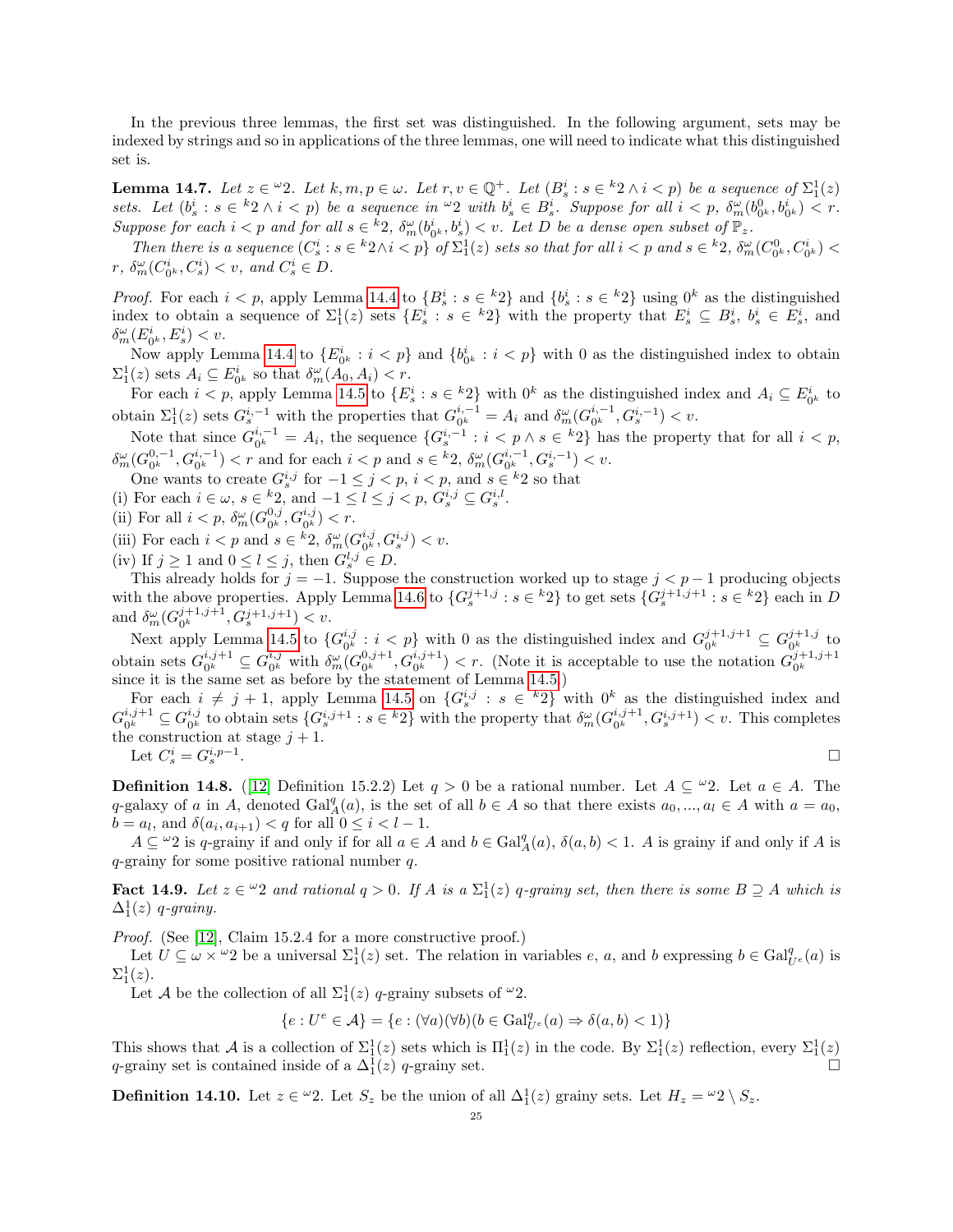<span id="page-25-0"></span>**Fact 14.11.** Let  $z \in \mathcal{L}2$ .  $S_z$  is  $\Pi_1^1(z)$ . Hence  $H_z$  is  $\Sigma_1^1(z)$ . Every nonempty  $\Sigma_1^1(z)$  subset of  $H_z$  is not grainy.

*Proof.* Similar to Fact [5.12.](#page-11-3)

<span id="page-25-1"></span>**Theorem 14.12.** Let  $z \in \omega$ ?. Let  $p \in \omega$ . Suppose  $(X_i : i < p)$  is a collection of  $\Sigma_1^1(z)$  subsets of  $\omega$ ? with the property that  $\bigcap_{i. Then there is a strictly increasing sequence  $(m_k : k \in \omega)$  and functions$  $g^i: \langle \omega_2 \rangle \rightarrow \langle \omega_2 \rangle$  for each  $i < p$  with the following properties:

1. If  $|s| = k$ , then for all  $i < p$ ,  $g^{i}(s) \in {}^{m_k}2$ . 2. If  $s \subseteq t$ , then for all  $i < p$ ,  $g^{i}(s) \subseteq g^{i}(t)$ .

3. If  $|s| = |t| = k > 0$  and  $s(k-1) = t(k-1)$ , then  $\delta_{m_{k-1}}^{m_k}(g^i(s), g^i(t)) < 2^{-(k+1)}$ ,

4. If  $|s| = |t| = k > 0$  and  $s(k-1) \neq t(k-1)$ , then  $\left|\delta_{m_{k-1}}^{m_k}(g^i(s), g^i(t)) - \frac{1}{k}\right| < 2^{-(k+1)}$ .

5. For  $i, j < p$  and  $s \in {^k}2$  with  $k > 0$ ,  $\delta^{m_k}_{m_{k-1}}(g^i(s), g^j(s)) < 2^{-(k+1)}$ .

6. Define  $\Phi^i(x) = \bigcup_{n \in \omega} g^i(x \restriction n)$ .  $\Phi^i : "2 \to X_i \cap H_z$  is a reduction witnessing  $E_2 \leq_{\Delta_1^1} E_2 \restriction X_i \cap H_z$ . Moreover, for  $i, j < p$ ,  $[\Phi^i[{}^{\omega}2]]_{E_2} = [\Phi^j[{}^{\omega}2]]_{E_2}$ .

Proof. During the construction, one will seek to create

(i) a strictly increasing sequence  $(m_k : k \in \omega)$ ,

(ii) for each  $i < p$  and  $s \in \langle \omega_2, \Sigma_1^1(z) \text{ sets } A_s^i,$ 

(iii) and for each  $i < p, g^i(s) \in \langle \omega_2 \rangle$ .

These objects will satisfy the following properties:

(I) If  $|s| = k$ , then  $|g^{i}(s)| = m_{k}$ .  $s \subseteq t$  implies  $g^{i}(s) \subseteq g^{i}(t)$ .

(II)  $\emptyset \neq A_s^i \subseteq X^i \cap H_z \cap N_{g^i(s)}$ .  $s \subseteq t$  implies  $A_t^i \subseteq A_s^i$ .

(III) If  $k > 0$ ,  $|s| = k$ , then  $\delta_{m_k}^{\omega}(A_0^i, A_s^i) \leq 2^{-(k+4)}$ , where  $0^k : k \to 2$  is the constant 0 function.

- (IV) If  $k > 0$ ,  $|s| = |t| = k$ , and  $s(k 1) = t(k 1)$ , then  $\delta_{m_{k-1}}^{m_k}(g^i(s), g^i(t)) \leq 2^{-(k+1)}$ .
- (V) If  $k > 0$ ,  $|s| = |t| = k$ ,  $s(k-1) \neq t(k-1)$ , then  $\left|\delta_{m_{k-1}}^{m_k}(g^i(s), g^i(t)) \frac{1}{k}\right| < 2^{-(k+1)}$ .

(VI) If  $|s| = k$  and  $i < p$ ,  $\delta_{m_k}^{\omega}(A_s^0, A_s^i) < 2^{-(k+6)}$ .

(VII) If 
$$
|s| = k
$$
 and  $k > 0$ , then  $\delta_{m_{k-1}}^{m_k}(g^i(s), g^j(s)) < 2^{-(k+1)}$ .

(VIII) Let  $\mathcal{D} = (D_n : n \in \omega)$  be the countable collection of dense open subsets of  $\mathbb{P}_z$  from Fact [5.9.](#page-11-1) For all  $s \in \langle \omega_2 \text{ and } i < p, A_s^i \in D_{|s|}.$ 

Suppose these objects having the above properties could be constructed. It only remains to verify 6:  $\{\Phi^i(x)\} = \bigcap_{k \in \omega} A_{x|k}$  by (II) and (VIII). Hence  $\Phi^i$  maps into  $X_i \cap H_z$  by (II). Note that  $\delta(\Phi^i(x), \Phi^j(y)) =$  $\lim_{k\to\infty} \delta_0^{m_k}(\tilde{g}^i(x\restriction k), g^j(y\restriction k)).$  Also using (IV) and (V), for any k

$$
|\delta_0^{m_k}(g^i(x \restriction k), g^i(y \restriction k)) - \delta_0^k(x \restriction k, y \restriction k)| < \sum_{j < k} 2^{-(j+1)} < 1
$$

Hence  $\Phi^i(x)$   $E_2$   $\Phi^i(y) \Leftrightarrow \delta(\Phi^i(x), \Phi^i(y)) < \infty \Leftrightarrow \delta(x, y) < \infty \Leftrightarrow x \ E_2$  y. This shows each  $\Phi^i$  witnesses  $E_2 \leq_{\Delta_1^1} E_2 \restriction X_i \cap H_z$ . Using (VII), for each  $i, j < p$  and  $x \in \omega_2$ ,

$$
\delta_{m_0}^{m_k}(g^i(x\restriction k), g^j(x\restriction j)) < \sum_{j < k} 2^{-(j+1)} < 1
$$

Hence  $\Phi^{i}(x)$   $E_2 \Phi^{j}(x)$ . Hence  $[\Phi^{i}[\omega 2]]_{E_2} = [\Phi^{j}[\omega 2]]_{E_2}$ .

Next the construction: Since  $\bigcap_{i, let  $(b^i_{\emptyset} : i < p)$  be such that for all  $i, j < p$ ,  $b^i_{\emptyset}$   $E_2$   $b^j_{\emptyset}$$ ∅ and  $b^i_{\emptyset} \in X_i \cap H_z$ . Therefore, choose  $m_0 \in \omega$  so that for all  $i < p$ ,  $\delta_{m_0}^{\omega}(b_{\emptyset}^0, b_{\emptyset}^i) < 2^{-6}$ . For each  $i < p$ , let  $g^i(\emptyset) = b^i_{\emptyset} \restriction m_0.$ 

Let  $B_{\emptyset}^{i} = X_i \cap H_z \cap N_{g^{i}(\emptyset)}$ . Apply Lemma [14.7](#page-24-0) to  $\{B_{\emptyset}^{i} : i \in p\}$ ,  $\{b_{\emptyset}^{i} : i < p\}$ , and the dense open (in  $\mathbb{P}_z$ ) set  $D_0$  (where  $r = 2^{-6}$  and  $v = 1$ ) to obtain sets  $A^i_{\emptyset}$  with the desired properties.

Suppose the objects from stage  $k$  have been constructed with the desired properties.

As  $A_{0^k}^0 \subseteq H_z$ , Fact [14.11](#page-25-0) implies that  $A_{0^k}^0$  is not  $2^{-(k+5)}$ -grainy. Hence there is a sequence  $a_0, ..., a_M$  of points in  $A_{0^k}^0$  so that for each  $0 \leq j < M-1$ ,  $\delta(a_j, a_{j+1}) < 2^{-(k+5)}$  but  $\delta(a_0, a_M) > 1$ . Hence there is some *I* so that  $\delta(a_0, a_I) > \frac{1}{k+1}$  and  $\delta(a_0, a_I) - \frac{1}{k+1} < 2^{-(k+5)}$ .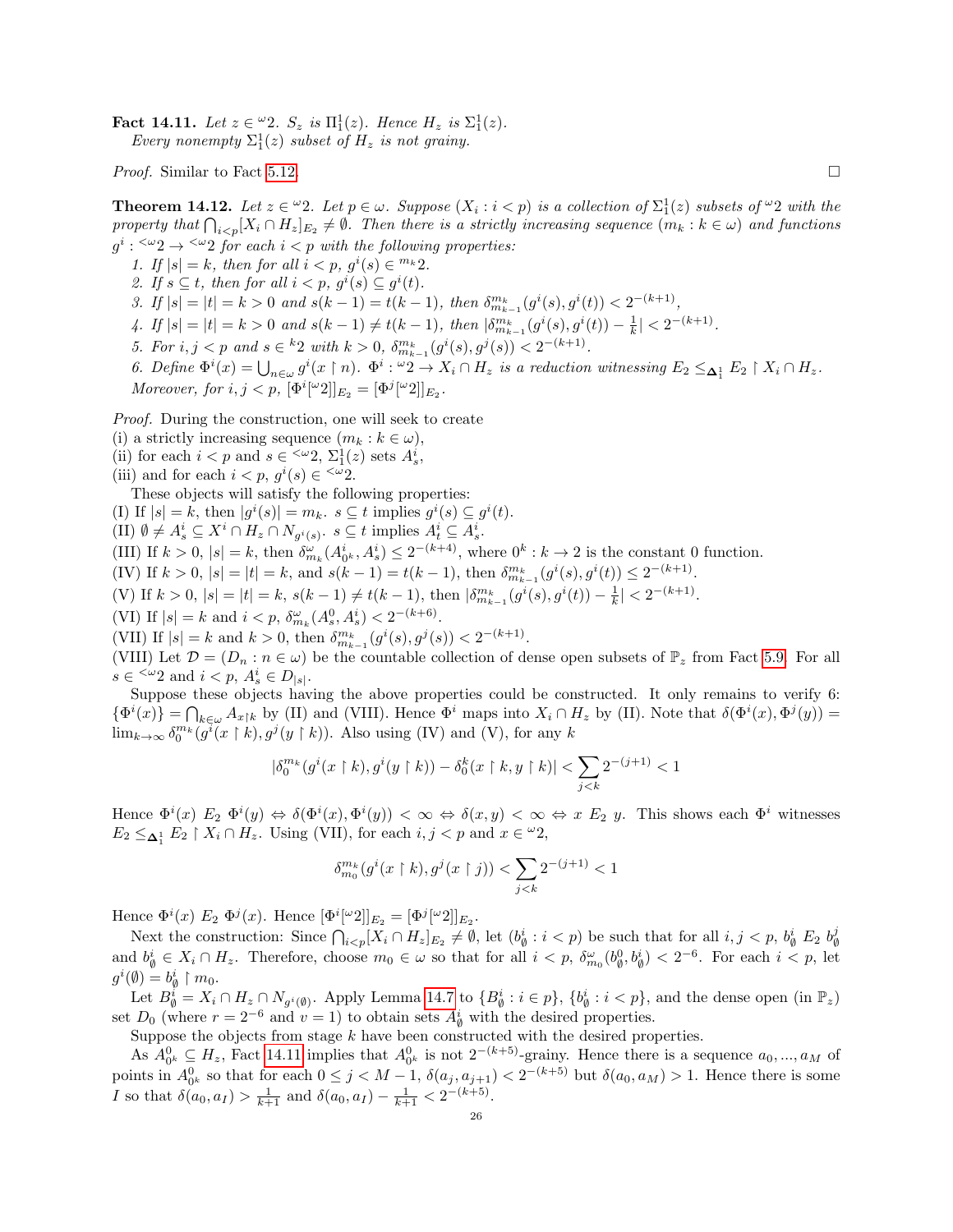Let  $b_{0^{k}}^{0} = a_0$  and  $b_{0^{k}}^{0} = a_I$ . Since  $\delta_{m_k}^{\omega}(A_s^0, A_s^i) < 2^{-(k+6)}$  by (VI), find  $b_{0^{k+1}}^i, b_{0^{k+1}}^i \in A_{0^k}^i$  so that  $\delta(b_{0^{k+1}}^0, b_{0^{k+1}}^i) < 2^{-(k+6)}$  and  $\delta(b_{0^{k}+1}^0, b_{0^{k+1}}^i) < 2^{-(k+6)}$ .

The claim is that for all  $i < p$ ,  $|\delta_{m_k}^{\omega}(b_{0^{k+1}}^i, b_{0^{k-1}}^i) - \frac{1}{k+1}| < 2^{-(k+4)}$ : To see this,

$$
|\delta_{m_k}^{\omega}(b_{0^{k+1}}^i, b_{0^{k+1}}^i) - \frac{1}{k+1}|
$$
  
\n
$$
\leq |\delta_{m_k}^{\omega}(b_{0^{k+1}}^i, b_{0^{k+1}}^i) - \delta_{m_k}^{\omega}(b_{0^{k+1}}^0, b_{0^{k+1}}^0)| + |\delta_{m_k}^{\omega}(b_{0^{k+1}}^0, b_{0^{k+1}}^0) - \frac{1}{k+1}|
$$
  
\n
$$
< |\delta_{m_k}^{\omega}(b_{0^{k+1}}^i, b_{0^{k+1}}^i) - \delta_{m_k}^{\omega}(b_{0^{k+1}}^0, b_{0^{k+1}}^i)| + |\delta_{m_k}^{\omega}(b_{0^{k+1}}^0, b_{0^{k+1}}^i) - \delta_{m_k}^{\omega}(b_{0^{k+1}}^0, b_{0^{k+1}}^0)| + 2^{-(k+5)}
$$
  
\n
$$
\leq \delta_{m_k}^{\omega}(b_{0^{k+1}}^i, b_{0^{k+1}}^0) + \delta_{m_k}^{\omega}(b_{0^{k+1}}^i, b_{0^{k+1}}^0) + 2^{-(k+5)}
$$
  
\n
$$
\leq 2^{-(k+6)} + 2^{-(k+6)} + 2^{-(k+5)} = 2^{-(k+4)}
$$

This proves the claim.

Now fix a  $i < p$ . By (III),  $\delta_{m_k}^{\omega}(A_0^i, A_t^i) < 2^{-(k+4)}$  for each  $t \in {}^k 2$ . For each  $s \in {}^{k+1} 2$ , let  $b_s^i \in A_{s \upharpoonright k}^i$  be such that  $\delta_{m_k}^{\omega}(b_{0^{k} \cdot s(k)}^i, b_s^i) < 2^{-(k+4)}$ .

Suppose  $s \in k+1$  and  $s(k) = 1$ .

$$
\begin{aligned} |\delta_{m_k}^\omega(b_{0^{k+1}}^i,b_s^i)-\frac{1}{k+1}|\\ \leq |\delta_{m_k}^\omega(b_{0^{k+1}}^i,b_s^i)-\delta_{m_k}^\omega(b_{0^{k+1}}^i,b_{0^{k+1}}^i)|+|\delta_{m_k}^\omega(b_{0^{k+1}}^i,b_{0^{k+1}}^i)-\frac{1}{k+1}|\\ < \delta(b_s^i,b_{0^{k+1}}^i)+2^{-(k+4)}\leq 2^{-(k+4)}+2^{-(k+4)}=2^{-(k+3)} \end{aligned}
$$

By (I), (II), and the fact that  $b_0^i{}_{k+1}, b_0^i{}_{k+1} \in A_0^i{}_{k}$ , there exists some  $m_{k+1} > m_k$  so that (i)  $|\delta_{m_k}^{m_{k+1}}(b_{0^{k+1}}^i, b_s^i) - \frac{1}{k+1}| < 2^{-(k+3)}$  for all  $s \in k+1$  with  $s(k) = 1$ . (ii)  $\delta_{m_{k+1}}^{\omega}(b_{0^{k+1}}^0, b_{0^{k+1}}^i) < 2^{-(k+7)}$  for all  $i < p$ .

(iii)  $\delta_{m_{k+1}}^{\omega}(b_{0^{k+1}}^i, b_s^i) < 2^{-(k+5)}$  for all  $s \in {^{k+1}2}$ .

Let  $g^{i}(s) = b_s^{i} \upharpoonright m_{k+1}$ . Suppose  $s(k) = t(k)$ . Without loss of generality, suppose  $s(k) = t(k) = 1$ . Then  $\delta_{m_k}^{m_{k+1}}(g^i(s),g^i(t))\leq \delta_{m_k}^{m_{k+1}}(b^i_s,b^i_{0^{k^*}1})+\delta_{m_k}^{m_{k+1}}(b^i_{0^{k^*}1},b^i_t)\leq 2^{-(k+4)}+2^{-(k+4)}=2^{-(k+3)}<2^{-(k+2)}$ 

This establishes (IV).

Suppose  $s(k) \neq t(k)$ . Without loss of generality, suppose  $s(k) = 1$ . Hence  $t(k) = 0$ .

$$
|\delta_{m_k}^{m_{k+1}}(g^i(s), g^i(t)) - \frac{1}{k+1}|
$$
  
\n
$$
\leq |\delta_{m_k}^{m_{k+1}}(b_s^i, b_t^i) - \delta_{m_k}^{m_{k+1}}(b_s^i, b_{0^{k+1}}^i)| + |\delta_{m_k}^{m_{k+1}}(b_s^i, b_{0^{k+1}}^i) - \frac{1}{k+1}|
$$
  
\n
$$
< \delta_{m_k}^{m_{k+1}}(b_t^i, b_{0^{k+1}}^i) + 2^{-(k+3)} < 2^{-(k+4)} + 2^{-(k+3)} < 2^{-(k+2)}
$$

This establishes (V).

Let  $s \in k+12$ . Without loss of generality suppose  $s(k) = 0$ . Suppose  $i, j < p$ . Observe:

$$
\delta_{m_k}^{m_{k+1}}(g^i(s), g^j(s)) \leq \delta_{m_k}^{\omega}(b_s^i, b_s^j) \leq \delta_{m_k}^{\omega}(b_s^i, b_{0^{k+1}}^i) + \delta_{m_k}^{\omega}(b_{0^{k+1}}^i, b_s^j)
$$
  
\n
$$
\leq \delta_{m_k}^{\omega}(b_s^i, b_{0^{k+1}}^i) + \delta_{m_k}^{\omega}(b_{0^{k+1}}^i, b_{0^{k+1}}^j) + \delta_{m_k}^{\omega}(b_{0^{k+1}}^j, b_s^j)
$$
  
\n
$$
\leq \delta_{m_k}^{\omega}(b_s^i, b_{0^{k+1}}^i) + \delta_{m_k}^{\omega}(b_{0^{k+1}}^i, b_{0^{k+1}}^0) + \delta_{m_k}^{\omega}(b_{0^{k+1}}^0, b_{0^{k+1}}^j) + \delta_{m_k}^{\omega}(b_{0^{k+1}}^j, b_s^j)
$$
  
\n
$$
\leq 2^{-(k+4)} + 2^{-(k+6)} + 2^{-(k+6)} + 2^{-(k+4)} \leq 2^{-(k+3)} + 2^{-(k+5)} < 2^{-(k+2)}
$$

This establishes (VII).

For  $s \in {}^{k+1}2$ , let  $B_s^i = A_{s \restriction k}^i ∩ N_{g^i(s)}$ . Apply Lemma [14.7](#page-24-0) on  $\{B_s^i : i < p \land s \in {}^{k+1}2\}$ ,  $\{b_s^i : i < p \land s \in {}^{k+1}2\}$ ,  $r = 2^{-(k+7)}$ ,  $v = 2^{-(k+5)}$ , and  $D_{k+1}$  to obtain the desired objects  $(A_s^i : i < p \wedge s \in {}^{k+1}2)$  which satisfy the remaining conditions.

This completes the proof.  $\Box$ 

By relativizing to the appropriate parameter, one can obtain the following result.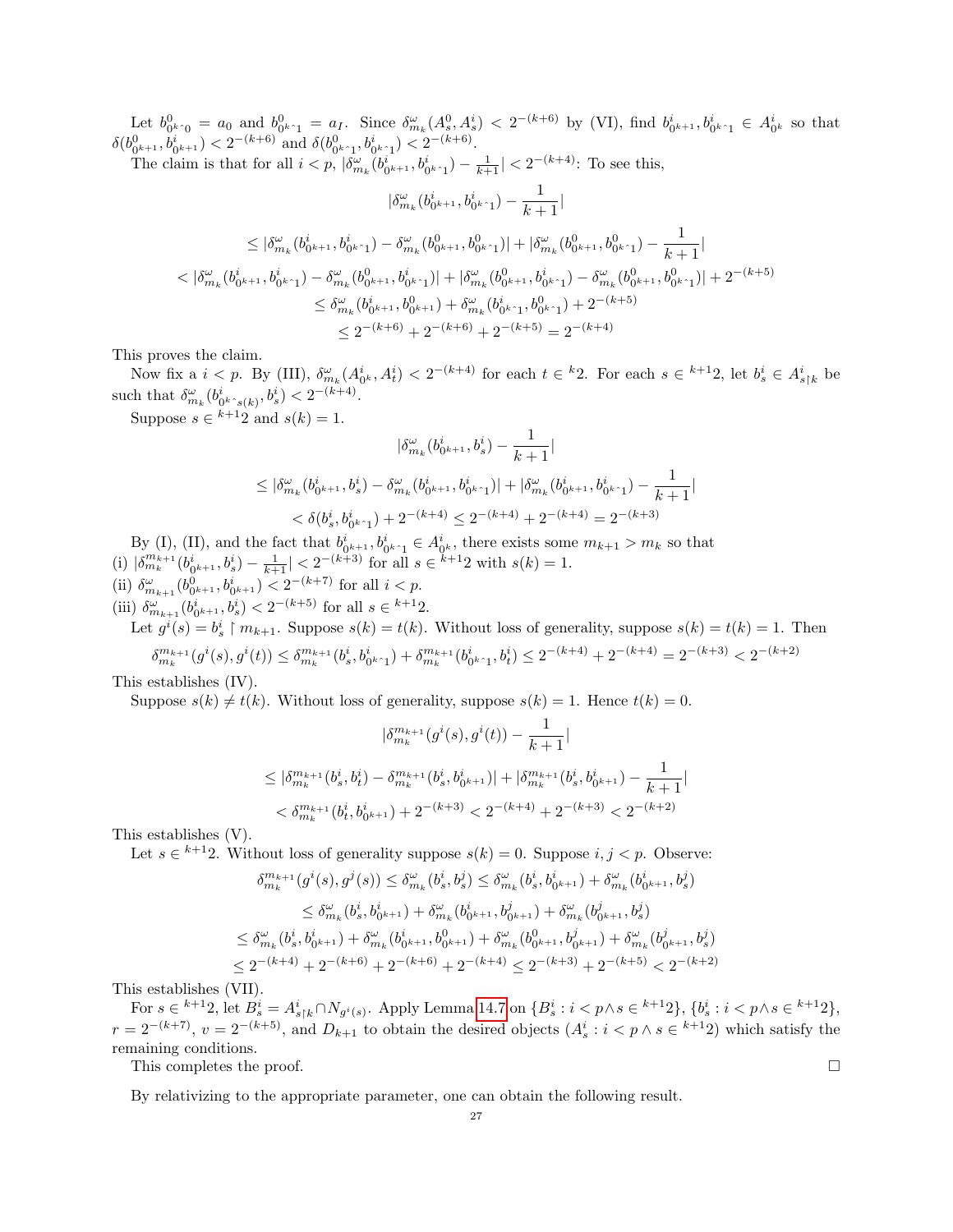<span id="page-27-3"></span>**Corollary 14.13.** Let  $p \in \omega$ . Suppose  $(X_i : i < p)$  is a collection of  $\Sigma_1^1$  subsets of  $\omega_2$  with the property that for all  $i < p$ ,  $E_2 \leq_{\Delta_1^1} E_2 \restriction X_i$  and for all  $i, j < p$ ,  $[X_i]_{E_2} = [X_j]_{E_2}$ . Then there exists a sequence of strictly increasing integers  $(m_k : k \in \omega)$  and maps  $g^i : \langle \omega_2 \rangle \rightarrow \langle \omega_2 \rangle$  satisfying conditions 1 - 5 of Theorem [14.12.](#page-25-1)

<span id="page-27-2"></span>Fact 14.14. Let  $B \subseteq \{0, 2\}$  be a  $\Sigma_1^1$  so that  $E_2 \leq_{\Delta_1^1} E_2 \upharpoonright B$ . There there exists a strictly increasing sequence  $(m_k : k \in \omega)$  with  $m_0 = 0$  and function  $g: \langle \omega_2 \rangle \rightarrow \langle \omega_2 \rangle$  with the following properties: 1. If  $|s| = k$ , then  $|g(s)| = m_k$ .

- 
- 2. If  $s \subseteq t$ , then  $g(s) \subseteq g(t)$ .

3. If  $|s| = |t| = k > 0$  and  $s(k-1) = t(k-1)$ , then  $\delta_{m_{k-1}}^{m_k}(g(s), g(t)) < 2^{-(k+1)}$ .

4. If  $|s| = |t| = k > 0$  and  $s(k-1) \neq t(k-1)$ , then  $\left|\delta_{m_{k-1}}^{m_k}(g(s), g(t)) - \frac{1}{k}\right| < 2^{-(k+1)}$ .

5. Let  $\Phi: {}^{\omega}2 \to {}^{\omega}2$  be defined by  $\Phi(x) = \bigcup_{n \in \omega} g(x \restriction n)$ . Then  $\Phi$  is a  $\Delta_1^1$  function such that  $\Phi[{}^{\omega}2] \subseteq B$  and  $\Phi$  witnesses  $E_2 \leq_{\pmb{\Delta}_1^1} E_2 \restriction B$ .

Proof. This is implicit in [\[7\]](#page-34-8). Also see [\[12\]](#page-34-0) Theorem 15.4.1 and [\[13\]](#page-35-0) Theorem 7.43. The proof is quite similar to Theorem [14.12.](#page-25-1)

15. E<sup>2</sup> Does Not Have the 2-Mycielski Property

<span id="page-27-1"></span><span id="page-27-0"></span>**Theorem 15.1.** Let  $D \subseteq \{a^2 \mid a^2 \}$  be defined by

$$
D = \{(x,y) \in {}^2({}^\omega 2) : (\exists i < j)(\delta_i^j(x,y) > 2 \land (\forall n)(i \leq n < j \Rightarrow x(n) \neq y(n)))\}
$$

D is dense open.

Let  $(m_k : k \in \omega)$ , g, and  $\Phi$  be as in Fact [14.14.](#page-27-2)  $(\Phi(\vec{0}), \Phi(01)) \notin D$ .

For any  $\Delta_1^1$  set B so that  $E_2 \restriction B \equiv_{\Delta_1^1} E_2$ ,  $[B]_{E_2}^2 \not\subseteq D$ .

 $E_2$  does not have the 2-Mycielski property.

Proof. Let  $(x, y) \in D$ . There is some  $i < j$  so that for all n with  $i \leq n < j$ ,  $x(n) \neq y(n)$  and  $\delta_i^j(x, y) > 2$ . Let  $\sigma = x \restriction (j+1)$  and let  $\tau = y \restriction (j+1)$ . Then  $(x, y) \in N_{\sigma, \tau} \subseteq D$ . D is open.

Let  $\sigma, \tau \in \langle \omega_2 \rangle$  with  $|\sigma| = |\tau|$ . Let  $i = |\sigma|$ . Find a  $j > i$  so that  $\sum_{i \leq n < j} \frac{1}{n+1} > 2$ . Let  $\sigma', \tau' \in i+1$  be defined by

$$
\sigma'(k) = \begin{cases} \sigma(k) & k < i \\ 0 & \text{otherwise} \end{cases} \quad \text{and} \quad \tau'(k) = \begin{cases} \tau(k) & k < i \\ 1 & \text{otherwise} \end{cases}
$$

 $N_{\sigma',\tau'} \subseteq N_{\sigma,\tau}$  and  $N_{\sigma',\tau'} \subseteq D$ . D is dense open.

Note that one must have

$$
\sum_{m_{k-1}\leq m
$$

.

because  $\frac{1}{k} - 2^{-k-1} \geq 2^{-k} - 2^{-k-1} = 2^{-k-1}$  and so otherwise, condition 4 could not hold for any  $s, t \in {^k}2$ with  $s(k - 1) \neq t(k - 1)$ .

This implies that for any s and t so that  $s(k-1) = t(k-1)$ , there must be some m with  $m_{k-1} \leq m < m_k$ so that  $g(s)(m) = g(t)(m)$ .

Note that for all  $s, t \in k+1$ .

$$
\delta_{m_{k-1}}^{m_{k+1}}(g(s),g(t)) = \delta_{m_{k-1}}^{m_k}(g(s),g(t)) + \delta_{m_k}^{m_{k+1}}(g(s),g(t)) \le \frac{1}{k} + 2^{-k-1} + \frac{1}{k+1} + 2^{-k-2} < 2.
$$

Hence for any s, t, if there exists  $i < j$  so that  $\delta_i^j(g(s),g(t)) > 2$ , then there is some  $k \geq 1$  so that  $i \le m_{k-1} < m_k < m_{k+1} \le j$ .

Now suppose that there is some  $i < j$  so that  $\delta_i^j(\Phi(\tilde{0}), \Phi(\tilde{0})) > 2$ . There is some  $k \geq 1$  so that  $i \leq m_{k-1} < m_k < m_{k+1} \leq j$ . Without loss of generality, suppose k is even.  $\tilde{0}(k) = 0 = \tilde{0}(k)$ . By the above, there is some l with  $m_k \leq l < m_{k+1}$  so that  $\Phi(\vec{0})$  (l) =  $\Phi(01)$ (l). This shows  $(\Phi(\vec{0}), \Phi(01)) \notin D$ .  $\neg (\vec{0} E_2 01)$ so  $\neg(\Phi(\tilde{0})\ E_2 \ \Phi(\tilde{01})).$  Hence  $[\Phi[\omega_2]]_{E_2}^2 \not\subseteq D.$ 

It has been shown that for all  $(m_k : k \in \omega)$ , g, and associated  $\Phi$ ,  $[\Phi[$ <sup>ω</sup>2 $]]_{E_2}^2 \nsubseteq D$ . If  $B \subseteq {}^{\omega}2$  is  $\Delta_1^1$  with the property that  $E_2 \upharpoonright B \equiv_{\Delta_1^1} E_2$ , then Fact [14.14](#page-27-2) implies that there is some  $(m_k : k \in \omega)$  and g so that  $\Phi[\omega_2] \subseteq B$ . This shows that for all such B,  $[B]_{E_2}^2 \nsubseteq D$ .  $E_2$  does not have the 2-Mycielski property.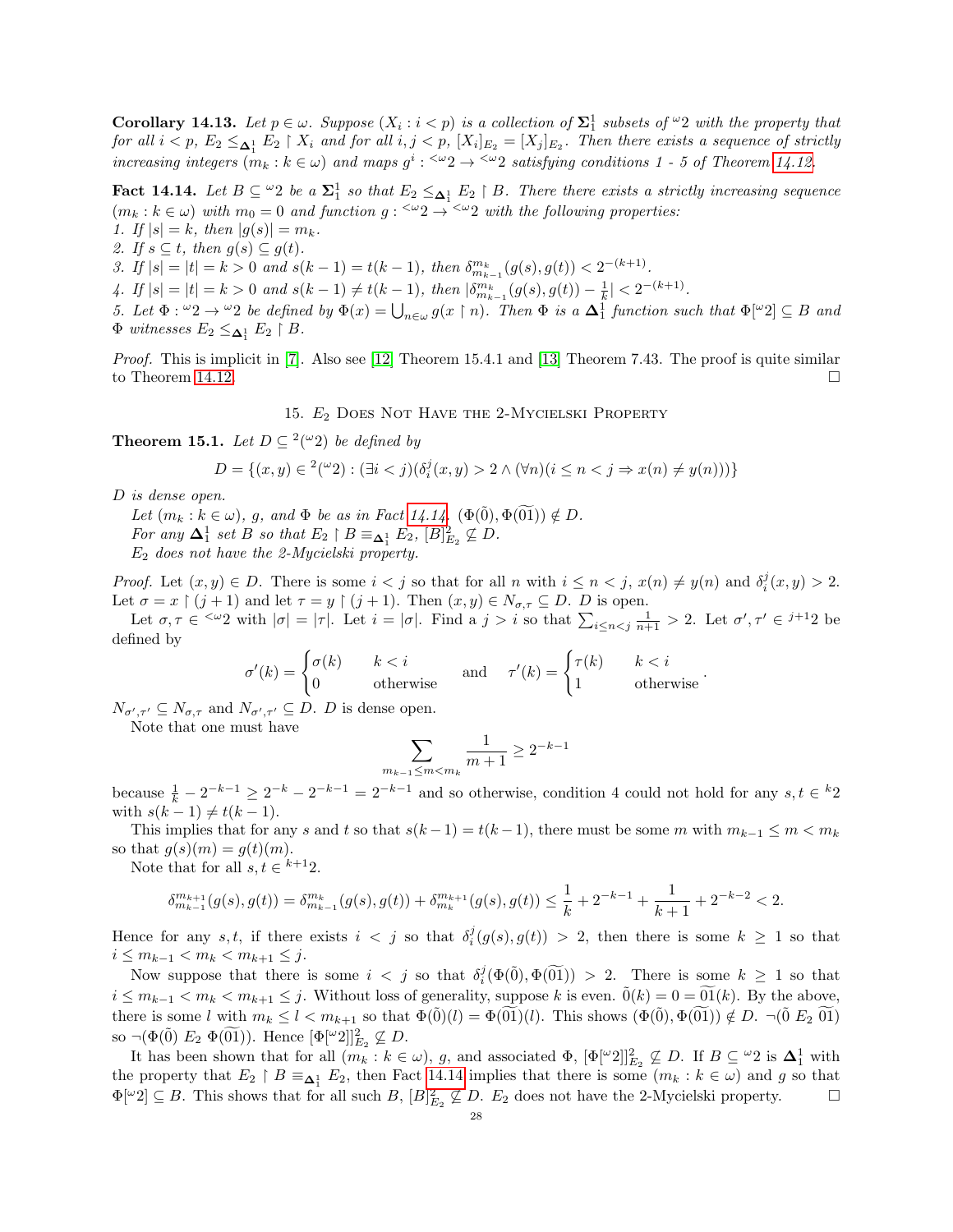<span id="page-28-1"></span>**Theorem 15.2.** For each  $n \in \omega$ , let

$$
D_n = \{(x, y) \in {}^2(\omega_2) : (\exists i < j)(n \le i < j \land \delta_i^j(x, y) > 3 \land (\forall m)(i \le m < j \Rightarrow x(m) \neq y(m)))\}.
$$

Each  $D_n$  is a dense open subset of <sup>2</sup>(<sup>ω</sup>2). Hence  $C = \bigcap_{n \in \omega} D_n$  is a comeager subset of <sup>2</sup>(<sup>ω</sup>2).

 $Suppose (m_k : k \in \omega), g^0, g^1, \Phi^0, and \Phi^1 have \ properties 1 - 6 from Theorem 14.12. Then  $(\Phi^0(\tilde{0}), \Phi^1(\tilde{01})) \notin$$  $Suppose (m_k : k \in \omega), g^0, g^1, \Phi^0, and \Phi^1 have \ properties 1 - 6 from Theorem 14.12. Then  $(\Phi^0(\tilde{0}), \Phi^1(\tilde{01})) \notin$$  $Suppose (m_k : k \in \omega), g^0, g^1, \Phi^0, and \Phi^1 have \ properties 1 - 6 from Theorem 14.12. Then  $(\Phi^0(\tilde{0}), \Phi^1(\tilde{01})) \notin$$  $C$ .

For any  $\Delta_1^1$  sets  $B_0$  and  $B_1$  with  $E_2 \leq_{\Delta_1^1} E_2 \restriction B_0$ ,  $E_2 \leq_{\Delta_1^1} E_2 \restriction B_1$ , and  $[B_0]_{E_2} = [B_1]_{E_2}$ ,  $B_0 \times_{E_2} B_1 \nsubseteq C$ .  $E_2$  does not have the weak 2-Mycielski property.

Proof. Using Theorem [14.12,](#page-25-1) if  $|s| = |t| = k > 0$  and  $s(k-1) \neq t(k-1)$ , then  $\left|\delta_{m_{k-1}}^{m_k}(g^0(s), g^1(t)) - \frac{1}{k}\right| < 2^{-k}$ . To see this: 1

$$
|\delta_{m_{k-1}}^{m_k}(g^0(s), g^1(t)) - \frac{1}{k}|
$$
  
\n
$$
\leq |\delta_{m_{k-1}}^{m_k}(g^0(s), g^1(t)) - \delta_{m_{k-1}}^{m_k}(g^1(s), g^1(t))| + |\delta_{m_{k-1}}^{m_k}(g^1(s), g^1(t)) - \frac{1}{k}|
$$
  
\n
$$
\leq \delta_{m_{k-1}}^{m_k}(g^0(s), g^1(s)) + 2^{-(k+1)} \leq 2^{-(k+1)} + 2^{-(k+1)} = 2^{-k}
$$

Also if  $|s| = |t| = k > 0$  and  $s(k-1) = t(k-1)$ , then  $\delta_{m_{k-1}}^{m_k}(g^0(s), g^1(t)) < 2^{-k}$ . To see this:

$$
\delta_{m_{k-1}}^{m_k}(g^0(s),g^1(t))\leq \delta_{m_{k-1}}^{m_k}(g^0(s),g^1(s))+\delta_{m_{k-1}}^{m_k}(g^1(s),g^1(t))=2^{-(k+1)}+2^{-(k+1)}=2^{-k}
$$

 $D_n$  is dense open by the same argument as in Theorem [15.2.](#page-28-1)

Note that if  $k > 0$ , then

$$
\sum_{m_{k-1}\leq m
$$

because  $\frac{1}{k} - 2^{-k} \ge 2^{-(k-1)} - 2^{-k} = 2^{-k}$  and so otherwise  $|\delta_{m_{k-1}}^{m_k}(g^0(s), g^1(s)) - \frac{1}{k}| < 2^{-k}$  could not hold. Therefore if  $|s| = |t| > 0$ , and  $s(k-1) = t(k-1)$ , then there must be some m with  $m_{k-1} \le m < m_k$  so

that  $g^0(s)(m) = g^1(t)(m)$ .

Note that for all  $s, t \in k+12$  with  $k > 0$ ,

$$
\delta_{m_{k-1}}^{m_{k+1}}(g(s),g(t)) = \delta_{m_{k-1}}^{m_k}(g(s),g(t)) + \delta_{m_k}^{m_{k+1}}(g(s),g(t)) \le \frac{1}{k} + 2^{-k} + \frac{1}{k+1} + 2^{-(k+1)} < 3.
$$

Hence for any  $s, t$ , if there exists  $i < j$  so that  $\delta_i^j(g^0(s), g^1(t)) > 3$ , then there is some  $k \ge 1$  so that  $i \le m_{k-1} < m_k < m_{k+1} \le j$ .

Now by essentially the same argument as in Theorem [15.1,](#page-27-0)  $(\Phi^0(\tilde{0}), \Phi^1(\tilde{01})) \notin D_{m_0}$ . Hence  $(\Phi^0(\tilde{0}), \Phi^1(\tilde{01})) \notin$ C.

Now suppose that  $B_0$  and  $B_1$  are some  $\Delta_1^1$  sets so that  $E_2 \leq_{\Delta_1^1} E_2 \upharpoonright B_0$ ,  $E_2 \leq_{\Delta_1^1} E_2 \upharpoonright B_1$ , and  $[B_0]_{E_2} = [B_1]_{E_2}$ . By Corollary [14.13,](#page-27-3) there is a sequence  $(m_k : k \in \omega)$ ,  $g^0$ ,  $g^1$ ,  $\Phi^0$  and  $\Phi^1$  as above so that  $\Phi^i[\omega_2] \subseteq B_i$ . By the earlier argument,  $B_0 \times_{E_2} B_1 \nsubseteq C$ . Hence  $E_2$  does not have the weak 2-Mycielski property.  $\Box$ 

### 16. SURJECTIVITY AND CONTINUITY ASPECTS OF  $E_2$

<span id="page-28-0"></span>Fact [14.14](#page-27-2) states that every  $\Sigma_1^1$  set  $B \subseteq {}^{\omega_2}$  so that  $E_2 \leq_{\Delta_1^1} E_2 \upharpoonright B$  has a closed set  $C \subseteq B$  so that  $E_2 \equiv_{\Delta_1^1} E_2 \upharpoonright C$ . Fact [14.14](#page-27-2) even asserts that C is the body of a tree on 2 with a specific structure:

**Definition 16.1.** A tree  $p \subseteq \langle \omega_2 \rangle$  is an  $E_2$ -tree if and only if there is some sequence  $(m_k : k \in \omega)$  and map  $g: \langle \omega_2 \rangle \to \langle \omega_2 \rangle$  satisfying the conditions of Fact [14.14](#page-27-2) so that p is the downward closure of  $g[<sup>{\omega_2}</sup>]$ . Note that if  $\Phi$  is the map associated with  $(m_k : k \in \omega)$  and g, then  $[p] = \Phi[\omega_2]$ .

The following notation is used to avoid some very tedious superscripts and subscripts in the following results:

**Definition 16.2.** If  $x, y \in \mathcal{L}^2$  and  $m, n \in \omega$  with  $m \leq n$ , then let  $\varsigma(m, n, x, y) = \delta_m^n(x, y)$ .

<span id="page-28-2"></span>**Fact 16.3.** There is a continuous function  $P: [\omega_2]_{E_2}^3 \to \omega_3$  so that for any  $E_2$ -tree p,  $P[[[p]]_{E_2}^3] = \omega_3$ .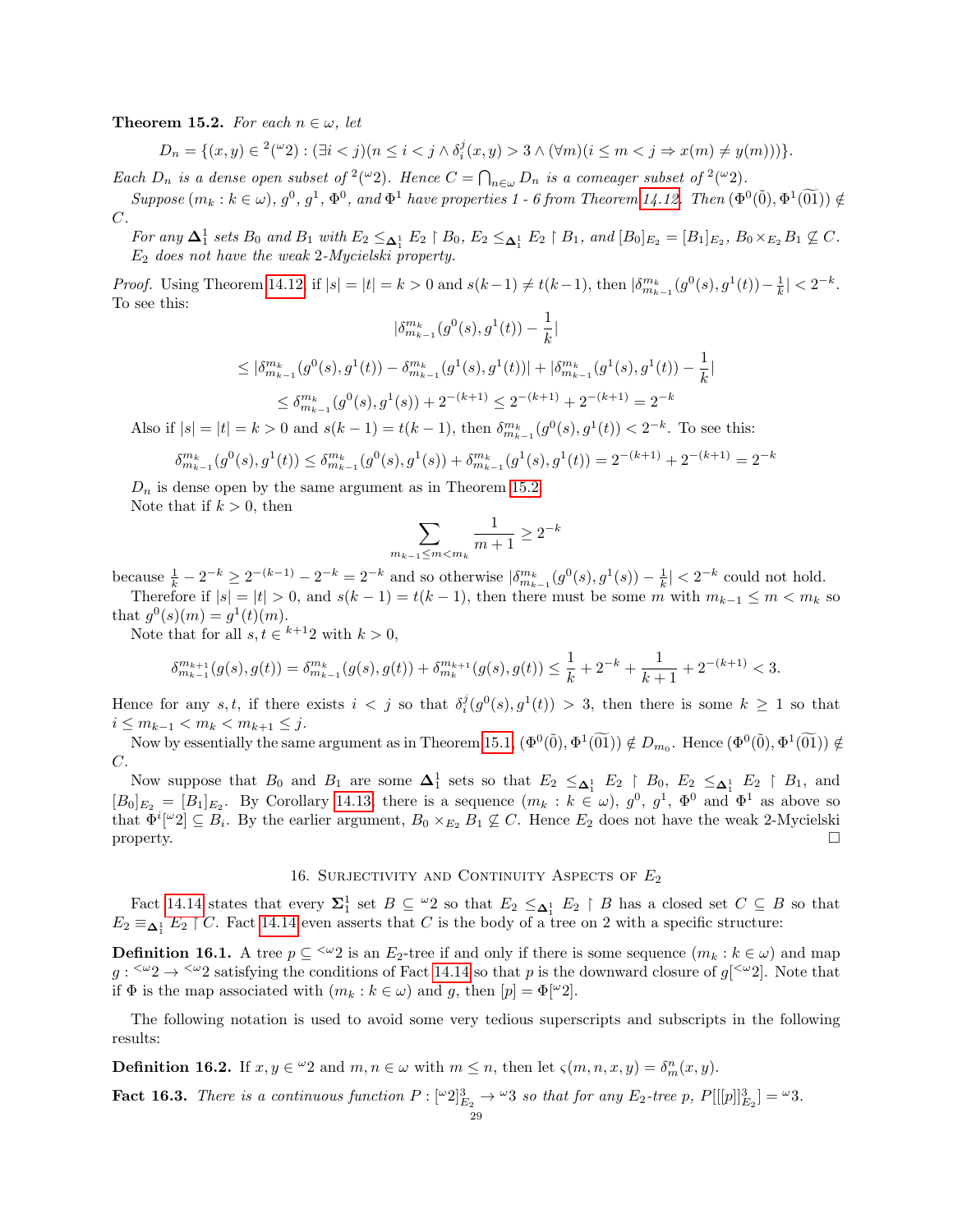*Proof.* For  $(x, y) \in [\lbrack \lbrack \lbrack 2 \rbrack \rbrack_{E_2}$  and any  $n, m \in \omega$ , define

$$
S_{n,m}(x,y) = \min\{k \in \omega : \delta_n^k(x,y) > 3^{m+2}\}\
$$

Each  $S_{n,m}$  is continuous on  $[{}^{\omega}2]_{E_2}^3$ .

If  $(x, y, z) \in [\omega_2]^3_{E_2}$ , then define a strictly increasing sequence of integers  $(L_n : n \in \omega)$  by recursion as follows: Let  $L_0 = 0$ . Given  $L_n$ , let

$$
L_{n+1} = \min\{S_{L_n,n}(x,y), S_{L_n,n}(x,z), S_{L_n,n}(y,z)\}
$$

(It is implicit that  $L_n$  depends on the triple  $(x, y, z)$ .) By induction, it can be shown that each  $L_n$  as a function of  $(x, y, z)$  is continuous on  $\lfloor \omega_2 \rfloor_{E_2}^3$ .

Define

$$
P(x, y, z)(n) = \begin{cases} 0 & S_{L_n, n}(x, y) \le S_{L_n, n}(x, z) \text{ and } S_{L_n, n}(x, y) \le S_{L_n, n}(y, z) \\ 1 & S_{L_n, n}(x, z) < S_{L_n, n}(x, y) \text{ and } S_{L_n, n}(x, z) \le S_{L_n, n}(y, z) \\ 2 & S_{L_n, n}(y, z) < S_{L_n, n}(x, y) \text{ and } S_{L_n, n}(y, z) < S_{L_n, n}(x, z) \end{cases}
$$

P is continuous on  $\lbrack \omega 2 \rbrack_{E_2}^3$ .

Also define the sequence of integers  $(N_n : n \in \omega)$  by recursion as follows: Let  $N_0 = 0$  and if  $N_n$  has been defined, then let

$$
N_{n+1} = \min \left\{ k \in \omega : \sum_{N_i \le i < k} \left( \frac{1}{i+1} - 2^{-(i+2)} \right) > 3^{n+2} \right\}
$$

Note that  $N_{n+1} > N_n + 2$  for each  $n \in \omega$ . By the definition of  $N_{n+1}$ , one has that

$$
\sum_{N_n \le i < N_{n+1}-1} \left( \frac{1}{i+1} - 2^{-i-2} \right) \le 3^{n+2}.
$$

These two facts imply

(1) 
$$
\sum_{N_n \leq i < N_{n+1}} \frac{1}{i+1} \leq 3^{n+2} + \frac{1}{N_{n+1}} + \sum_{N_n \leq i < N_{n+1}-1} 2^{-i-2} < 3^{n+2} + 1
$$

Let  $k_n = N_{n+1} - N_n$ . Fix a  $v \in \mathcal{L}$ 3. Define  $\sigma_n, \tau_n \in k_n$ 2 by

<span id="page-29-0"></span>
$$
\sigma_n = \begin{cases} \tilde{1} \restriction k_n & v(n) = 0 \\ \widetilde{01} \restriction k_n & \text{otherwise} \end{cases} \qquad \tau_n = \begin{cases} \tilde{1} \restriction k_n & v(n) = 1 \\ \widetilde{10} \restriction k_n & \text{otherwise} \end{cases}
$$

Let  $x = 0$ ,  $y = \sigma_0 \hat{ } \sigma_1 \hat{ } \sigma_2 \hat{ } \dots$ , and  $z = \tau_0 \hat{ } \tau_1 \hat{ } \tau_2 \dots$ . Note  $(x, y, z) \in [^\omega 2]_{E_2}^3$ .

Fix an  $E_2$ -tree p. Let  $(m_k : k \in \omega)$ ,  $g : \langle \omega_2 \rangle \to \langle \omega_2 \rangle$  and  $\Phi : \omega_2 \to \omega_2$  be the associated objects of p coming from the definition of an  $E_2$ -tree.

Suppose  $v(n) = 0$ , then

$$
\left( 2\right)
$$

<span id="page-29-1"></span>
$$
\varsigma(m_{N_n}, m_{N_{n+1}}, \Phi(x), \Phi(y)) = \sum_{N_n \le i < N_{n+1}} \varsigma(m_i, m_{i+1}, \Phi(x), \Phi(y)) > \sum_{N_n \le i < n_{n+1}} \left(\frac{1}{i+1} - 2^{-i-2}\right) > 3^{n+2}
$$

using the definition of  $N_{n+1}$ . Also

<span id="page-29-2"></span>
$$
(3) \ \ \varsigma(m_{N_n}, m_{N_{n+1}}, \Phi(x), \Phi(y)) < \sum_{N_n \le i < N_{n+1}} \left( \frac{1}{i+1} + 2^{-n-2} \right) < 3^{n+2} + 1 + \sum_{N_n \le i < N_{n+1}} 2^{-i-2} < 3^{n+2} + \frac{3}{2}
$$

using equation [\(1\)](#page-29-0) for the second inequality.

Note also

$$
\varsigma(m_{N_n}, m_{N_{n+1}}, \Phi(x), \Phi(z)) = \varsigma(m_{N_n}, m_{N_n+1}, \Phi(x), \Phi(y)) + \sum_{N_n < i < N_{n+1}} \varsigma(m_i, m_{i+1}, \Phi(x), \Phi(z))
$$
\n
$$
\langle \frac{1}{N_n + 1} + 2^{-N_n - 2} + \frac{1}{2} \sum_{N_n < i < N_{n+1}} \frac{1}{i+1} + \sum_{N_n < i < N_{n+1}} 2^{-i-2}
$$
\n
$$
\overset{30}{\leq}
$$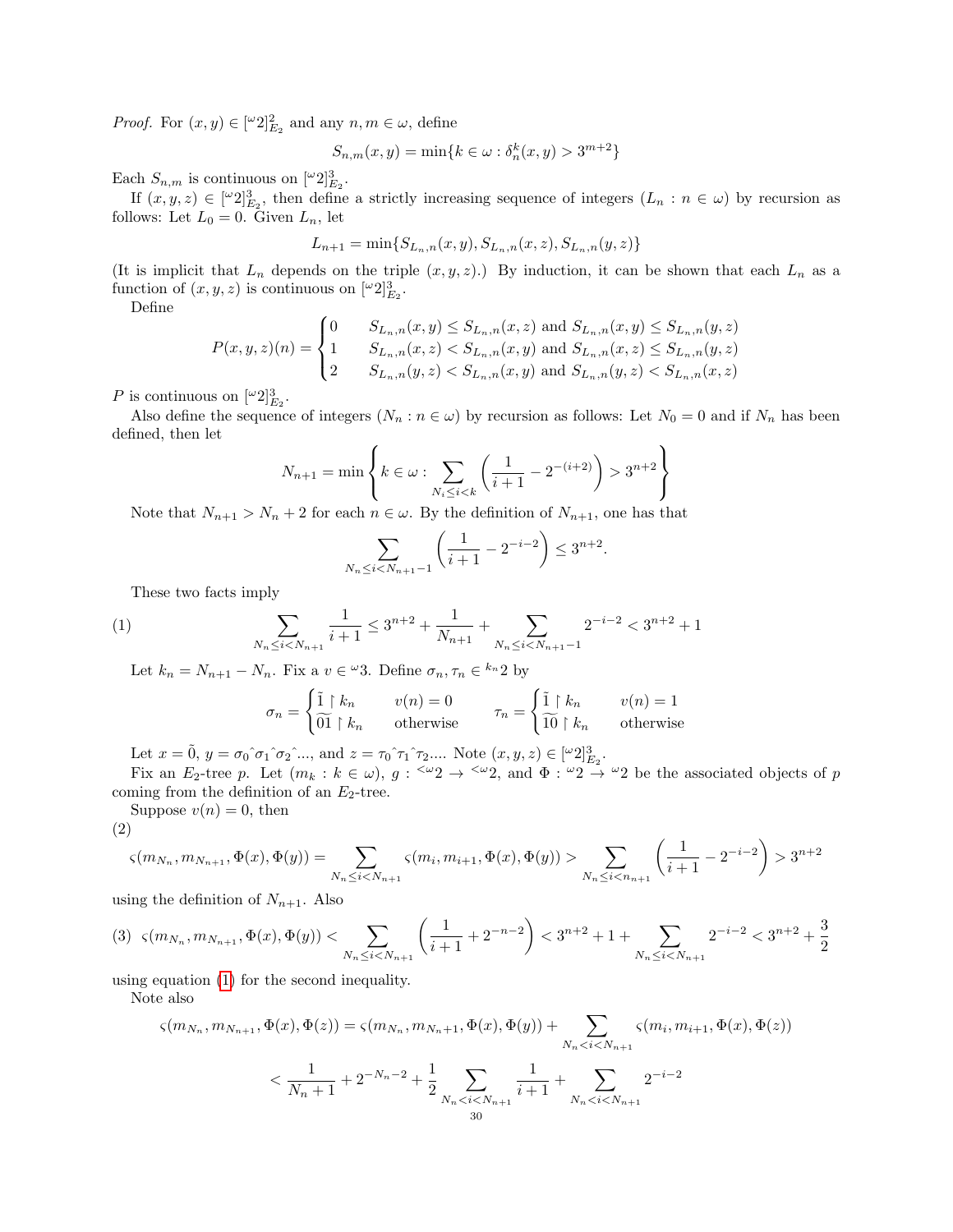<span id="page-30-0"></span>
$$
= \frac{1}{2} \sum_{N_n \leq i < N_{n+1}} \frac{1}{i+1} + \frac{1}{2}\left(\frac{1}{N_n+1}\right) + \sum_{N_n \leq i < N_{n+1}} 2^{-i-2} < \frac{1}{2}(3^{n+2}) + \frac{3}{2}
$$

using equation [\(1\)](#page-29-0). In summary,

(4) 
$$
\varsigma(m_{N_n}, m_{N_{n+1}}, \Phi(x), \Phi(z)) < \frac{1}{2}(3^{n+2}) + \frac{3}{2}
$$

Similarly,  $\varsigma(m_{N_n}, m_{N_{n+1}}, \Phi(y), \Phi(z)) < \frac{1}{2}(3^{n+2}) + \frac{3}{2}$ . The case for  $v(n) = 1$  and  $v(n) = 2$  are similar.

It remains to show that  $P(\Phi(x), \Phi(y), \Phi(z)) = v$ . In the following, let  $(L_n : n \in \omega)$  be the sequence defined as above using  $(\Phi(x), \Phi(y), \Phi(z))$ . The following statements will be proved by induction on n: (I)  $m_{N_n} < L_{n+1} \leq m_{N_{n+1}}$ .

(II)  $P(\Phi(x), \Phi(y), \Phi(z))(n) = v(n)$ . (III) The following holds:

$$
\max\{\varsigma(L_{n+1},m_{N_{n+1}},\Phi(x),\Phi(y)),\varsigma(L_{n+1},m_{N_{n+1}},\Phi(x),\Phi(z)),\varsigma(L_{n+1},m_{N_{n+1}},\Phi(y),\Phi(z))\}<\frac{1}{2}(3^{n+2})+\frac{3}{2}.
$$

Suppose properties (I), (II), and (III) holds for all  $k < n$ . Suppose  $v(n) = 0$ . (The other cases are similar.)  $L_n \leq m_{N_n}$  by definition if  $n = 0$  and by the induction hypothesis otherwise. Therefore,

$$
\varsigma(L_n, m_{N_{n+1}}, \Phi(x), \Phi(y)) \ge \varsigma(m_{N_n}, m_{N_{n+1}}, \Phi(x), \Phi(y)) > 3^{n+2}
$$

using equation [\(2\)](#page-29-1). This shows  $L_{n+1} \n\t\le S_{L_n,n}(\Phi(x), \Phi(y)) \le m_{N_{n+1}}$ . Using the induction hypothesis or the definition when  $n = 0$ ,

$$
\max\left\{\varsigma(L_n, m_{N_n}, \Phi(x), \Phi(y)), \varsigma(L_n, m_{N_n}, \Phi(x), \Phi(z)), \varsigma(L_n, m_{N_n}, \Phi(y), \Phi(z))\right\} < \frac{1}{2}(3^{n+1}) + \frac{3}{2} < 3^{n+2}.
$$

Hence  $L_{n+1} \leq m_{N_n}$  is impossible. This proves (I).

Observe that

$$
\varsigma(L_n, m_{N_{n+1}}, \Phi(x), \Phi(z)) = \varsigma(L_n, m_{N_n}, \Phi(x), \Phi(z)) + \varsigma(m_{N_n}, m_{N_{n+1}}, \Phi(x), \Phi(z)) \n< \frac{1}{2}(3^{n+1}) + \frac{3}{2} + \frac{1}{2}(3^{n+2}) + \frac{3}{2} \le 3^{n+2}
$$

using the induction hypothesis and equation [\(4\)](#page-30-0). This shows  $S_{L_n,n}(\Phi(x), \Phi(z)) > m_{N_{n+1}}$ . Similarly,  $S_{L_n,n}(\Phi(y),\Phi(z)) > m_{N_{n+1}}$ .  $S_{L_n,n}(\Phi(x),\Phi(y)) \leq m_{N_{n+1}}$  has already been shown above. Thus

$$
P(\Phi(x), \Phi(y), \Phi(z))(n) = 0 = v(n).
$$

This shows (II).

Note that

$$
\varsigma(L_{n+1}, m_{N_{n+1}}, \Phi(x), \Phi(z)) \leq \varsigma(m_{N_n}, m_{N_{n+1}}, \Phi(x), \Phi(z)) < \frac{1}{2}(3^{n+2}) + \frac{3}{2}
$$

using equation [\(4\)](#page-30-0). Similarly,

$$
\varsigma(L_{n+1}, m_{N_{n+1}}, \Phi(y), \Phi(z)) < \frac{1}{2}(3^{n+2}) + \frac{3}{2}.
$$

Finally,

$$
\varsigma(L_n, m_{N_{n+1}}, \Phi(x), \Phi(y)) = \varsigma(m_{N_n}, m_{N_{n+1}}, \Phi(x), \Phi(y)) - \left(\varsigma(L_n, L_{n+1}, \Phi(x), \Phi(y)) - \varsigma(L_n, m_{N_n}, \Phi(x), \Phi(y))\right)
$$
  

$$
< 3^{n+2} + \frac{3}{2} - 3^{n+2} + \frac{1}{2}(3^{n+1}) + \frac{3}{2} < \frac{1}{2}(3^{n+2}) + \frac{3}{2}
$$

using equation [\(3\)](#page-29-2), the definition of the sequence  $(L_n : n \in \omega)$ , and the induction hypothesis. This proves (III).

**Theorem 16.4.** There is a continuous function  $Q: [\omega^2]^3_{E_2} \to \omega^2$  so that for any  $E_2$ -tree p,  $Q[[[p]]^3_{E_2}] = \omega^2$ . There is a  $\Delta_1^1$  function  $K: {}^3({}^\omega 2) \to {}^{\omega 2}$  so that on any  $\Sigma_1^1$  set A with  $E_2 \leq_{\Delta_1^1} E_2 \restriction A$ ,  $K[[A]_{E_2}^3] = {}^{\omega 2}$ (and in particular the image meets each  $E_2$ -equivalence class).

*Proof.* Q can be obtained by composing the function from Fact [16.3](#page-28-2) with a homeomorphism from  $\omega_3 \rightarrow \omega_2$ . K can be obtained by mapping elements of  $\{(\omega_2)\}\) \left[\omega_2\right]_{E_2}^3$  to  $\tilde{0}$  and mapping elements in  $[\omega_2]_{E_2}^3$  according

to  $Q$ . Note that by Fact [14.14,](#page-27-2) every such set A contains an  $E_2$ -tree.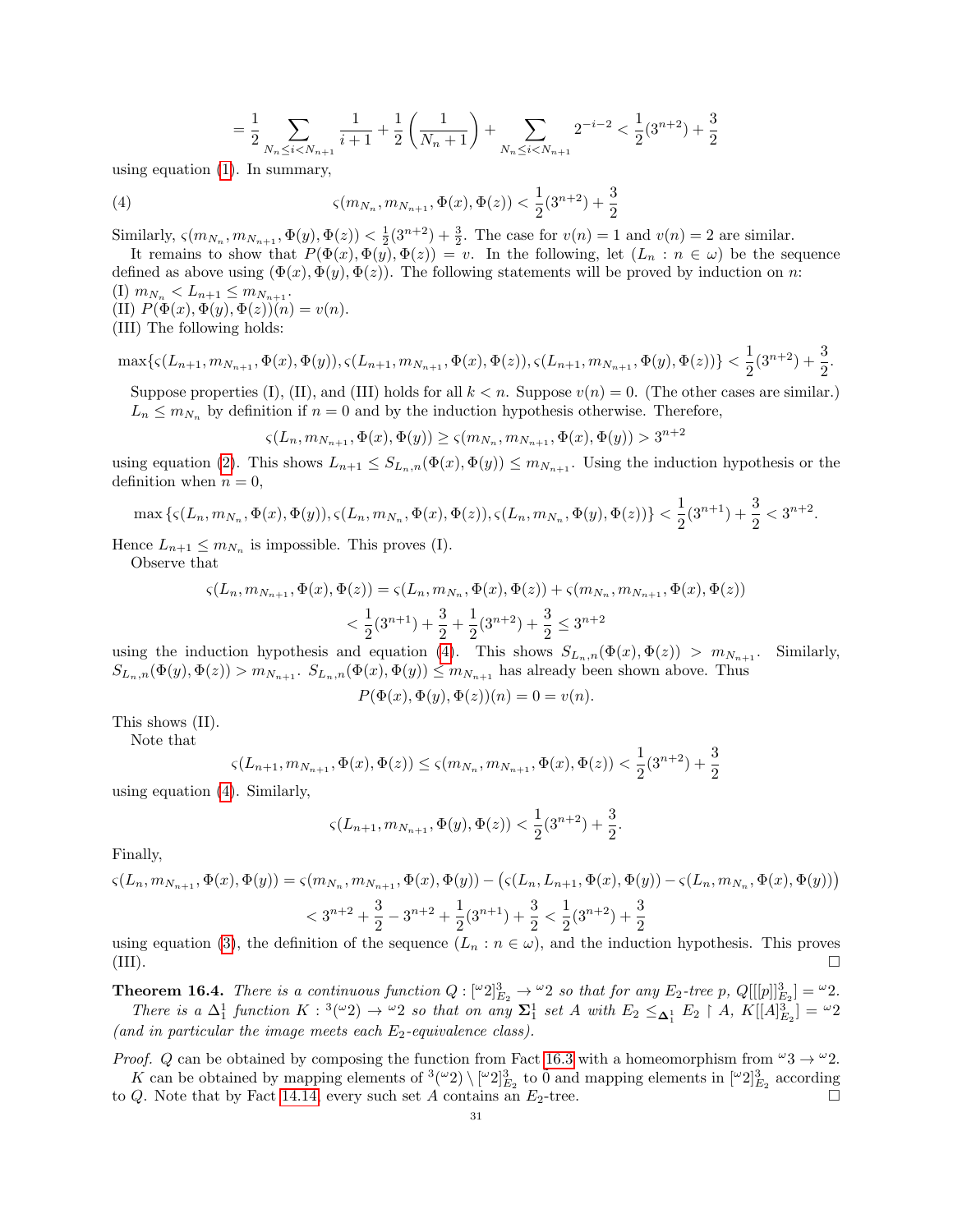<span id="page-31-1"></span>**Lemma 16.5.** Let X and Y be topological spaces. Let  $\mathcal{B} \subset \mathcal{P}(X)$  be a nonempty family of subsets of X. Let  $A \subseteq Y$  be Borel. Suppose  $f : X \to Y$  is a Borel function with the property that for all  $B \in \mathcal{B}$  and open  $U \subseteq X$  with  $U \cap B \neq \emptyset$ , there exists an  $x \in B$  with  $f(x) \notin A$  and an  $x' \in U \cap B$  with  $f(x') \in A$ . Then there is a Borel function  $g: X \to Y$  such that  $g \restriction B$  is not continuous for all  $B \in \mathcal{B}$ .

*Proof.* The assumption above implies that A is Borel but not equal to either  $\emptyset$  or Y. The topology of Y is not  $\{\emptyset, Y\}$ . There exists some  $y_1, y_2 \in Y$  and open set  $V \subseteq Y$  with  $y_1 \in V$  and  $y_2 \notin V$ . Define

$$
g(x) = \begin{cases} y_1 & f(x) \notin A \\ y_2 & f(x) \in A \end{cases}.
$$

Suppose there was some  $B \in \mathcal{B}$  so that  $g \restriction B$  is a continuous function. By the assumptions, there is a  $x \in B$  so that  $f(x) \notin A$ . So  $g(x) = y_1$ . By continuity,  $g^{-1}[V] \cap B$  is a nonempty open set containing  $x \in B$ . There is some  $U \subseteq X$  open so that  $g^{-1}[V] \cap B = U \cap B$ . By the assumptions, there some  $x' \in U \cap B$  so that  $f(x') \in A$ . Hence  $g(x') = y_2 \notin V$ . Contradiction.

<span id="page-31-2"></span>**Fact 16.6.** There is a  $\Delta_1^1$  function  $P' : [\omega_2]^3_{E_2} \to \omega_3$  so that on any  $E_2$ -tree p,  $P' \restriction [[p]]^3_{E_2}$  is not continuous.

*Proof.* This result is proved by applying Lemma [16.5](#page-31-1) to  $X = [\omega_2]^3_{E_2}$ ,  $Y = \omega_3$ ,  $\mathscr{B} = \{ [[p]]^3_{E_2} : p \text{ is an } E_2 \text{-tree} \}$ , f is the function P from Fact [16.3,](#page-28-2) and  $A = \{z \in \omega 3 : (\exists k)(\forall n > k)(z(n) = 0)\}\.$  It remains to show that these objects satisfy the required properties of Lemma [16.5.](#page-31-1)

Fix an  $E_2$ -tree p. Let  $(m_k : k \in \omega)$ ,  $g : \langle \omega_2 \rangle \to \langle \omega_2 \rangle$  and  $\Phi$  be the objects associated with p from the definition of an  $E_2$ -tree. Fact [16.3](#page-28-2) implies  $P[[p]]_{E_2}^3 = \omega_3$ . Hence there is some  $(x, y, z) \in [[p]]_{E_2}^3$  so that  $P(x, y, z) \notin A$ . Let  $U \subseteq [\omega_2]^3_{E_2}$  be open so that  $U \cap [[p]]^3_{E_2} \neq \emptyset$ . There are some  $s, t, u \in \{\omega_2\}$  so that  $\emptyset \neq N_{s,t,u} \cap [[p]]_{E_2}^3 \subseteq U \cap [[p]]_{E_2}^3$ . Let  $x' = s \tilde{\theta}, y' = t \tilde{\theta},$  and  $z' = u \tilde{\theta} \tilde{\theta}$ . Using the computation from the proof of Fact [16.3,](#page-28-2) if k is chosen so that  $L_k \geq m_{|s|}$ , then for all  $n > k$ ,  $P(\Phi(x'), \Phi(y'), \Phi(z'))(n) = 0$ . Hence  $(\Phi(x'), \Phi(y'), \Phi(z')) \in U \cap [[p]]_{E_2}^3$  and  $P(\Phi(x'), \Phi(y'), \Phi(z')) \in A$ .

**Theorem 16.7.** There is a  $\Delta_1^1$  function  $K: {}^3({}^{\omega}2) \rightarrow {}^{\omega}2$  so that for any  $\Sigma_1^1$  set A with  $E_2 \leq_{\Delta_1^1} E_2 \restriction A$ ,  $K \restriction A$  is not continuous.

Proof. Use the usual arguments to adjust the domain and range of the function from Fact [16.6.](#page-31-2) Then apply Fact [14.14.](#page-27-2)

**Corollary 16.8.**  $E_2$  does not have the 3-Mycielski proprety.

*Proof.* Let  $C \subseteq {}^{3}({}^{\omega}2)$  be any comeager set so that  $K \upharpoonright C$  is continuous. Then C witnesses the failure of the 3-Mycielski property for  $E_2$ .

# 17. THE STRUCTURE OF  $E_3$

<span id="page-31-0"></span>This section will give the characterization of  $E_3$ -big  $\Sigma_1^1$  sets coming from its dichotomy result. See the references mentioned below for the details.

**Definition 17.1.**  $E_3$  is the equivalence relation on  $\omega(\omega_2)$  defined by x  $E_3$  y if and only if  $(\forall n)(x(n) E_0 y(n))$ .

**Definition 17.2.** Let  $\langle \cdot, \cdot \rangle : \alpha^2 \omega \to \omega$  be some recursive pairing function.

Let  $\pi_1, \pi_2 :^2 \omega \to \omega$  be projections onto the first and second coordinate, respectively.

Let  $A \subseteq \omega$ . Define dom $(A) = \{(i, j) : \langle i, j \rangle \in A\}.$ 

If  $A \subseteq \omega$  is finite, let  $L(A) = \sup \pi_1[\text{dom}(A)].$ 

If  $s \in {}^{n}2$ , let grid(s) : dom(n)  $\to 2$  be defined by grid(s)(i, j) =  $s(\langle i, j \rangle)$ .

**Definition 17.3.**  $\mathbb{Z}_2$  is the group  $(2, +^{\mathbb{Z}_2}, 0)$  where  $+^{\mathbb{Z}_2}$  is modulo 2 addition and 0 denotes the identity element.

Let  ${}^{\omega}\mathbb{Z}_2 = ({}^{\omega}2, +{}^{\omega}\mathbb{Z}_2, \tilde{0})$  where  $+{}^{\omega}\mathbb{Z}_2$  is the coordinate-wise addition of  $+{}^{\mathbb{Z}_2}$  and  $\tilde{0}$  is the constant 0 function. Let  $\omega(\omega_2) = (\omega(\omega_2), + \omega(\omega_2), 0)$  where  $+\omega(\omega_2)$  is the coordinate-wise addition of  $+\omega_2$  and  $0 \in \omega(\omega_2)$  is defined by  $\overline{0}(k)(j) = 0$  for all  $k, j \in \omega$ .

Let  $Z \subseteq \omega_2$  be defined by  $Z = \{x \in \omega_2 : (\exists k)(\forall j > k)(x(j) = 0)\}.$  $\bigoplus_{n\in\omega}\mathbb{Z}_2=(Z, +^{\omega_{\mathbb{Z}_2}}, 0)$  is the  $\omega$ -direct product of  $\mathbb{Z}_2$ .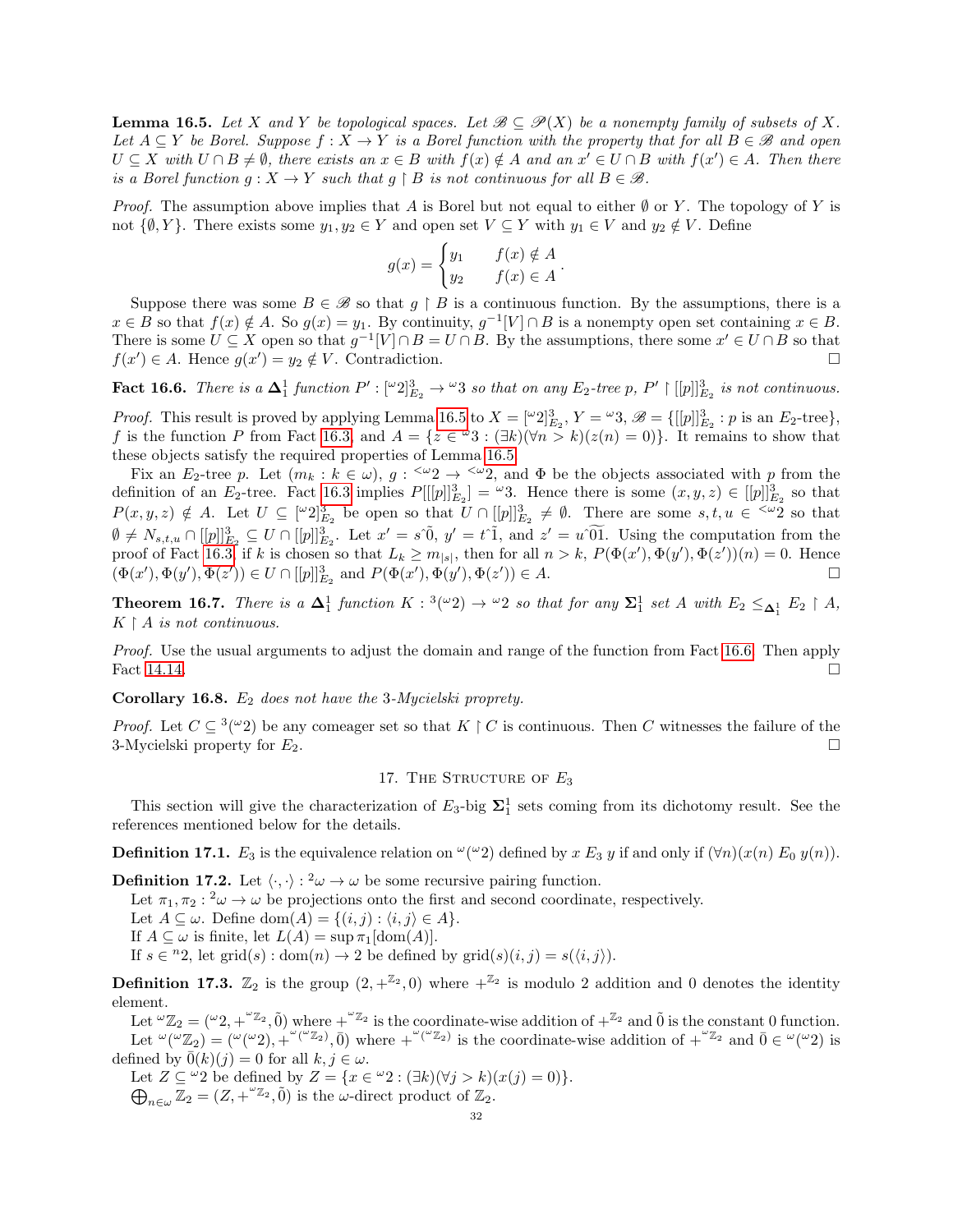$\omega(\bigoplus_{n\in\omega}\mathbb{Z}_2) = (\omega Z, +\omega(\omega Z_2), \overline{0})$  is the  $\omega$ -product of  $\bigoplus_{n\in\omega}\mathbb{Z}_2$ . If  $g \in {}^{\omega}(\bigoplus_{n \in \omega} \mathbb{Z}_2)$ , define supp $(g) = \{n \in \omega : g(n) \neq \tilde{0}\}.$  $\omega(\bigoplus_{n\in\omega}\mathbb{Z}_2)$  acts on  $\omega(\omega_2)$  by left addition when  $\omega(\omega_2)$  is considered as  $\omega(\omega_2)$ . That is,  $g \cdot x = g + \omega(\omega_2) x$ .

**Fact 17.4.**  $x E_3$  y if and only if there is  $a g \in {}^{\omega}(\bigoplus_{n \in \omega} \mathbb{Z}_2)$  so that  $x = g \cdot y$ .

**Definition 17.5.** A grid system is a sequence  $(g_{s,t} : s, t \in \langle \omega_2 \wedge | s | = |t| \})$  in  $\omega(\bigoplus_{n \in \omega} \mathbb{Z}_2)$  with the following properties:

(I) If  $s, t, u \in {}^{n}2$  for some  $n \in \omega$ , then  $g_{s,u} = g_{t,u} + {}^{\omega}(\bigoplus_{n \in \omega} \mathbb{Z}_2) g_{s,t}$ .

(II) For all  $m \leq n$ ,  $s, t \in \infty$ ,  $u, v \in \infty$  and  $l \in \pi_1[\text{dom}(n)]$  with  $u \subseteq s$ , and  $v \subseteq t$ , if

$$
\text{grid}(s) \upharpoonright \text{dom}(n \setminus m) \cap ((l+1) \times \omega) = \text{grid}(t) \upharpoonright \text{dom}(n \setminus m) \cap ((l+1) \times \omega)
$$

then for all  $i \leq l$ ,  $g_{s,t}(i) = g_{u,v}(i)$ .

<span id="page-32-2"></span>Fact 17.6. Let  $B \subseteq \omega(\omega_2)$  be  $\Sigma_1^1$  so that  $E_3 \restriction B \equiv_{\Delta_1^1} E_3$ . Then there is a continuous injective map  $\Phi: {}^{\omega}({}^{\omega}2) \to {}^{\omega}({}^{\omega}2)$ , a grid system  $(g_{s,t}: s,t \in {}^{<\omega}2 \wedge |s| = |t|)$ , and sequences  $(k_i : i \in \omega)$  and  $(p_{m,i}: m, i \in \omega)$ in  $\omega$  with the following properties:

(*i*)  $\Phi[\omega(\omega_2)] \subseteq B$ .

(ii) If  $s, t \in {}^{n}2$ , then  $supp(g_{s,t}) \subseteq (k_{L(n)} + 1)$ .

(iii) For each  $m \in \omega$ ,  $(k_i : i \in \omega)$  and  $(p_{m,i} : i \in \omega)$  are strictly increasing sequences.

(iv) For all  $x, y \in \mathcal{L}(\omega_2)$  and  $m, j \in \omega$ , if  $x(m)(j) = 0$  and  $y(m)(j) = 1$ , then  $\Phi(x)(k_m)(p_{m,j}) = 0$  and  $\Phi(y)(k_m)(p_{m,j}) = 1.$ 

(v) Let  $x, y \in \alpha(\alpha 2)$  and  $l \in \omega$ . Suppose

$$
(\forall (i,j) \in ((l+1) \times \omega) \setminus dom(n)) (x(i)(j) = y(i)(j)).
$$

Let  $s, t \in {}^{n}2$  be such that for all  $(i, j) \in dom(n)$ ,  $grid(s)(i, j) = x(i)(j)$  and  $grid(t)(i, j) = y(i)(j)$ . Then  $(g_{s,t} \cdot \Phi(x))(l) = \Phi(y)(l).$ 

*Proof.* This is implicit in [\[8\]](#page-34-9). See the presentation in [\[12\]](#page-34-0) Chapter 14, especially Section 14.5 and 14.6.  $\Box$ 

<span id="page-32-1"></span>Note that  $\Phi$  as above is an  $E_3$  reduction.

### 18. E<sup>3</sup> Does Not Have the 2-Mycielski Property

**Definition 18.1.** For each  $s \in \langle \omega_2 \rangle$ , let  $N_{\text{grid}(s)} = \{x \in \omega(\omega_2) : (\forall (i,j) \in \text{dom}(|s|))(x(i)(j) = s(\langle i,j \rangle))\}.$ Each  $N_{\text{grid}(s)}$  is an open neighborhood of  $\omega(\omega_2)$  and also the collection  $\{N_{\text{grid}(s)} : s \in \omega_2\}$  forms a basis for the topology of  $\omega(\omega_2)$ .

When  $\sigma : m \to \infty$ , then  $N_{\sigma}$  will refer to the usual basic open neighborhood of  $\omega(\omega_2)$ . Both types of open sets will be used in the proof of the following result.

<span id="page-32-0"></span>**Theorem 18.2.** Let  $D = \{(x, y) \in {}^{2}(\omega(\omega_2)) : x(0) \neq y(0)\}$ . D is dense open.

For all  $\Sigma_1^1$  sets  $B \subseteq {}^{\omega}({}^{\omega}2)$  with  $E_3 \restriction B \equiv_{\pmb{\Delta}_1^1} E_3$ ,  $[B]_{E_3}^2 \nsubseteq D$ .

E<sup>3</sup> does not have the 2-Mycielski property.

*Proof.* Suppose  $(x, y) \in D$ . There is some n so that  $x(0)(n) \neq y(0)(n)$ . Let  $\sigma, \tau : 1 \to \infty$  be defined by  $\sigma(0) = x(0) \restriction (n+1)$  and  $\tau(0) = y(0) \restriction (n+1)$ . Then  $(x, y) \in N_{\sigma,\tau} \subseteq D$ . D is open.

Suppose  $\sigma, \tau : m \to \infty$  have the property that for all  $k < m$ ,  $|\sigma(k)| = |\tau(k)|$ . Define  $\sigma', \tau' : m \to \infty$  by

$$
\sigma'(k) = \begin{cases} \sigma(k) & k \neq 0 \\ \sigma(k) \hat{0} & k = 0 \end{cases} \quad \text{and} \quad \tau'(k) = \begin{cases} \tau(k) & k \neq 0 \\ \tau(k) \hat{1} & k = 0 \end{cases}
$$

 $N_{\sigma',\tau'} \subseteq N_{\sigma,\tau}$  and  $N_{\sigma',\tau'} \subseteq D$ . D is dense open.

Fix  $\Phi$  and the other objects specified by Fact [17.6.](#page-32-2) Note that for any  $s \in \langle \omega_2, g_{s,s} = \overline{0}$ . In particular,  $g_{\emptyset,\emptyset}=\overline{0}.$ 

Let  $\rho_n: 1 \to \langle \omega_2 \rangle$  be defined by  $\rho_n(0) = \Phi(0)$  (0) | n. If  $s \in \langle \omega_2 \rangle$ , then define  $x_s \in \omega(\omega_2)$  by

$$
x_s(i)(j) = \begin{cases} s(\langle i, j \rangle) & (i, j) \in \text{dom}(|s|) \\ 0 & \text{otherwise} \end{cases}
$$

.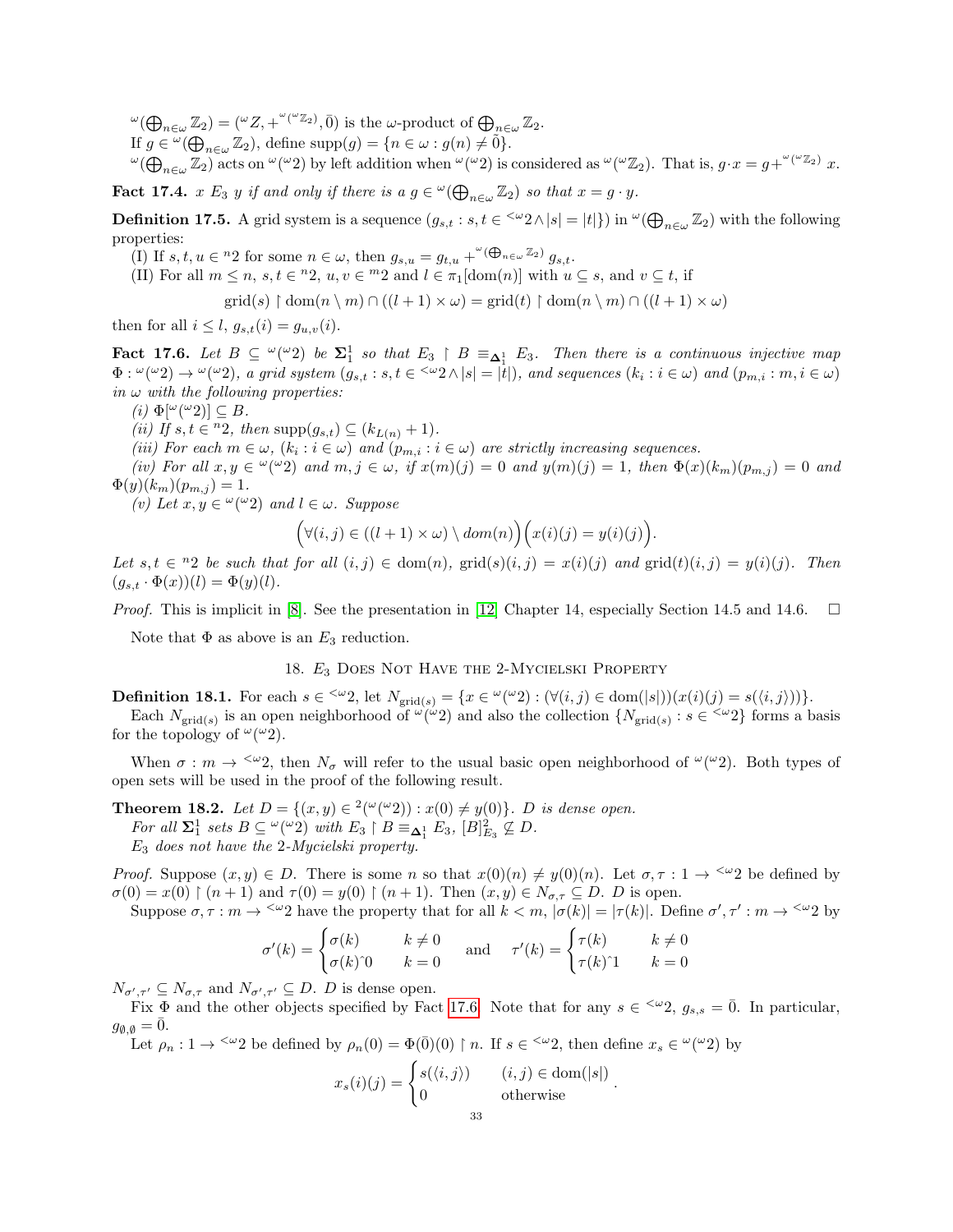Let  $s_0 = \emptyset$ .

Suppose  $s_n \in \langle x_2 \rangle$  has been defined so that  $x_{s_n}(0) = \tilde{0}$  and  $\Phi(x_{s_n})(0) = \Phi(\bar{0})(0)$ . By continuity, find some  $u \in \langle u_2 \rangle$  with  $s_n \subseteq u$  and  $x_{s_n} \in N_{\text{grid}(u)}$  so that  $N_{\text{grid}(u)} \subseteq \Phi^{-1}[N_{\rho_{n+1}}]$ . Now find the least  $k > |u|$  so that  $k = \langle 1, q \rangle$  for some  $q \in \omega$ . Let  $s_{n+1} \supseteq u$  be of length  $k+1$  defined by

$$
s_{n+1}(j) = \begin{cases} u(j) & j < |u| \\ 1 & j = k \\ 0 & \text{otherwise} \end{cases}.
$$

Note that since  $x_{s_{n+1}}(0) = 0 = 0(0)$ ,  $(g_{\emptyset,\emptyset} \cdot \Phi(x_{s_{n+1}}))(0) = \Phi(0)(0)$  by condition (v) of Definition [17.6.](#page-32-2) This implies that  $\Phi(x_{s_{n+1}})(0) = \Phi(0)(0)$ .

Now define  $x \in \alpha(\omega_2)$  by

$$
x(i)(j) = \left(\bigcup_{n \in \omega} \text{grid}(s_n)\right)(i, j).
$$

Since  $N_{\text{grid}(s_n)} \subseteq \Phi^{-1}[N_{\rho_n}]$  for all  $n \in \omega$ ,  $\Phi(x)(0) = \Phi(\bar{0})(0)$ . Hence  $(\Phi(x), \Phi(\bar{0})) \notin D$ . However, there are infinitely many  $q \in \omega$  so that  $x(1)(q) = 1$ . Since  $\Phi$  is an  $E_3$  reduction,  $\neg(\Phi(x) E_3 \Phi(\overline{0}))$ .

It has been shown that for any map  $\Phi$  as in Fact [17.6,](#page-32-2)  $[\Phi[\omega(\omega_2)]]_{E_3}^2 \not\subseteq D$ . Since any  $\Sigma_1^1$  set  $B \subseteq \omega(\omega_2)$ with the property that  $E_3 \upharpoonright B \equiv_{\Delta_1^1} E_3$  has some such map  $\Phi$  so that  $\Phi[\omega(\omega_2)] \subseteq B$ , no such B can have the property that  $[B]_{E_3}^2 \subseteq D$ .  $E_3$  does not have the 2-Mycielski property.

### 19. Completeness of Ultrafilters on Quotients

<span id="page-33-0"></span>Without the axiom of choice, the notion of completeness of ultrafilters needs to be defined with care.

<span id="page-33-1"></span>**Definition 19.1.** Let X be a set. Let U be an ultrafilter on X. Let I be a set. U is I-complete if and only if for any set J which inject into I but is not in bijection with I, and any injective function  $f: J \to U$ ,  $\bigcap_{j\in J}f(j)\in U.$ 

U is  $I^+$ -complete if and only if for all J which inject into I and all injective functions  $f: J \to U$ ,  $\bigcap_{j\in J}f(j)\in U.$ 

 $\aleph_1$ -complete is often called countably complete. A well-known result is that there are no countably complete ultrafilters on  $\omega_2$ . There are countably complete ultrafilters on quotients of Polish spaces by equivalence relations.

Fact 19.2. Let  $C \subseteq \mathcal{P}(\omega_2/E_0)$  be defined by  $A \in \mathcal{C}$  if and only if  $\bigcup A$  belongs to the comeager filter on  $\omega_2$ . C is a countably complete ultrafilter on  $\omega_2/E_0$ .

*Proof.* C is an ultrafilter follows from the generic ergodicity of  $E_0$ . Countable completeness is clear; in fact under AD, every ultrafilter is countably complete.  $\Box$ 

A natural question is whether this ultrafilter or any ultrafilter on  $\omega/2/E_0$  could be more than just countably complete. R injects into  $\omega_2/E_0$ . Is  $\mathcal{C} \mathbb{R}^+$ -complete? Note the function f in Definition [19.1](#page-33-1) is required to be injective. Otherwise this notion becomes clearly trivial using the function  $f : \mathbb{R} \to \mathcal{C}$  defined by  $x \mapsto (\omega_2)$  $E_0 \setminus \{ [x]_{E_0} \}$ . The next fact will show using a modification of the above function that there are no nonprincipal  $\mathbb{R}^+$ -complete ultrafilters on quotients of Polish spaces.

<span id="page-33-2"></span>Fact 19.3. ( $ZF + AD$ ) Suppose E is an equivalence relation on a Polish space X so that  $=\leq E$  (where  $\leq$ denotes the existence of a reduction). Then no nonprincipal ultrafilter on  $X/E$  is  $\mathbb{R}^+$ -complete.

*Proof.* Let U be a nonprincipal  $(\mathbb{R})^+$ -complete ultrafilter on  $X/E$ . Let  $\Psi : \omega_2 \to X$  be a reduction witnessing  $=\leq E$ . Let  $\Phi: \omega_2 \to X/E$  be defined by  $\Phi(x) = [\Psi(x)]_E$ .  $\Phi$  is an injective function.

Let  $\tilde{L} = (X/E) \setminus \Phi[\omega_2] = \bigcap_{x \in \omega_2} (X/E) \setminus \{\Phi(x)\}.$   $\tilde{L} \in U$  since U is both nonprincipal and  $\mathbb{R}^+$ -complete. Let  $L = \bigcup \tilde{L}$ . L must be uncountable. Hence L is in bijection with  $\omega$ ?. Define  $f : L \to (X/E)$  by

$$
f(x) = (X/E) \setminus \{ [x]_E, \Phi(x) \}
$$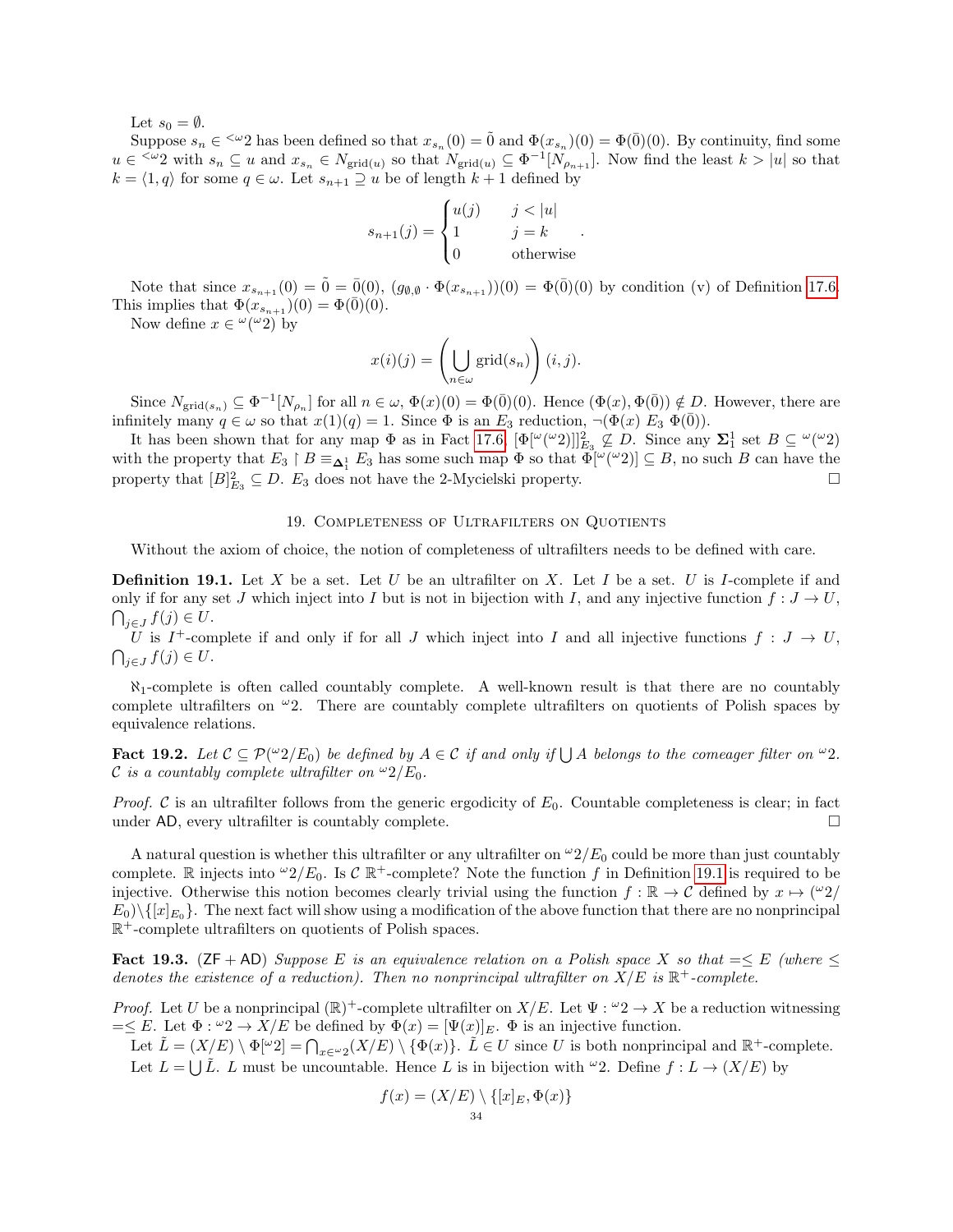To show f is injective, it suffices to show that the map on L defined by  $x \mapsto \{[x]_E, \Phi(x)\}\$ is injective: Suppose  $x \neq y$  and  $\{[x]_E, [\Psi(x)]_E\} = \{[y]_E, [\Psi(y)]_E\}$ . Since  $\Psi$  is a reduction,  $\neg(\Psi(x) \, E \, \Psi(y))$ . Therefore, one must have that  $x \to \Psi(y)$ . This is impossible since  $[x]_E \in (X/E) \setminus \Phi[\omega_2]$ . This shows f is injective.

Since for all  $x \in L$ ,  $[x]_E \notin f(x)$ ,  $\tilde{L} \cap \bigcap_{x \in L} f(x) = \emptyset$ . Since  $\tilde{L} \in U$ ,  $\bigcap_{x \in L} f(x) \notin U$ . U is not  $\mathbb{R}^+$ -complete. Contradiction.

Fact 19.4.  $(ZF + AD_R \text{ or } ZF + AD^+ + V = L(\mathscr{P}(\mathbb{R}))$  Let X be a Polish space and E be an equivalence relation on  $\omega_2$ . If  $\omega_2/E$  is not well-ordered, then there is no  $\mathbb{R}^+$ -complete nonprincipal ultrafilter on  $X/E$ .

*Proof.* Under  $ZF + AD_R$ , results of Woodin and Martin show that every set of reals is  $\kappa$ -Suslin for some κ < Θ. So the complement of E is κ-Suslin for some κ < Θ. In ZF + AD, [\[5\]](#page-34-10) showed that if the complement of E is  $\kappa$ -Suslin, then either the identity reduces into E or  $\omega/2/E$  is in bijection with a cardinal less than or equal to  $\kappa$  (and hence can be well-ordered).

Under  $ZF + AD^+ + V = L(\mathscr{P}(\mathbb{R}), [2]$  $ZF + AD^+ + V = L(\mathscr{P}(\mathbb{R}), [2]$  Theorem 1.4 (along with [2] Corollary 3.2) states that for any set X, either X is wellordered or  $\mathbb R$  injects into X.

In either case, the result now follows from [19.3.](#page-33-2)

### 20. CONCLUSION

This section includes some questions.

**Question 20.1.** Under  $ZF + \neg AC_{\omega}^{\mathbb{R}}$ , can there be  $\omega$ -Jónsson functions for  $^{\omega}2$ ?

In particular, is there an  $\omega$ -Jónsson function for  $\omega_2$  in the Cohen-Halpern-Lévy model H (see Question [4.2\)](#page-9-2)?

**Question 20.2.** It was shown that  $E_2$  does not have the 2-Mycielski property. An interesting question would be: what is the relation between the  $n$ -Mycielski property,  $n$ -Jónsson property, and the surjectivity properties in dimension n for  $E_2$ ?

In particular, does the 2-dimensional version of the results in Section [16](#page-28-0) hold?

Does  $\omega_2/E_2$  have the 2-Jónsson property, 3-Jónsson property, or full Jónsson property?

**Question 20.3.** For  $E_1$  and  $E_3$ , this paper only considers the Mycielski property. One can ask about some of the other properties of  $E_1$  or  $E_3$  which had been studied for  $E_0$  and  $E_2$ . For example:

Does  $\omega(\omega_2)/E_1$  or  $\omega(\omega_2)/E_3$  have the Jónsson property?

**Question 20.4.** Assuming determinacy, if  $R/E_0$  injects into a set X, can X have the Jónsson property? More specifically, if E is a  $\Delta_1^1$  equivalence relation on R so that  $E_0 \leq_{\Delta_1^1} E$ , can  $\mathbb{R}/E$  have the Jónsson property?

### **REFERENCES**

- <span id="page-34-7"></span>1. Andreas Blass, A partition theorem for perfect sets, Proc. Amer. Math. Soc. 82 (1981), no. 2, 271–277. MR 609665
- <span id="page-34-11"></span>2. Andrés Eduardo Caicedo and Richard Ketchersid, A trichotomy theorem in natural models of  $AD^+$ , Set theory and its applications, Contemp. Math., vol. 533, Amer. Math. Soc., Providence, RI, 2011, pp. 227–258. MR 2777751
- <span id="page-34-2"></span>3. Keith J. Devlin, Some weak versions of large cardinal axioms, Ann. Math. Logic 5 (1972–1973), 291–325. MR 0363906
- <span id="page-34-1"></span>4. P. Erdős and A. Hajnal, On a problem of B. Jónsson, Bull. Acad. Polon. Sci. Sér. Sci. Math. Astronom. Phys. 14 (1966), 19–23. MR 0209161
- <span id="page-34-10"></span>5. L. Harrington and R. Sami, Equivalence relations, projective and beyond, Logic Colloquium '78 (Mons, 1978), Stud. Logic Foundations Math., vol. 97, North-Holland, Amsterdam-New York, 1979, pp. 247–264. MR 567673
- <span id="page-34-6"></span>6. L. A. Harrington, A. S. Kechris, and A. Louveau, A Glimm-Effros dichotomy for Borel equivalence relations, J. Amer. Math. Soc. 3 (1990), no. 4, 903–928. MR 1057041
- <span id="page-34-8"></span>7. G. Hjorth, Actions by the classical Banach spaces, J. Symbolic Logic 65 (2000), no. 1, 392–420. MR 1782128
- <span id="page-34-9"></span>8. Greg Hjorth and Alexander S. Kechris, Recent developments in the theory of Borel reducibility, Fund. Math. 170 (2001), no. 1-2, 21–52, Dedicated to the memory of Jerzy Łoś. MR 1881047
- <span id="page-34-5"></span>9. Jared Holshouser, Partition properties for non-ordinal sets, Thesis.
- <span id="page-34-4"></span>10. Jared Holshouser and Stephen Jackson, Partition properties for hyperfinite quotients, To appear.
- <span id="page-34-3"></span>11. S. Jackson, R. Ketchersid, F. Schlutzenberg, and W. H. Woodin, Determinacy and Jónsson cardinals in  $L(\mathbb{R})$ , J. Symb. Log. 79 (2014), no. 4, 1184–1198. MR 3343535
- <span id="page-34-0"></span>12. Vladimir Kanovei, Borel equivalence relations, University Lecture Series, vol. 44, American Mathematical Society, Providence, RI, 2008, Structure and classification. MR 2441635